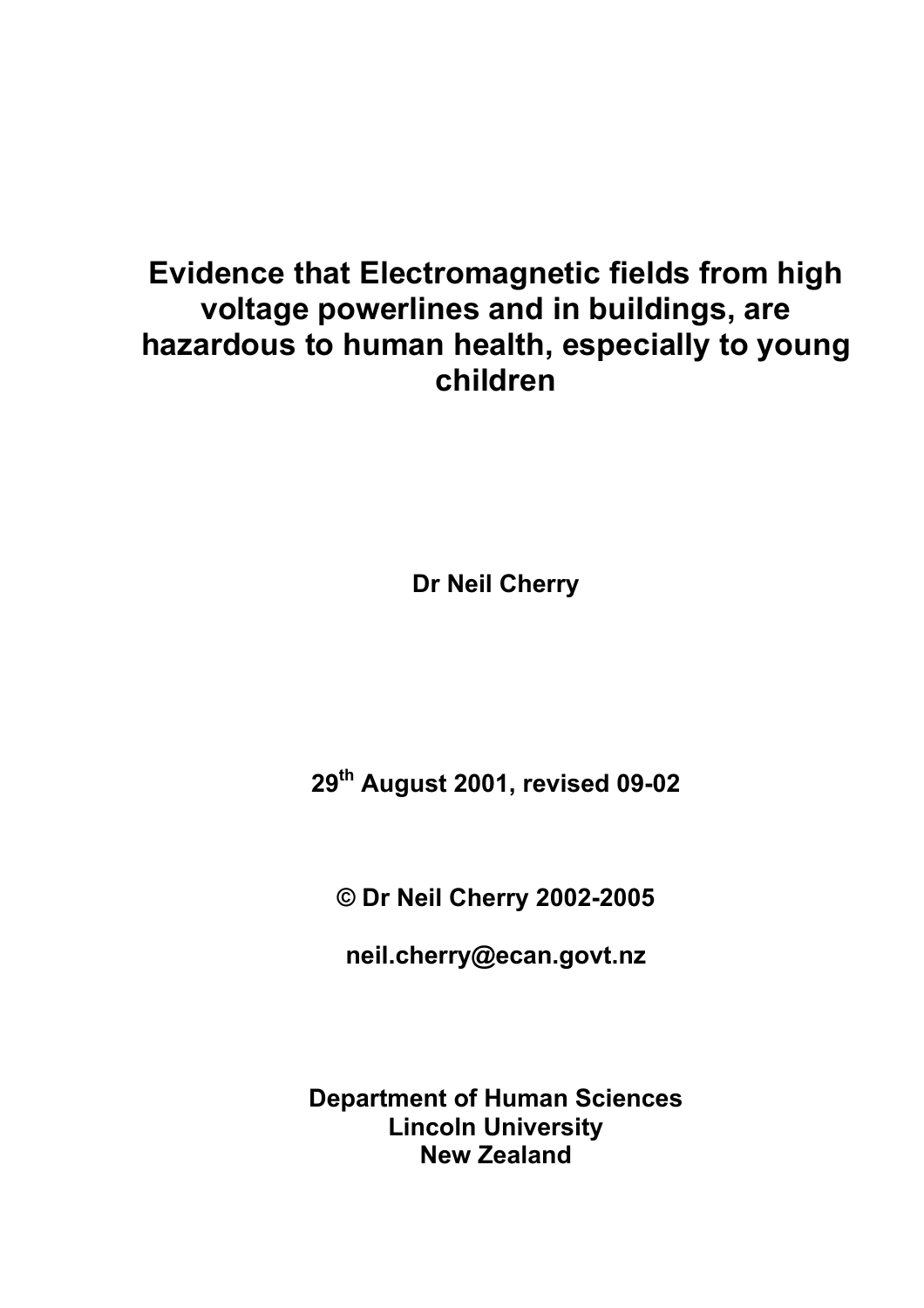# **Evidence that Electromagnetic fields from high voltage powerlines and domestic power wires and appliances, are hazardous to human health, especially to young children**

### **Dr Neil Cherry Department of Human Sciences, Lincoln University New Zealand**

#### **29th August 2001, revised 09-02**

#### **Abstract:**

Dr Neil Cherry was asked by a school in Florida, United States, to review of biological and epidemiological health effects of electromagnetic fields, especially for children with the proposed to have a substation constructed next to the school with high-voltage powerlines coming in. this review shows are many sally showing an extremely low-frequency electromagnetic fields reduced melatonin, enhance chromosome aberrations, damaged DNA strains and increase rates of cancer electrical and electronic workers, and children and adults in residential situations both from powerlines and from the fields in their own homes. Because we almost all live in homes with electric energy that means for the electronic fields which enhance the background cancer rate so that there is no not exposed group to be used as a reference group for epidemiological studies. Therefore the published studies significantly underestimate the relative risks levels. Very few people realize how many health effects of hourly rates from this background fields we live in. By taking all this information together it has concluded that the applied guideline/standard should be 1mG. Because many people live in fields above the 1mG guideline and the state level is zero, it is recommended to take the New Zealand Ministry of Environment approach to reduce exposures below the guideline. When actual exposures are less than the guideline they should be maintained and reduced to be "good", below 33% (0.33mG) or "Excellent", below 10% (0.1mG). This approach would significantly improve the public health effects, not only from cancer, but also for cardiac, neurological and reproductive health effects, all of which had been associated with exposure to these fields with doseresponse relationships pointing down to zero exposure.

### **1. Introduction:**

When Physics and Biology meet, a clear understanding emerges. A wise, senior and eminent medical epidemiologist solves a 50-year old dilemma by matching a mysterious peak of childhood leukemia with the introduction of electric wiring into homes around the world. In many diverse circumstances, a new insight emerges. By joining these understandings with laboratory experimental results and residential and occupational epidemiological studies, a robust, reasonable, consistent and sensible conclusion is reached.

Low frequency electromagnetic fields, whose frequencies, harmonics and sub-harmonics coincide with the range of frequencies used by our brains, hearts and cells. Subtly and at extremely low intensities, they strongly interact, through resonant absorption, with primary functions of our bodies with significant elevations in depression, sickness and death.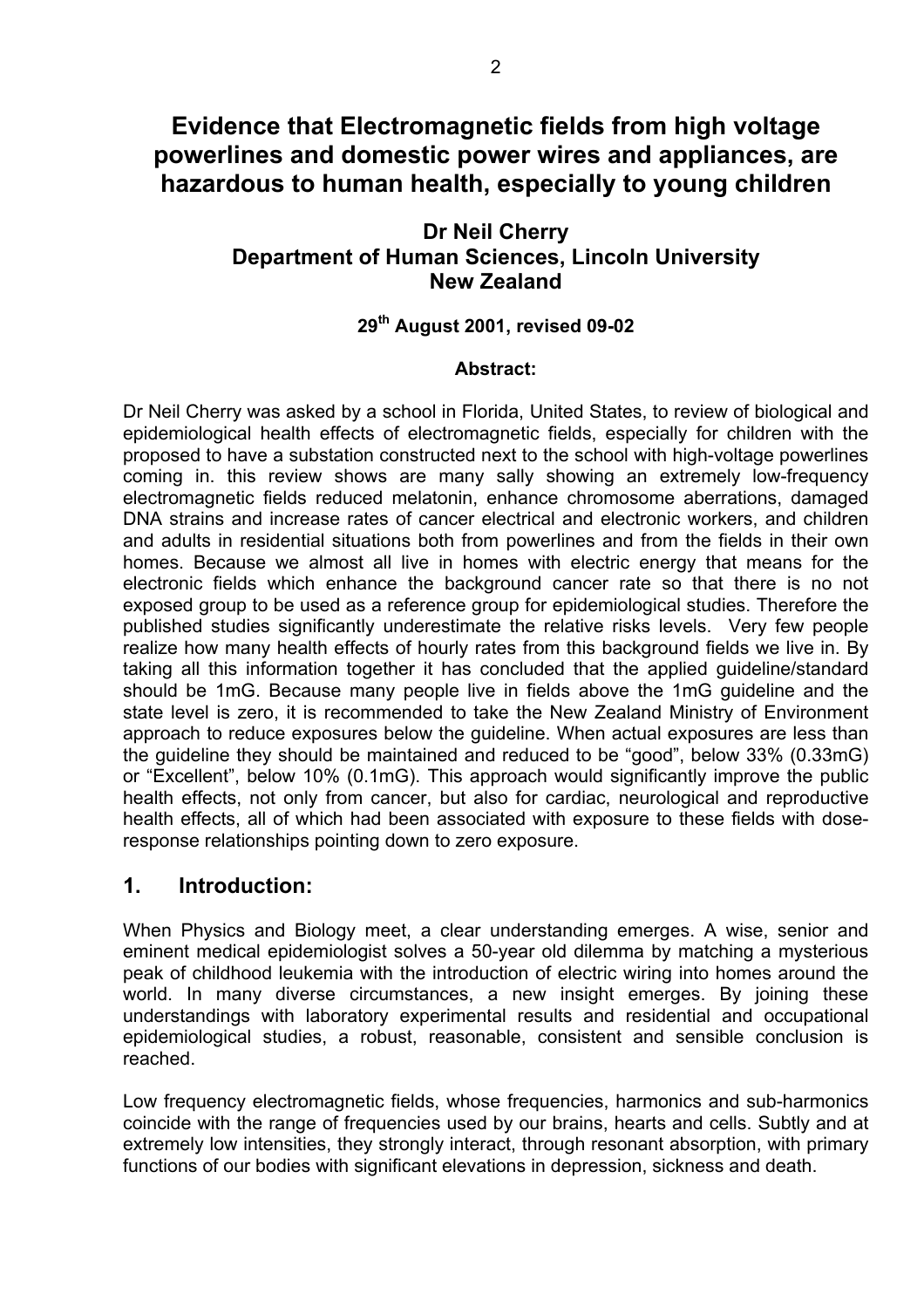Authorities around the world treat low frequency electromagnetic fields as foreign external agents that have to be very intense to produce visible and discernable effects such as electric shock and burns. They make the mistake of then assuming that if these extreme acute effects do not occur then no other effects can occur. They then assume that people are safe at all lower field intensities. This approach ignores the basic science of biophysics. Cells use oscillating electromagnetic fields for many vital functions. Signals and substances that interfere with vital functions are hazardous and toxic.

Current standards do not protect people from many consistent and well established biological and health effects. The international guideline (International Commission for Non-Ionizing Radiation Protection, ICNIRP (1998)) for public exposure to 50 Hz fields is 1000 mG and for 60 Hz it is 833.3mG. These are set to avoid electric shock.

Childhood leukaemia is consistently significantly elevated at 2 mG relative to "unexposed" reference groups,  $RR = 2.0$ ,  $95\%$ CI: 1.0-4.1, Feychting et al. (1995) and  $OR = 12.0$ , 95%CI: 1.1-137, Dockerty et al. (1998). Common Acute Lymphoblastic Leukaemia (cALL) in 2 to 4 year old children is highly elevated for children in the "unexposed" reference group where mean exposures are somewhat less than 1 mG, Milham and Ossiander (2001). Suicide in electrical workers is elevated by 23% for annual exposures of less than 0.2 mG, Van Wijngaarden et al. (1999). Van Wijngaarden et al. show that the suicide rate increases with mean exposure to an increase of 70 % above 1.1 mG. This shows that the level of no effect is very close to zero for 60 Hz magnetic field exposure. These studies are all linked by a common biological mechanism, reduced melatonin.

### **2. Biophysical Principles:**

#### **2.1 Electric and magnetic field exposures:**

Power frequency (50/60 Hz, 1 Hz = 1 cycle per second) electric and magnetic fields are produced around wires, appliances and equipment powered by electricity. The electric field (E, V/m) is proportional to the voltage (V, volts) and the magnetic field (B) is proportional to the current (i, Amperes). B, in milliGauss [mG] or microTesla  $\lceil \mu \text{T} \rceil$ ; 10 mG = 1  $\mu$ T. In Figure 1 this is illustrated by showing the electric fields produced when devices are plugged in and the voltage is applied. The magnetic fields are added when the switch is turned on and the current flows to operate the appliances.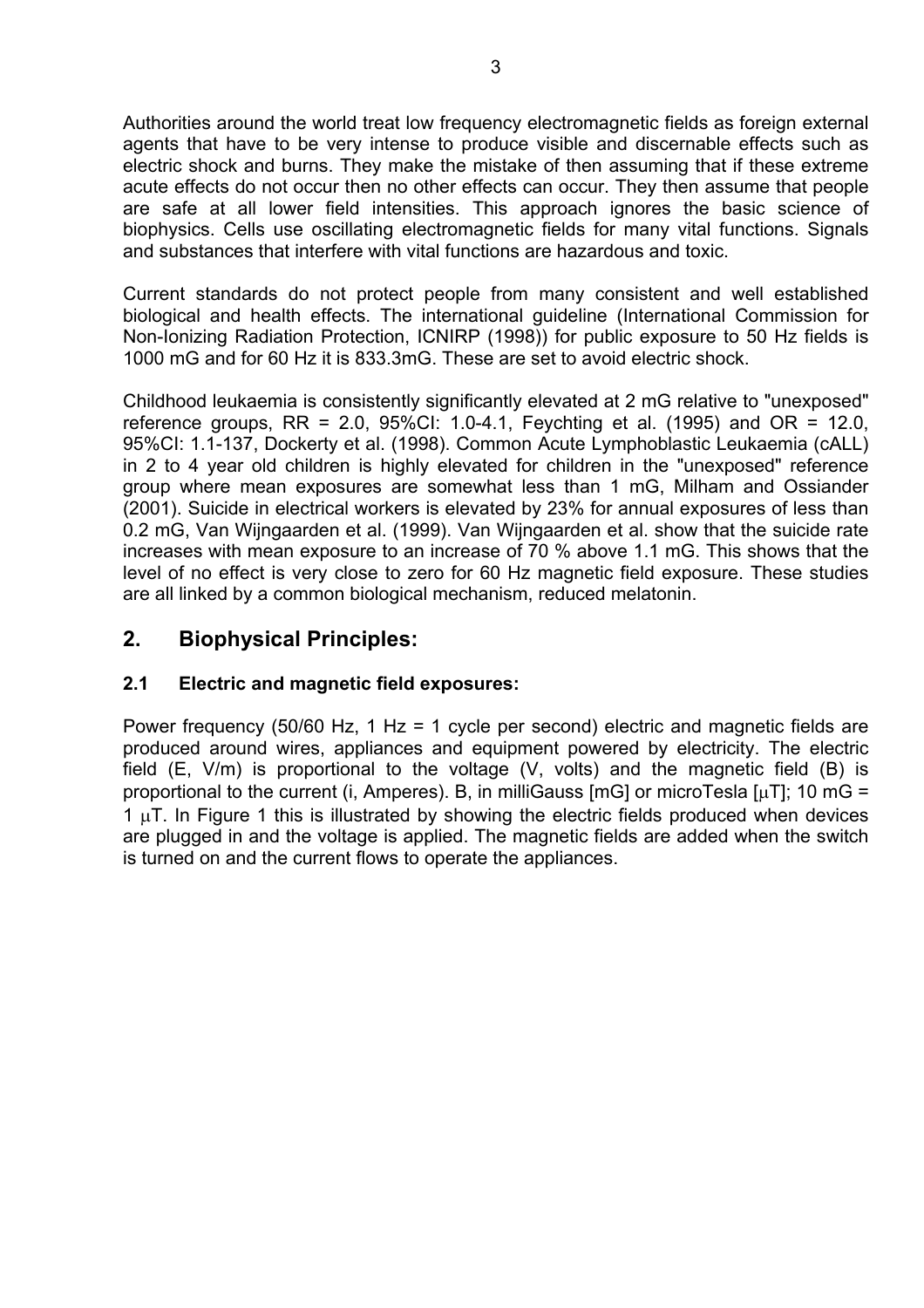

Figure 1: The electric field results from being plugged in and a voltage is applied between the plug and the "end" of the supplied device. When the devices are turned on the voltage produces a current flow that creates a magnetic field in addition to the electric field, Levitt (1995). Because the voltage is oscillating at 50/60 Hz, the magnetic field and electric fields are oscillating at 50/60 Hz, creating an ELF modulated electromagnetic field.

In North America household supplies are 60 Hz and 110 V, whereas in the U.K., Europe, Australia and New Zealand, 50 Hz and 240 V power supplies are used. This shows that the North American supplies are associated with higher currents and higher magnetic fields for a given power requirement.

Around high voltage powerlines the electric field is more constant as it relates to the supply voltage which is more constant. The magnetic fields are more variable because they vary as the current changes to deal with the varying electric power loads being supplied. The following table gives some examples of magnetic field intensities as a function of distance from high voltage power lines in the US.

In Figure 2 the fitted line underestimates the mean nocturnal fields for some children by as much as a factor of 2 to 5 in some cases. In this survey about half of the children went to a school near the powerline and the others went to a school far from the powerline. Personal daily mean and long-term mean exposures vary with the dominant daily activity exposures. For children this is the primarily the home and school exposure regime.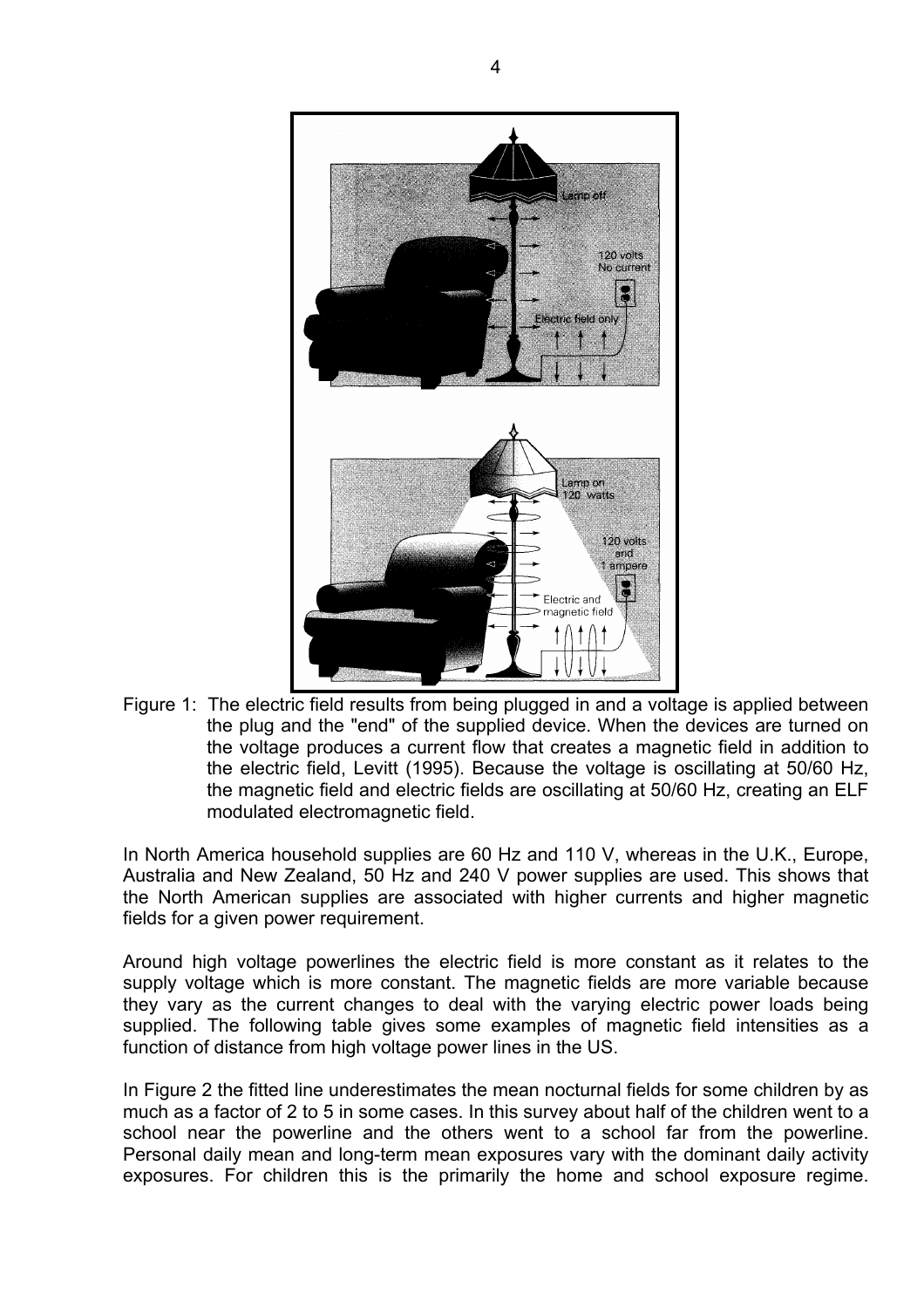Examples of the typical daily exposure pattern for one of each of these cases is given in Figure 3.

| Table 1: Magnetic fields as a function of distance from power lines, based on<br>USEPA, 1992, cited in National Research Council, 1997. Note, at peak loads<br>the fields can be doubled. |                                                                                                                                     |    |                |                                                                          |     |     |      |
|-------------------------------------------------------------------------------------------------------------------------------------------------------------------------------------------|-------------------------------------------------------------------------------------------------------------------------------------|----|----------------|--------------------------------------------------------------------------|-----|-----|------|
|                                                                                                                                                                                           |                                                                                                                                     |    |                | Representative Magnetic fields at different<br>distances from lines, mG. |     |     |      |
| Transmission<br>Lines, kV                                                                                                                                                                 | Maximum magnetic field 15.24m 30.48m 60.96m 91.4m 121.9m 152m<br>on Right-of-Way, mG (50ft) (100ft) (200ft) (300ft) (400ft) (500ft) |    |                |                                                                          |     |     |      |
| 115                                                                                                                                                                                       | 30                                                                                                                                  | 7  | 2              | 0.4                                                                      | 0.2 | 0.1 | 0.05 |
| 230                                                                                                                                                                                       | 58                                                                                                                                  | 20 | $\overline{7}$ | 1.8                                                                      | 0.8 | 0.4 | 0.2  |
| 500                                                                                                                                                                                       | 87                                                                                                                                  | 29 | 13             | 3.2                                                                      | 1.4 | 0.7 | 0.35 |
| 660                                                                                                                                                                                       | 115                                                                                                                                 | 38 | 17             | 4.2                                                                      | 1.9 | 0.9 | 0.5  |
| 1000                                                                                                                                                                                      | 150                                                                                                                                 | 50 | 22             | 5.4                                                                      | 2.4 | 1.2 | 0.6  |

An independent comparison in available from Norway, Vistnes et al. (1997), Figure 2.



Figure 2: Geometric means of nighttime individual magnetic fields for 65 children living in the vicinity of a 300 kV powerline in Norway, Vistnes et al. (1997).

Figure 3 shows that in this case the field at home for child A was 3 to 8 mG and at school was between 0.1 and 2 mG. For child B going to a school near the powerline, the home readings varied between 0.5 and 1 mG and the school readings were mainly 10 to 30 mG and as high as 80mG on brief occasions.

In both cases the time at home is more dominant than the time at school. However, in the case of a school near the powerline, the child's average exposure by going to the school is significantly higher.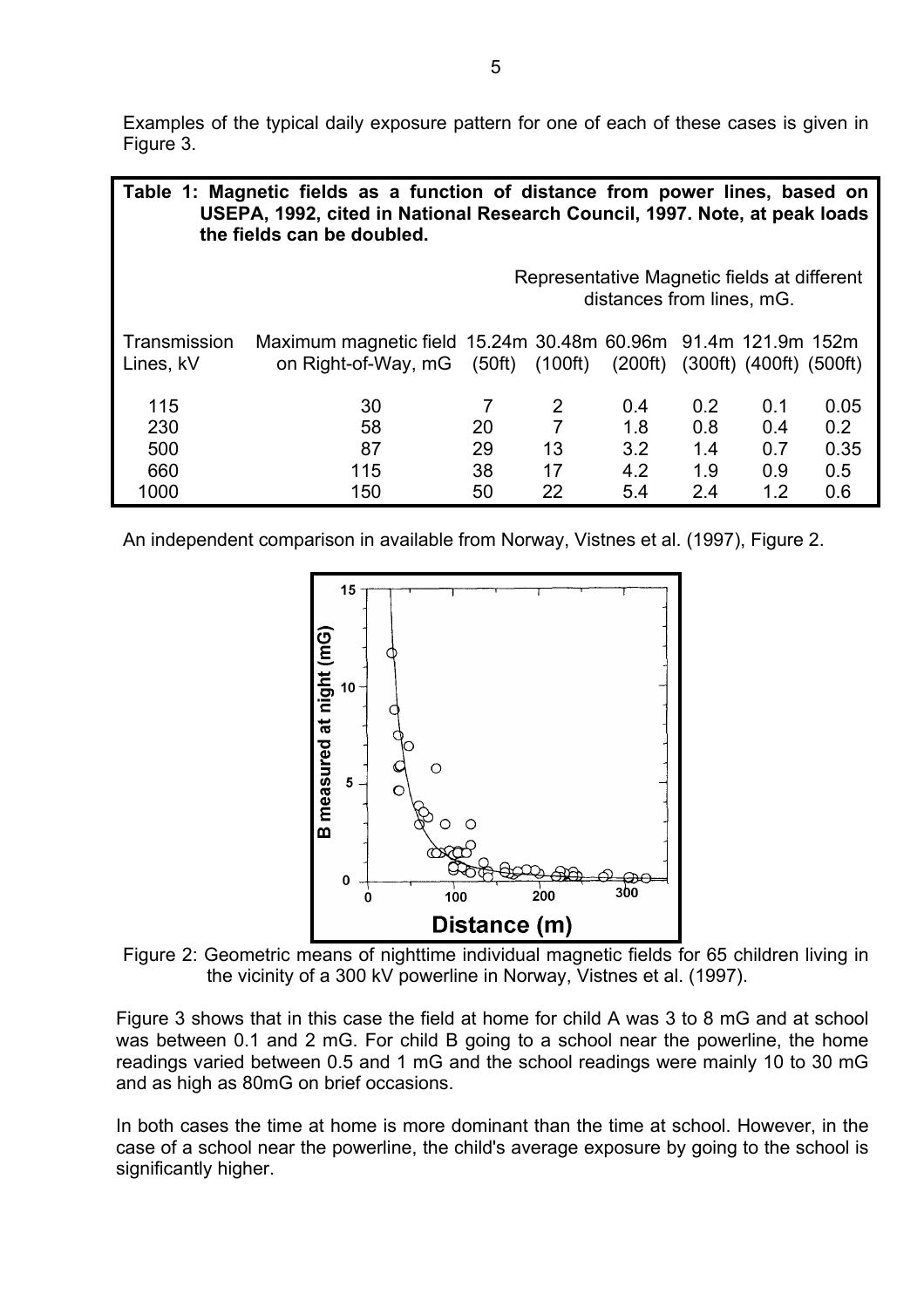

Figure 3: Examples of magnetic field recordings for child A, living 60 m from the 300 kV powerline and attending a school 300 m from the powerline, and child B who lived 175 m from the powerline and attended a school 25 m from the powerline, Vistnes et al. (1997). **H**: Home, **S**: School and **O**: Other.

A survey of Canadian homes was carried out to compare the typical and 48 hr average exposure of children across five provinces, Deadman et al. (1999). There were highly significant variations between the average home and school magnetic fields. The mean for homes was 1.41 mG, with the highest province being Quebec at 1.90 mG and the lowest being Alberta at 0.62 mG. For schools the average was 1.16 mG, with Manitoba being the highest at 1.56 mG and Alberta being the lowest at 0.70 mG. These show ranges of over a factor of 2 in the children's home and school mean magnetic field exposures.

For the surveyed Canadian children the median exposure is 0.83 mG and the 95%ile is over 4 times higher at 3.54 mG. The ratio between the 25%ile and the 95%ile is 7.53.

These surveys from the U.S., Norway and Canada show how varied are the mean 50/60 Hz magnetic field exposures for individual children, for homes, schools and regions. The exposure intensities vary over ranges for which extremely important and highly significant health effects are shown to occur. The ability and the need to minimize exposures is clearly evident. Keeping schools and homes well away from high voltage powerlines is a vital element of the risk reduction strategy that is necessary to reduce the incidence and risk of serious illness and death for children.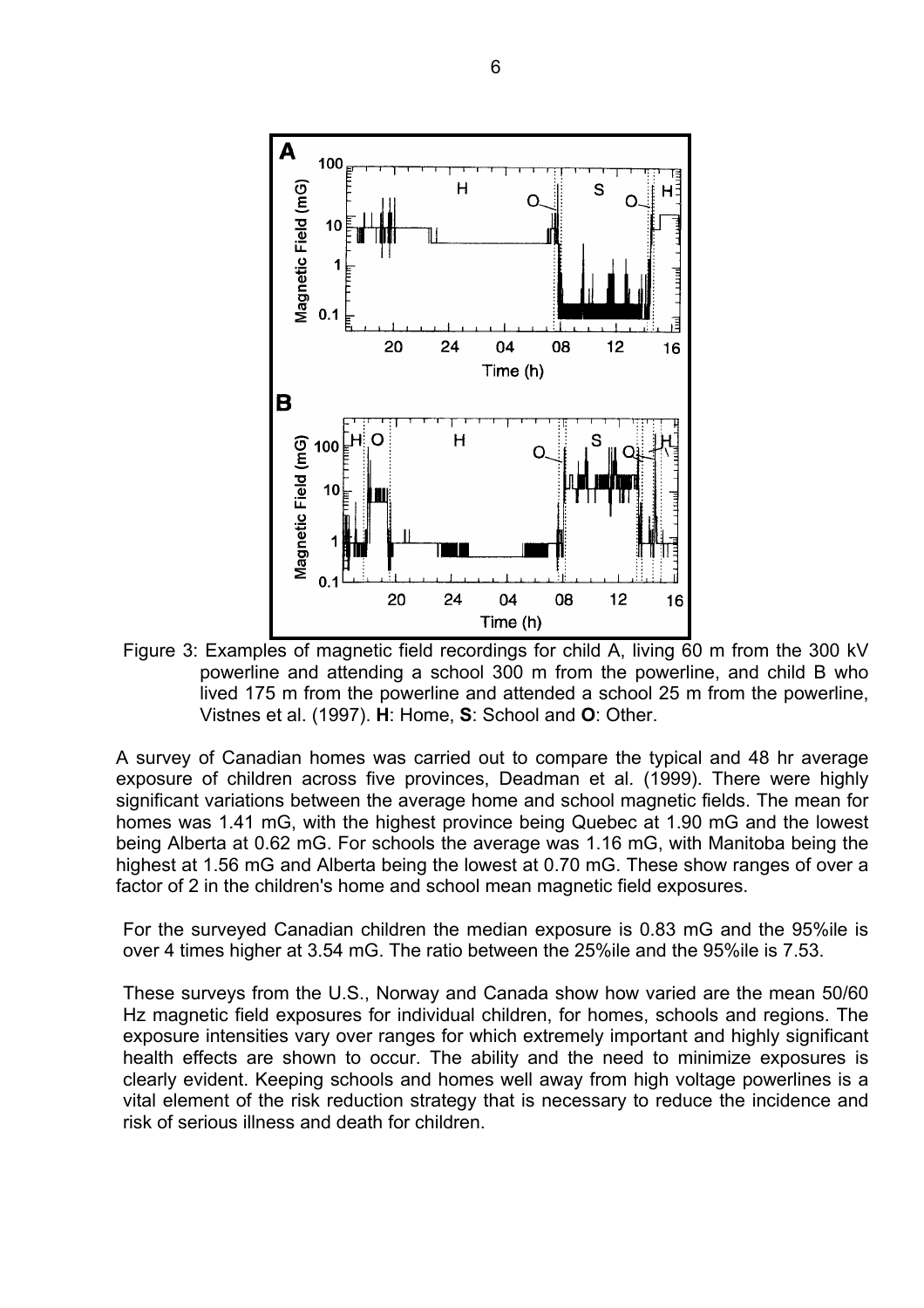

Figure 4: Frequency distribution of measured 48-hr average childhood magnetic field exposures from 382 Canadian children, Deadman et al. (1999).

#### **2.2 How fields interact with human bodies:**

Figure 5 shows how the electric field is concentrated into human bodies because of the conductive material, mainly water, that allows the field to carry a current to earth, parallel to the electric field lines. On the other hand, magnetic fields induce circular currents perpendicular to the magnetic field lines. The fields are oscillating at 50/60 Hz so that the induced currents within our bodies are also oscillating at these frequencies.



Figure 5: Low frequency electric and magnetic fields induce weak electric currents in humans and animals. The dotted lines show the directions of the induced currents, parallel to the electric field and perpendicular to the magnetic field, Levitt (1995).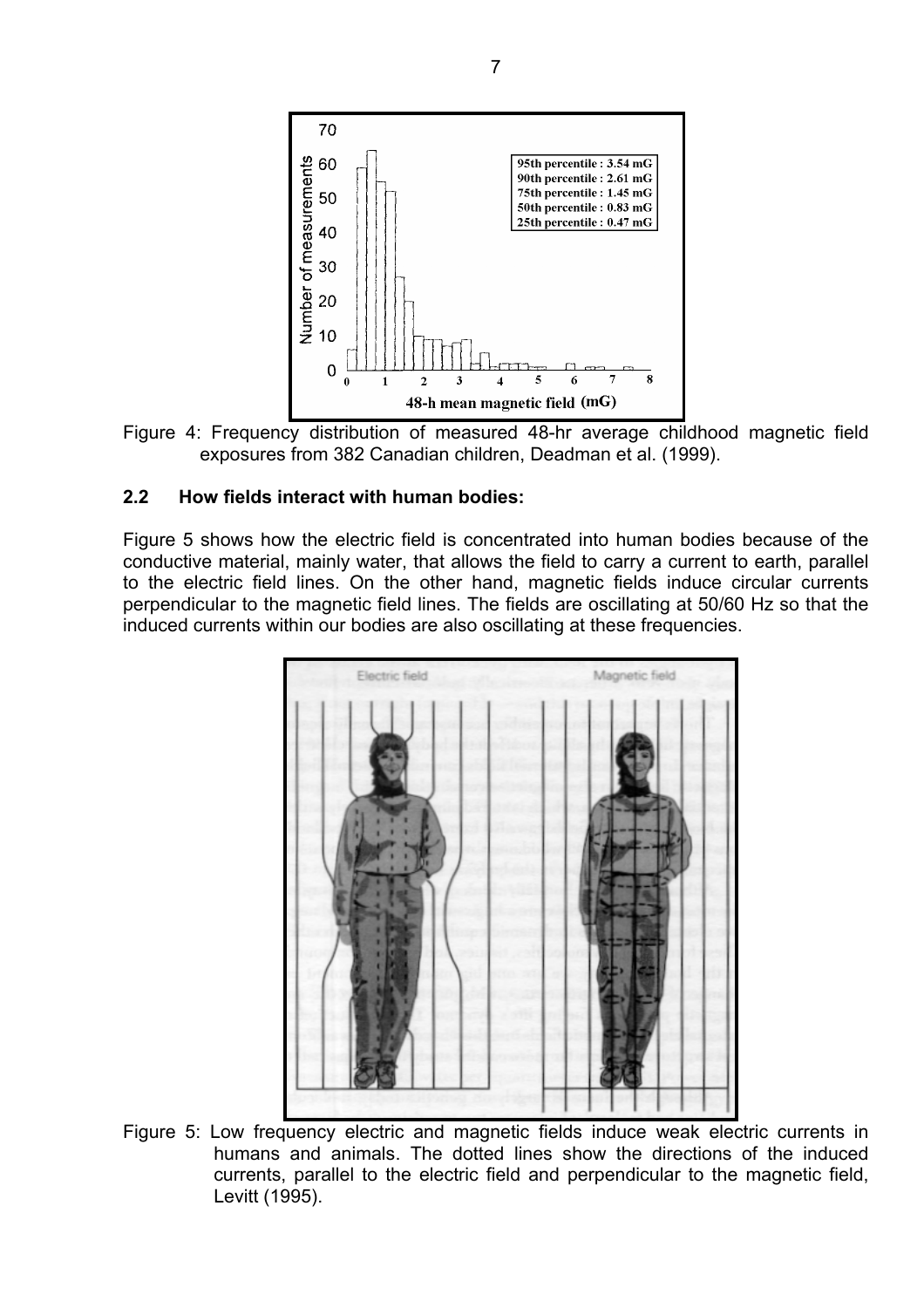#### **2.3 Radiofrequency signals from high voltage powerlines:**

A second, but not well known interaction between powerlines and humans, is the radio frequency fields that are emitted by high voltage powerlines. You may have noticed the static noise on your car radio as you drive under or alongside a high voltage powerline.

A survey of radiofrequency (RF) fields from powerlines has been carried out in Italy, Vignati and Giuliani (1997). They found that 100 to 400 kHz signals were most common. The researchers used the rapid drop in dielectric constant with increasing RF frequency to show that the induced current was much higher for RF signals than for ELF signals. This is confirmed, Figure 9, below.

Because of this much stronger coupling of the RF signal to muscular tissue than the 50/60 Hz fields they showed that a 100 kHz field with a strength of 0.1 mG has induces the same current as a 1000 mG 50/60 Hz field. Allowing for this factor of 10,000, the smaller measured RF fields induced similar or higher fields in the tissue that the magnetic field. Vignati and Giuliani stress that they are not questioning the health effects. Rather, they are raising the possibility of an alternative or synergistic biophysical mechanism.

### **2.4 Resonant Detection of ULF/ELF fields:**

Resonant detection of oscillating fields is a classic physics process used by telecommunication technologies using aerials, tuned oscillators, phase-locked loop circuits signal encoders and decoders and amplifiers. An example of traditional aerial is the halfwave dipole. This is a length of conductor that is half the wavelength of the signal being received. Because this is based on matching the half wavelength it illustrates the strength of resonant absorption of multiples of the half wavelength ( $L=\lambda/2$ ). At any multiple of L there is a resonant absorption peak as we scan across the frequency spectrum. These are called harmonics. Sub-harmonics, involving longer wavelengths and lower frequencies, also have resonant characteristics as multiples of oscillatory peaks coincide, after every second, third, fourth, cycle, etc. In these cases it is frequency matching rather than wavelength matching. An FM radio or TV tuner has a frequency oscillator that can have its primary frequency varied across the spectrum. When an incoming signal is detected a feed-back signal is generated that is proportion to the frequency difference between the incoming signal and the internal oscillator. This difference signal is fed back to the oscillator to vary the internal frequency. As the difference gets smaller the feed-back signal gets smaller and an automatic frequency tuning device has been created. This is called a phase-locked loop circuit.

Biology has preceded electronic physics because brains and cells use oscillating ion currents for the control of release of neurotransmitters and in the cell to cell communication systems. They use frequency encoders and decoders and phase-locked loop circuits to tune into external signals of a slightly different frequency, Ahissar et al. (1997).

Biological Systems detect and respond to external ULF/ELF signals using their built-in receiving and decoding systems (cell-to-cell communication, EEG, ECG). Table 2 summarizes observations of actual field levels involved in biological processes, Adey 1990.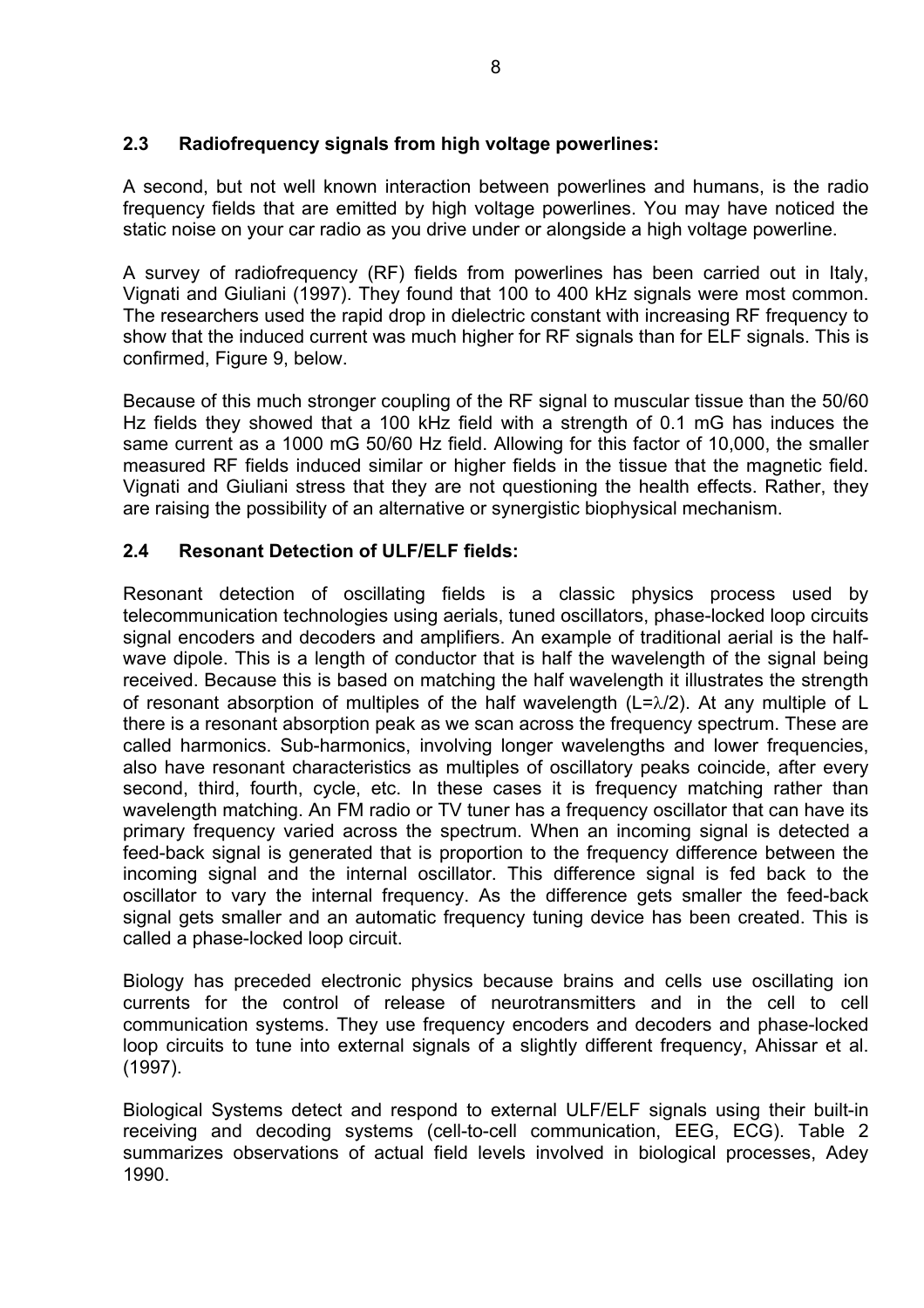|                      | <b>Function</b>                                                   | <b>Tissue Gradient</b> | Imposed field      |
|----------------------|-------------------------------------------------------------------|------------------------|--------------------|
| Sharks and rays      | Navigation and<br>predation                                       | $10^{-8}$ V/cm         | DC to 10 Hz        |
| <b>Birds</b>         | Navigation                                                        | $10^{-7}$ V/cm         | $0.3$ gauss        |
|                      | Circadian rhythms                                                 | $10^{-7}$ V/cm         | 10 Hz, 2.5 V/m     |
| Monkeys              | Subjective time<br>estimations                                    | $10^{-7}$ V/cm         | 7 Hz, 10 V/m       |
| <b>Humans</b>        | Circadian rhythms                                                 | $10^{-7}$ V/cm         | $10$ Hz, $2.5$ V/m |
|                      | Comparison With Intrinsic Cell and Tissue Neuroelectric Gradients |                        |                    |
| Membrane potential   | $10^5$ V/cm                                                       |                        |                    |
| Synaptic potential   | $10^3$ V/cm                                                       |                        |                    |
| Electroencephalogram | $10^{-1}$ V/cm                                                    |                        |                    |

Early claims that living cells could not detect fields less than the membrane potential,  $10<sup>5</sup>$ V/cm, are demonstrably wrong. Not only does the brain's EEG signals operate using ELF oscillating signals whose field strength is a million times lower,  $10^{-1}$  V/cm, but fish, birds, primates and humans detect and respond to ELF oscillating signals over a million times smaller than the EEG signal,  $10^{-7}$  to  $10^{-8}$  V/cm.

These processes involve non-linear, non-equilibrium reactions to resonant absorption of oscillating signals, Adey (1990). The oscillating signal oscillates across the cell membrane, triggering ion channels to increase or decrease the natural ion flows. In the brain this alters the neurotransmitters signals, changing the EEG pattern. The changes are transmitted to the hormonal glands that regulate the physiological reactions to emotions, daily cycles, etc. These glands produce hormones that signal the changes to the body organs and cells.

#### **2.5 Human EEG frequency spectrum:**

The neurons involved in emotion, thinking, memory and reaction use oscillating calcium ion and neurotransmitter signals primarily in the frequency range below 50 Hz, as shown by a typical EEG spectrum, Figure 6.





The human EEG shares the same frequency range as a natural ELF signal, the Schumann Resonances, that propagate around the world with a diurnal and seasonal pattern that follows the human diurnal melatonin pattern, suggesting that there could be a causal link between them. The intensity of the Schumann Resonance signal varies with Geomagnetic Activity (GMA) in a highly significantly correlated manner, Cherry (2001).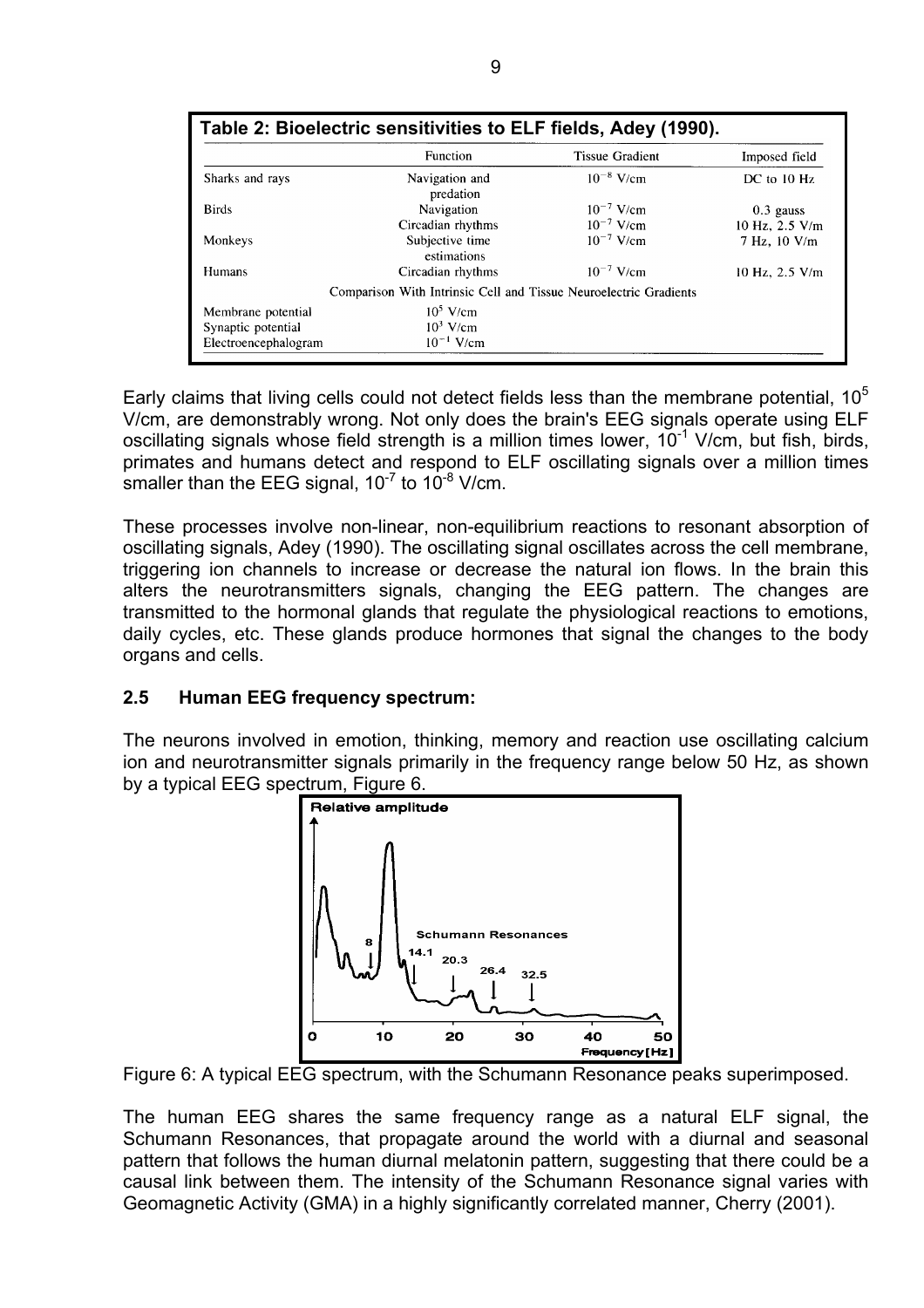#### **2.6 EMF reduces melatonin:**

Many animal studies find that ELF fields reduce melatonin, Rosen, Barber and Lyle (1998). More than 13 studies show that people exposed to ELF fields have reduced melatonin, including, Pfluger and Minder (1996), Arnetz et al. (1996), Wilson et al. (1990), Graham et al. (1994), Davis (1997), Wood et al. (1998), Karasek et al. (1998), and Burch et al. (1997, 1998, 1999a, 2000), Juutilainen et al. (2000) and Graham et al. (2000). Hence this is a very well established effect of ELF electromagnetic field exposure.

GMA is highly correlated with reduced melatonin in humans, Figure 7, Burch et al. (1999).



Figure 7: Reduction in the melatonin metabolite 6-OHMS in  $\mu$ g in urine from U.S. electric utility workers, as a function of the 36 hr global GMA aa-index, Burch et al. (1999).

A similar effect is found in workers exposed to 60 Hz fields, Figure 8.



Figure 8: Reduction in melatonin in electrical workers exposed to 60 Hz magnetic fields, Davis (1997). Note  $0.1 \mu T = 1 \text{ mG}$ .

### **2.6 Whole body effects:**

Since melatonin and serotonin are the primary circadian endocrine hormones, all vital organs, including the brain, hypothalamus, central nervous system, lymph system, immune system, heart, lungs, liver, kidneys, uterus, testes and fetus, have melatonin and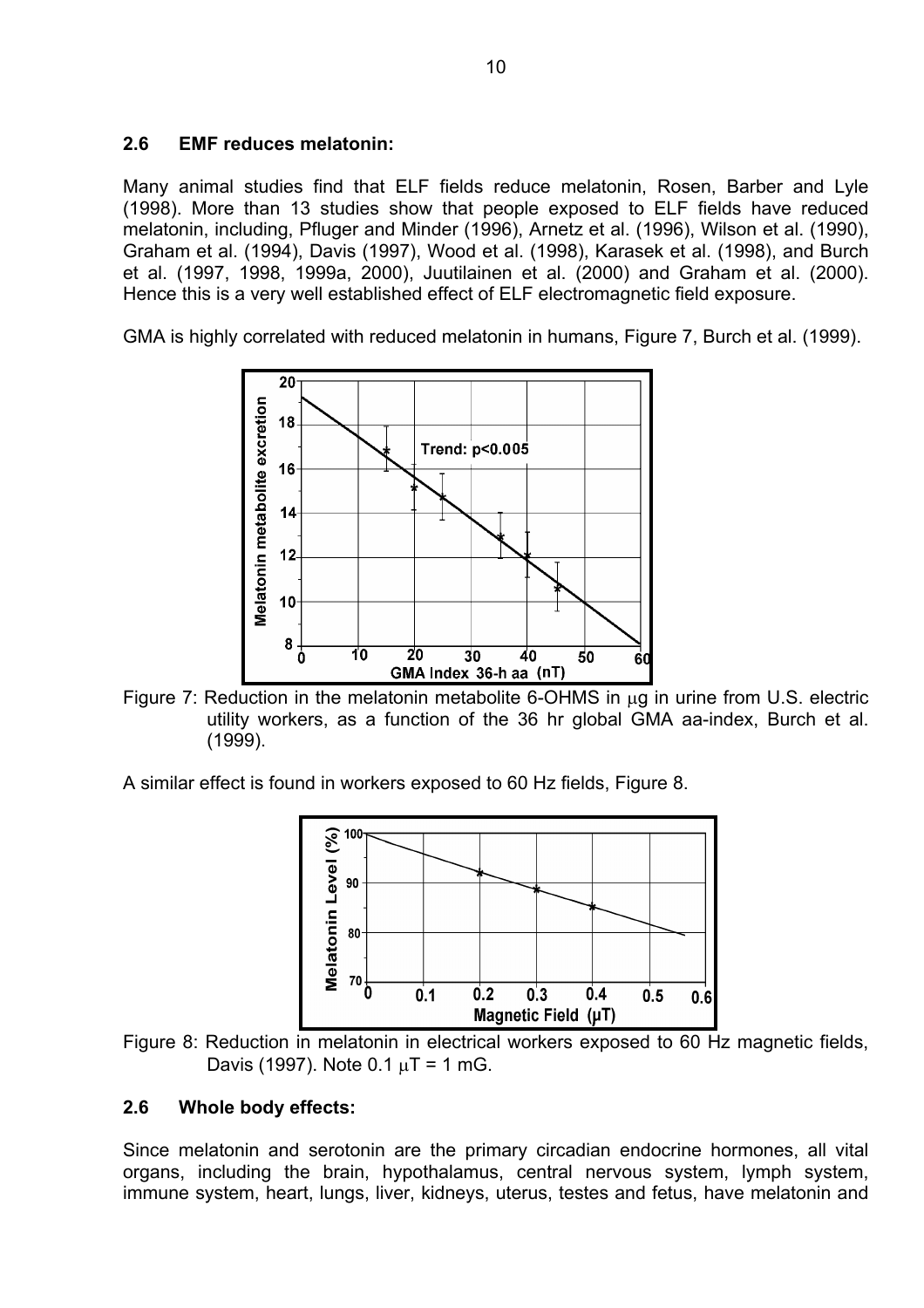serotonin receptors. Hence substances that alter the melatonin/serotonin balance can affect organs throughout the body.

The biophysical mechanism for detecting and responding to external ELF signals, resulting in reduced melatonin, occurs through resonant absorption of the ELF signals in the brain. Calcium ions and neurotransmitters oscillate at the EEG frequencies. External ELF signals induce alterations in the calcium ion signals that in turn send signals to the pineal that alters the melatonin/serotonin balance. This is transferred to the body organs through the CNS and hormone/enzyme/ion cellular signalling system. In addition, the ELF signal systems in cells, also involve calcium ions, can be directly interfered with by external ELF signals of extremely low intensity through non-equilibrium resonant absorption processes at the cell membrane, Adey (1990).

#### **2.8 Induced calcium ion efflux:**

One of the first biological mechanisms to be identified, confirmed and established is calcium ion efflux (positive and negative), Blackman (1990). One of the early results, Bawin and Adey (1976):



Figure 9: ELF induced calcium ion efflux from (A) an ELF modulated 147 MHz signal and (B) an ELF signal in the EEG frequency range, Bawin and Adey (1976).

This is a resonant phenomenon that only operates in the normal mammal temperature range. It is dependent on the earth's geomagnetic field strength and orientation and therefore varies from place to place and time to time.

Blackman et al. (1989) identified multiple power density windows for  $Ca^{2+}$  efflux, using a 50 MHz carrier modulated at 16 Hz. Their results, using units of mW/cm<sup>2</sup>, are summarized as follows:

| Enhanced efflux |  |                              | 1.75 3.85 5.57 6.82 7.65 7.77 | - 8.82 |      |
|-----------------|--|------------------------------|-------------------------------|--------|------|
| No change       |  | 0.75  2.30  4.50  5.85  7.08 |                               |        | 14.7 |

Lowest published intensity so far: 0.00015 W/kg (0.08  $\mu$ W/cm<sup>2</sup>). This involved a 30 min exposure of frog hearts to 16Hz modulated, 240 MHz RF, Schwartz et al. (1990). Calcium ion efflux varies with modulation frequency at to at least 510 Hz, Figure 10.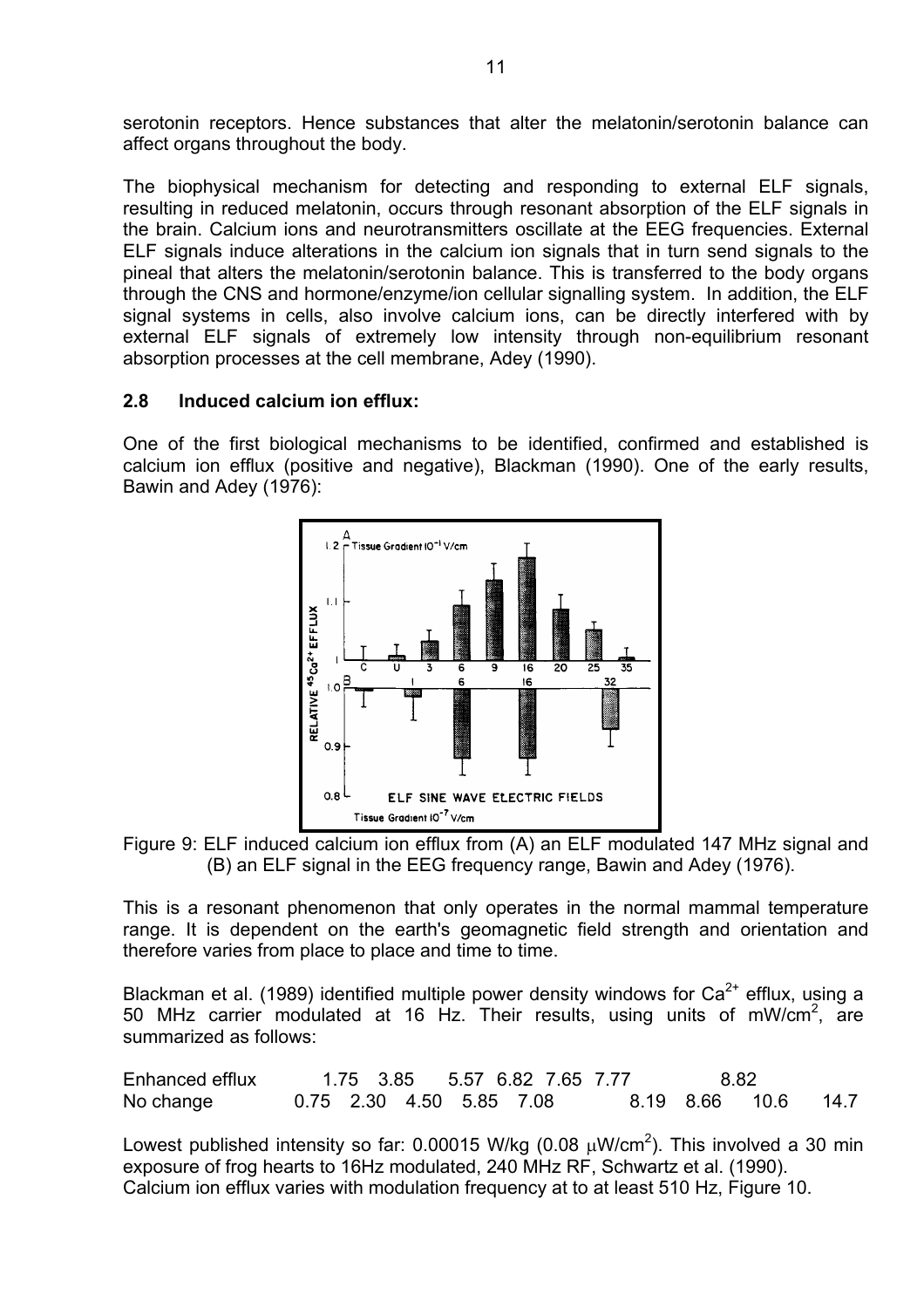

Figure 10: Significant calcium ion efflux induced by modulation frequencies up to 510 Hz, showing the window effect, Blackman et al. (1988). This includes 50 and 60 Hz.

In 1990, having reviewed the published research on calcium ion efflux to that data, Blackman (1990) concluded:

#### *"Taken together, the evidence overwhelmingly indicates that electric and magnetic fields can alter normal calcium ion homeostasis and lead to changes in the response of biological systems to their environment".*

#### **2.9 Biophysical Summary:**

There are well established theoretical and observationally confirmed mechanisms for external ELF signals to be resonantly absorbed in human tissue, especially the brain and heart, and cause reduced melatonin. Melatonin is the most potent naturally produced antioxidant that helps to protect cells from genetic damage that leads to cancer, neurological, cardiac and reproductive damage, illness and death.

Melatonin levels also affect the health of the immune system that also has a vital role in trying to maintain health. Since a damaged cell should be eliminated by programmed cell death, apoptosis, or by natural killer cells in the immune system, altered calcium ions negatively affect both of these processes. Calcium ion influx inhibits apoptosis and calcium ion efflux enhances apoptosis, Fanelli et al. (1999).

### **3. Genotoxicity:**

Substances that reduce melatonin are genotoxic because of the reduced antioxidant effect allowing free radials to cause more genetic damage. Direct evidence of genotoxicity comes from observed chromosome aberrations (CAs) and DNA strand breakage assays.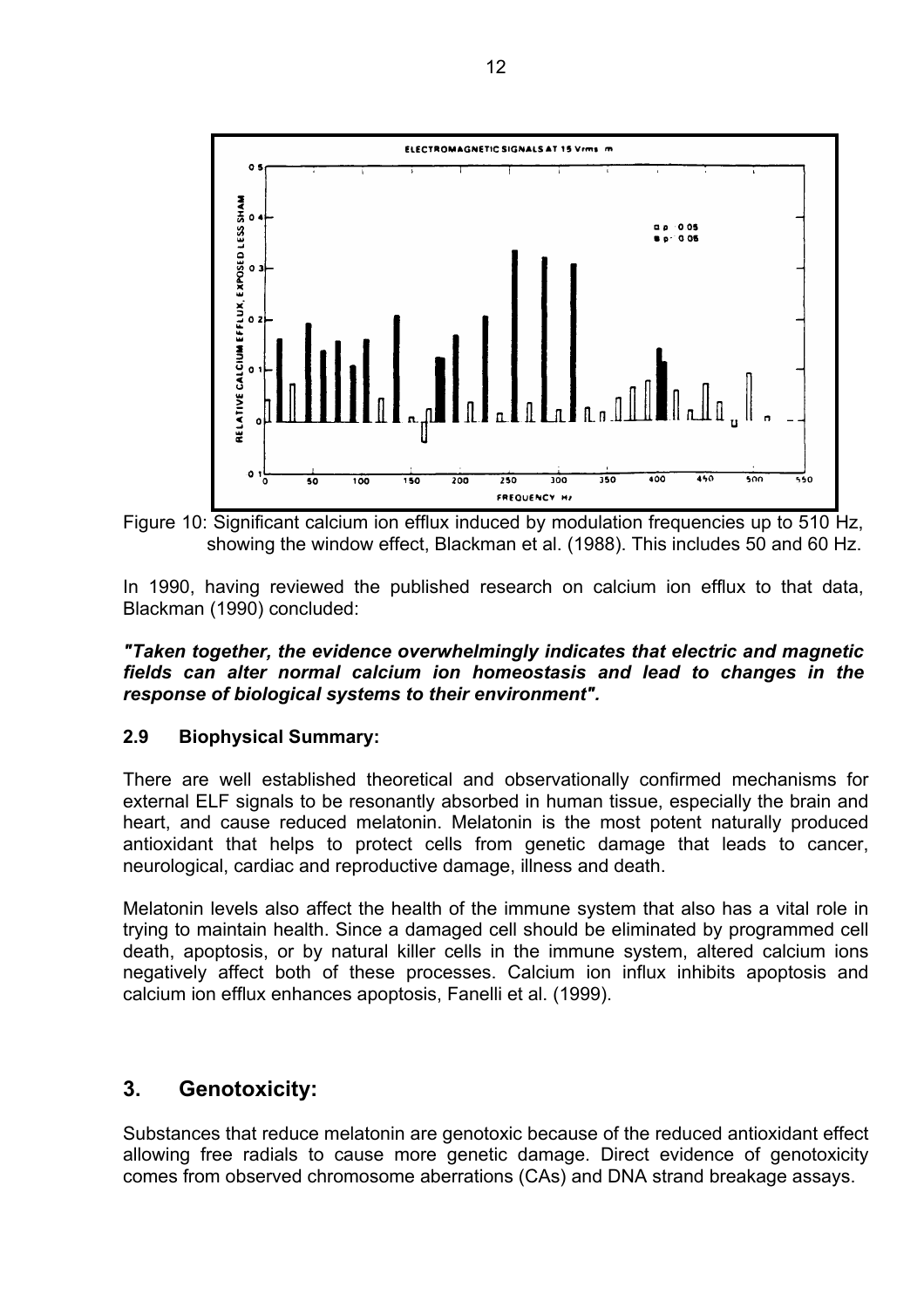#### **3.1 Chromosome damage from ELF exposure:**

El Nahas and Oraby (1989) observed significant dose-response dependent micronuclei increase in 50 Hz exposed mice somatic cells. Elevated CAs have been recorded in a number of workers in electrical occupations. In Sweden Nordenson et al. (1988) found significant CA in 400 kV-substation workers and with 50 Hz exposures to peripheral human lymphocytes, Nordenson et al. (1984) and human amniotic cells, Nordenson et al. (1994). Significant CA in human lymphocytes exposed to 50 Hz fields are also reported by Rosenthal and Obe (1989), Khalil and Qassem (1991), Garcia-Sagredo and Monteagudo (1991), Valjus et al. (1993) and Skyberg et al. (1993). Skyberg et al. collected their samples from high-voltage laboratory cable splicers and Valjus et al. from power linesmen. Other studies showing ELF associated CAs include Cook and Morris (1981), Cohen et al. (1986 a,b), Lisiewicz (1993), and Timchenko and Ianchevskaia (1995). This currently involves 14 studies.

### **3.2 ELF Exposure and DNA strand breakage:**

Four independent laboratories have also published data on ELF induced DNA-strand breaks confirming that ELF EMR damages DNA-strands; Lai and Singh (1997a,b), Svedenstal et al. (1998), Phillips et al. (1998a), and Ahuja et al. (1997). Lai and Singh (1997b) also demonstrate the involvement of free radicals and the protective effect of melatonin.



Figure 11: Induction of neoplastic transformation in C3H/10T1/2 cells by a 24 h exposure to 60 Hz magnetic field (2G) and 0.5Gy X-rays with and without TPA posttreatment exposure for 8 weeks, Balcer-Kubiczek (1995).

This research shows that ELF magnetic fields, X-rays and microwaves all reveal significant increased neoplastic transformation after a sustained several week exposure to the TPA cancer promoter chemical. Since all have also shown significantly increased chromosome aberrations and DNA-strand breakage, this also confirms that they are all genotoxic.

### **3.3 Direct Genotoxicity Conclusions:**

With the evidence above that EMF reduces melatonin this confirms that reduced melatonin causes higher concentrations of free radicals which produce more DNA-strand breaks from EMR exposure from ELF frequencies. Increased DNA-strand breaks results in increased chromosome aberrations. Multiple evidence from independent laboratories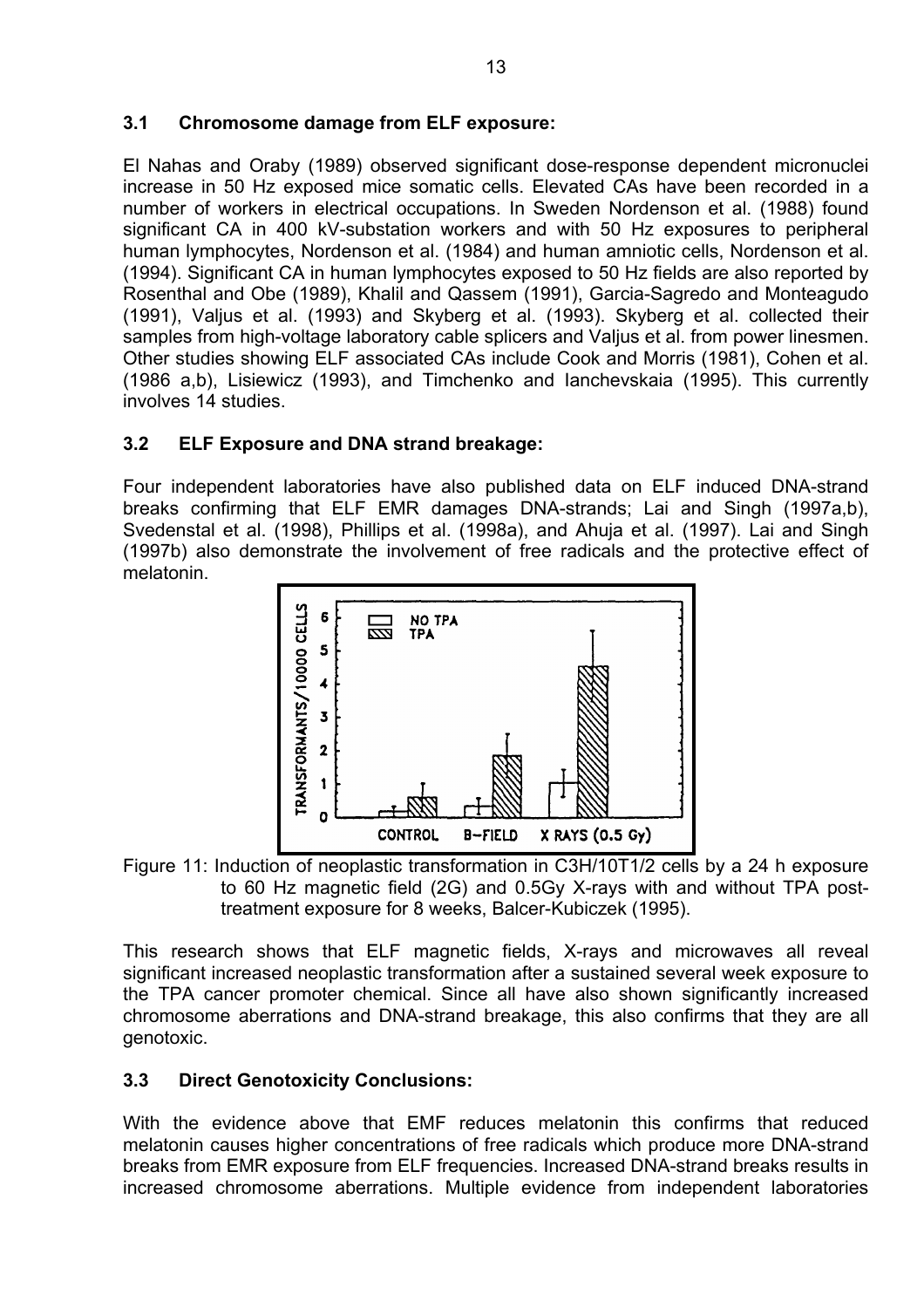establishes that ELF exposures cause chromosome aberrations and DNA single- and double-strand breaks. One study shows the ELF fields cause transformation to cancer cells. This evidence very strongly and consistently supports the contention that ELF fields are genotoxic.

Genetic damage occurs cell-by-cell and repair mechanisms take place cell-by-cell. The more cells that are damaged and the poorer is the repair mechanism, the greater is the risk and incidence of damaged cells dying. Cell death is a very important process for damaging the brain. Not all damaged cells are detected and eliminated. Those that survive increase the risk and incidence of cancer, cardiac, neurological and reproductive diseases and death. This shows the role of cumulative exposures leading to cumulative increases in risk.

**This also shows that when considering the population risks, since ELF signals are genotoxic, the safe level of no observed effects will only occur at zero levels of exposure of human populations, RCEP (p 20, 1998).** 

### **4. Immune system effects:**

The vulnerable people are more susceptible to subtle damage. The vulnerable members of the population include the very young and very old people, and those who are already ill or have impaired immune systems through any of a wide range of causes. In addition to age affecting our immune system, there is considerable evidence relating EMF exposure to reduces immune system competence.

Tuschl et al. (2000) found that low frequency EMF significantly altered the number of natural killer cells and oxidative bursts of monocytes in exposed workers. Jonai, Villanueva and Yasuda (1996), Miziuk (1995) and Murthy, Rogers and Smith (1995) also found significant alterations of the immune systems by 50/60 Hz fields.

Marino et al. (2000) concluded that exposure to power frequency fields produced changes in the immune system that were both real and inconsistent. This is because they are complex and non-linear producing a deterministic chaos effect.

Del Signore at al. (2000) investigated the combined effect of traffic pollution and EMF exposure on the immune system of fertile atopic (allergic) women. Their results show that EMF exposure had a much greater influence on the atopic women that the pollution from traffic.

Figure 12 shows one of the reasons for this age-related vulnerability. The very young and the very old have very low levels of melatonin.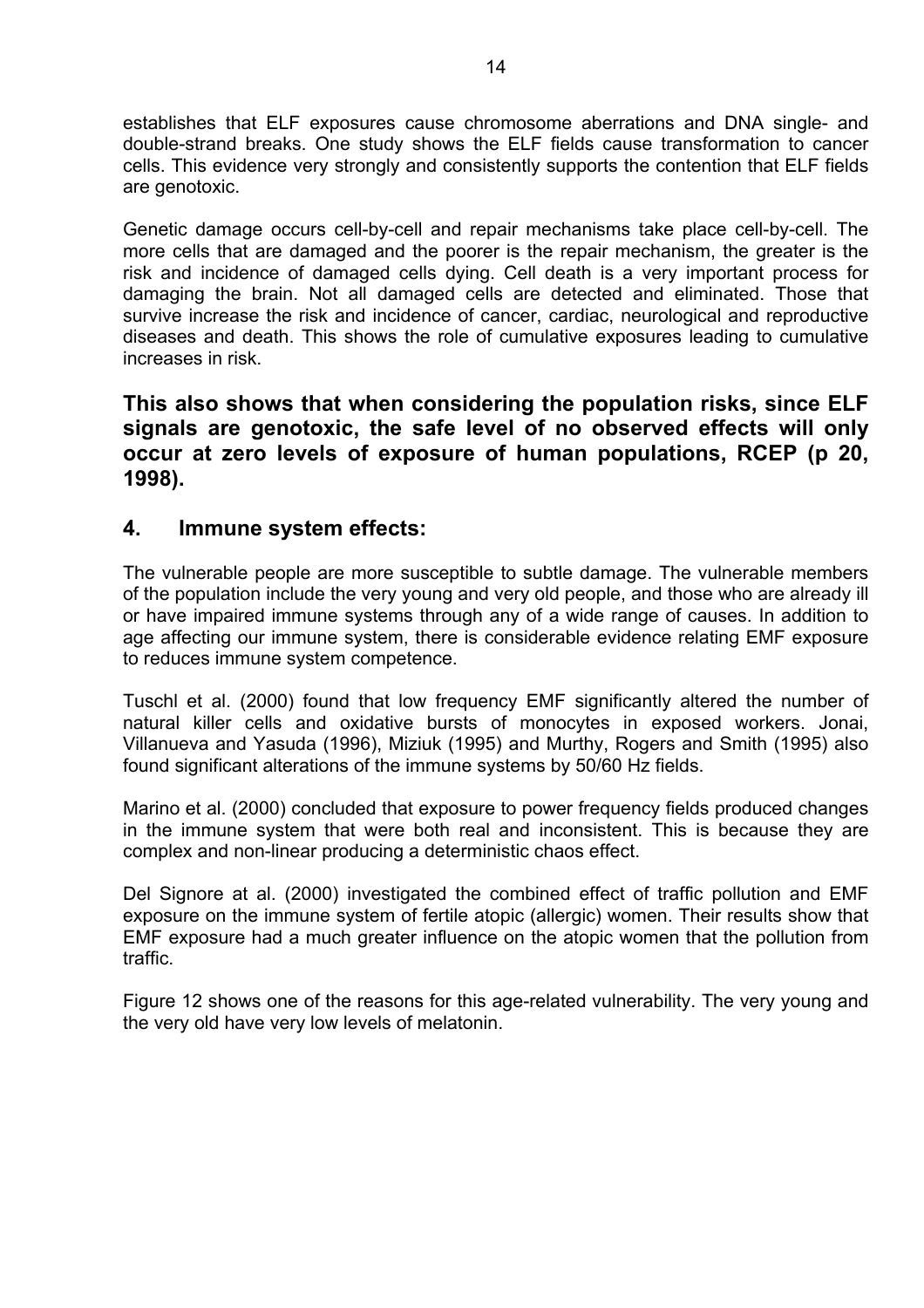

Figure 12: Melatonin production is very low at birth, peaks in early childhood and declines from puberty onwards, Reiter and Robinson (1995).

### **5. Historical and recent cancer rates:**

Historical cancer rates are set out in the following section. Both incidence and mortality data are given by different authors. Incidence is considerably higher than mortality because the success of therapy. This ratio has changed considerably in recent decades but is not as large in the early data. Sometimes total numbers, rates per 100,000 personyears and per 1,000,000 person-years, are used.

A life-time of cumulative exposures to toxins and the reduced immune system, reduced sleep and reduced melatonin all lead to increased cancer risk, especially for those over 50 years of age, Figure 13.



Figure 13: Age-specific incidence of the most common sites of cancer in men in the United States, 1973-1977, Young et al. (1981).

Age-specific childhood cancer rates are given in Figure 14, from the United States.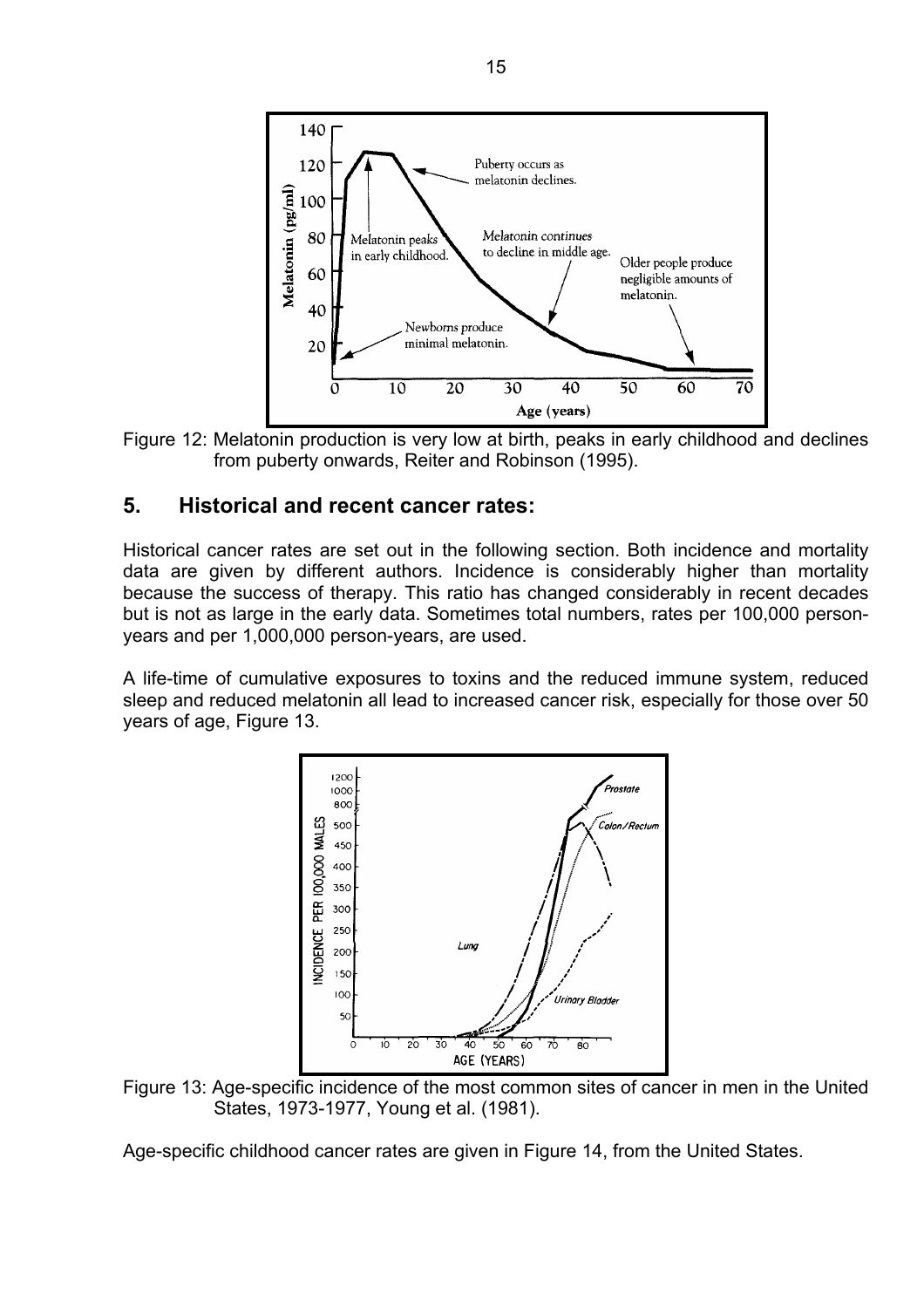

Figure 14: Age incidence of childhood leukaemia in the United States, Rubin (1983).

In Figure 14 there is a strong peak for ages 2-4 years and a smaller peak for 13-15 years. Childhood cancer rates are typically highest in the 0-4 yrs age group. Is this peak normal of is it specific to the United States? It was found by Freedman et al. (1974) that in the southern (SW/SE) metropolitan area of England in 1961-65 the annual incidence rate per million for childhood leukaemia, was 47.6 for 0-4 year olds and 32.2 for 5-14 year olds. The age-specific distribution of childhood cancer in Britain is given by Court-Brown and Hill (1961), Figure 15.



Figure 15: Age-specific death rates from leukaemia under the age of 30 years, by sex in England and Wales, 1945-1959, Court-Brown and Hill (1961).

Hence the 2-4 year old early childhood leukaemia peak occurs in both the US and UK. Court-Brown and Hill (1961) show that it is almost entirely due to acute lymphoblastic leukaemia (ALL) with a small contribution from acute myeloid leukaemia (AML). These are severe and usually fatal childhood cancers. Why does this peak occur and what causes it are vital questions. Is it avoidable? Can we save the lives of millions of children?

Court-Brown and Hill present the historical sequence of the age-specific childhood leukaemia in England and Wales, Figure 16. This shows that in the 1910-20 decade the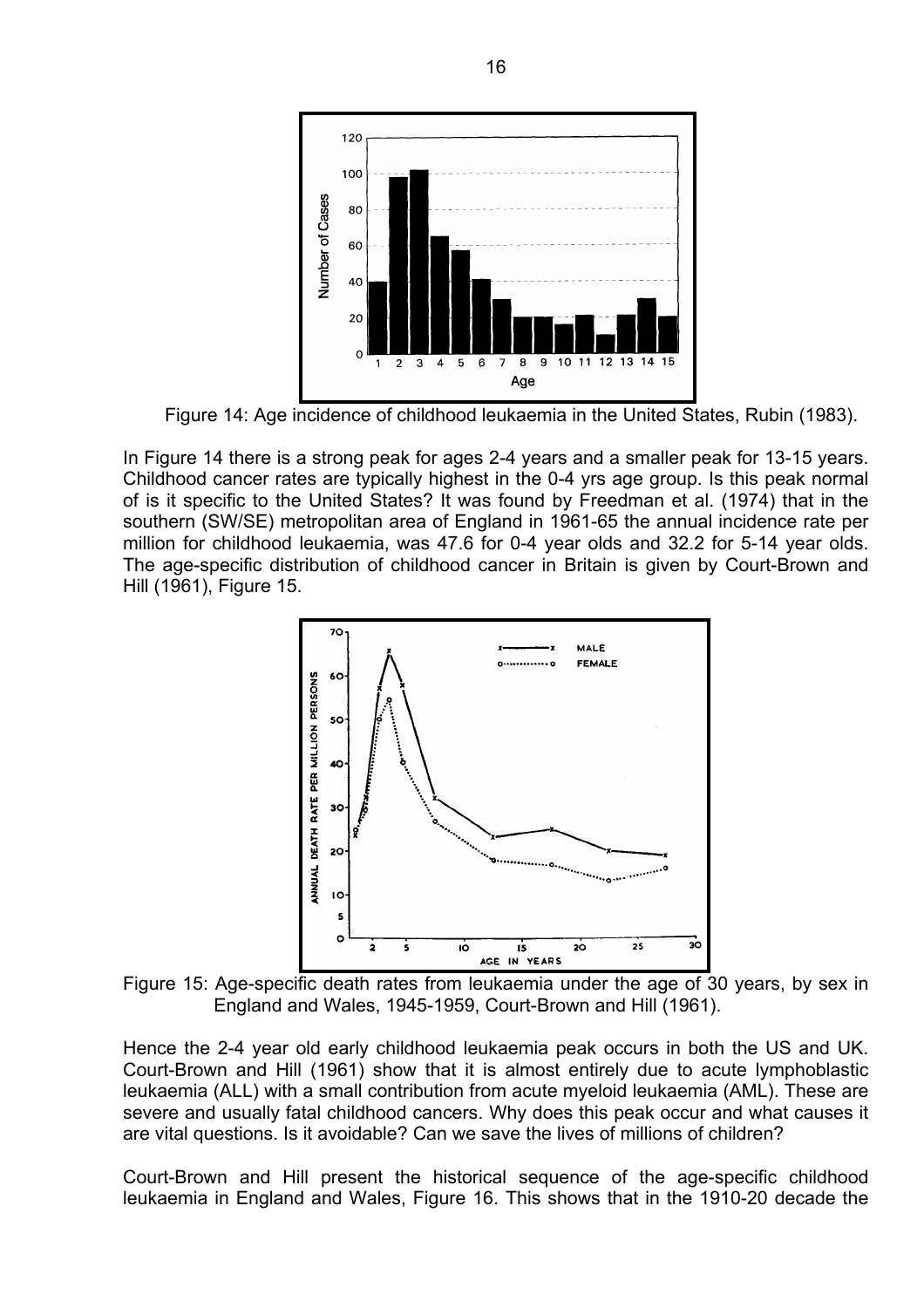leukaemia rates we between 10 and 14 per million with no 2-4 year old peak. Over time the cancer rate rises significantly and the peak develops. It is well developed from 1940 onwards. By the decade of the 1950's the 2-4 year old leukaemia mortality peak is over 60 per million, 6 times higher than the 1910-20 decade. Court-Brown and Hill present only the two decades of the 1940's and 1950's for the US data. In this period the peak is evident and the rates are similar to the UK rates.

Hence in both the UK and US from 1900 to 1959 there was a very large increase in childhood cancer with the development of a new 2-4 year old peak of leukaemia. It was primarily ALL with a little AML.



Figure 16: Leukaemia morality at ages 0-4 years for children in England and Wales between 1911-15 and 1955-59, mean values for both sexes, Court-Brown and Hill (1961).

The evolution of the US peak is shown in Burnet (1958), Figure 17.



Figure 17: Childhood leukaemia incidence (per million) in the United States by cohorts of children born in the years shown, indicating the absence of a three-year peak before 1943, Burnet (1958).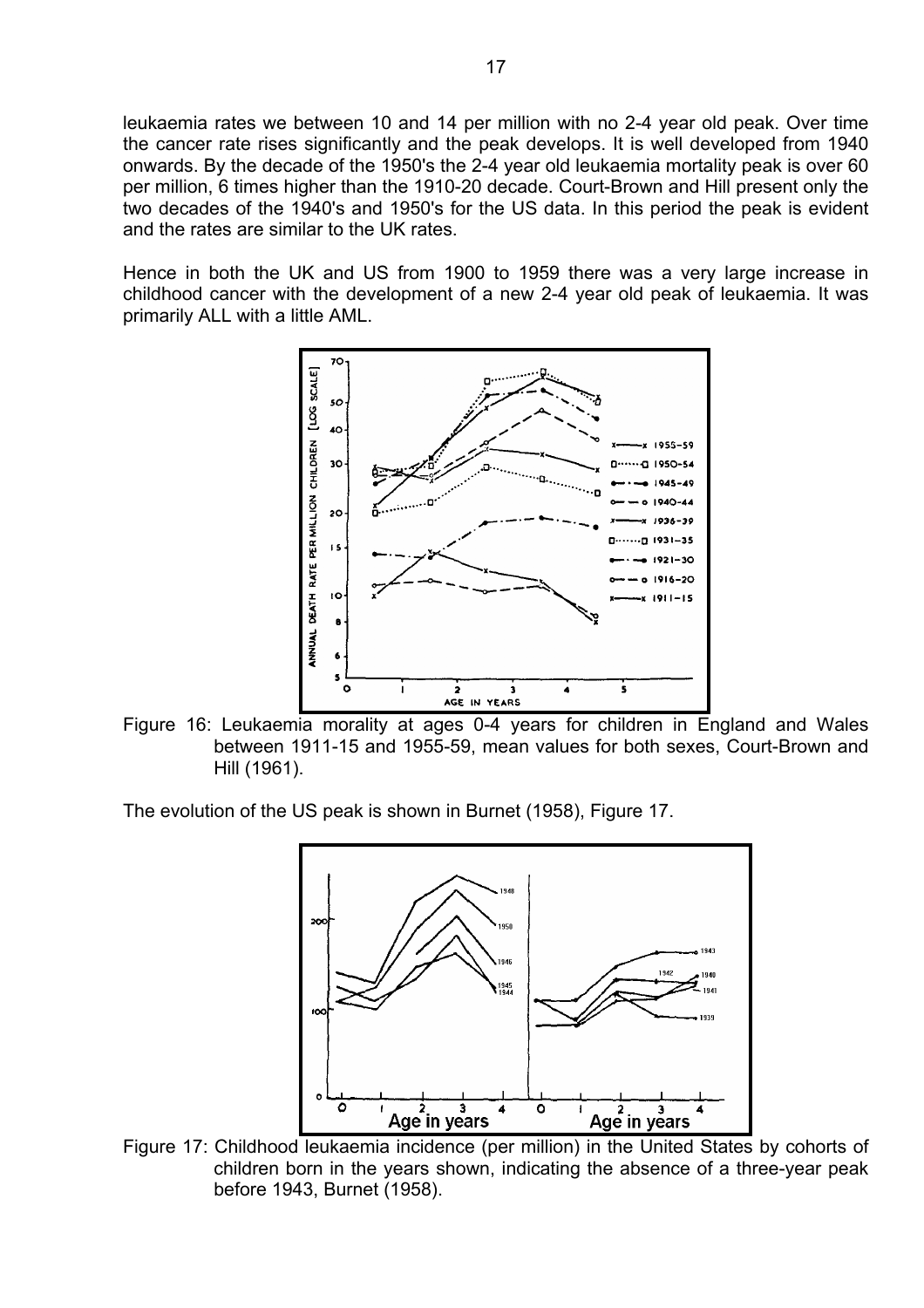The US peak occurred slightly later than the UK peak but the rates were very similar by the end of the 1940's. Note that the US data is incidence and the UK data is for mortality. The US leukaemia mortality rate for the 3 year old peak was 70 per million for white children in 1950-54 while the incidence for all children was about 230 per million in 1950, Figure 17. The progressive increase and the evolution of the 2-4 year old peak is common. The upward trend of infants, children and young adults leukaemia mortality from 1911 to 1959 in the UK and Wales is given in Figure 18.



Figure 18: Trend in leukaemia mortality with time for England and Wales for 5-year agegroups by sex, from 1911-1959, Court-Brown and Hill (1961).

Figure 18 shows that for all ages shown the cancer rates had risen significantly and progressively from 1910 to 1959 by a similar proportion, a factor of 5 to 6. This suggests the likelihood of a common cause.

The peak for 2-4 year olds rose to about 60 per million by the 1950's with the 0-4 year olds at around 40 per million. By 1974-76 the 0-4 year old leukaemia incidence for boys was 70 per million and for girls 47 per million, averaging 59 per million, Stiller and Draper (1982). Hence the rise continues through the 1970's and it is still continuing in terms of increasing incidence of childhood cancers, Figure 19.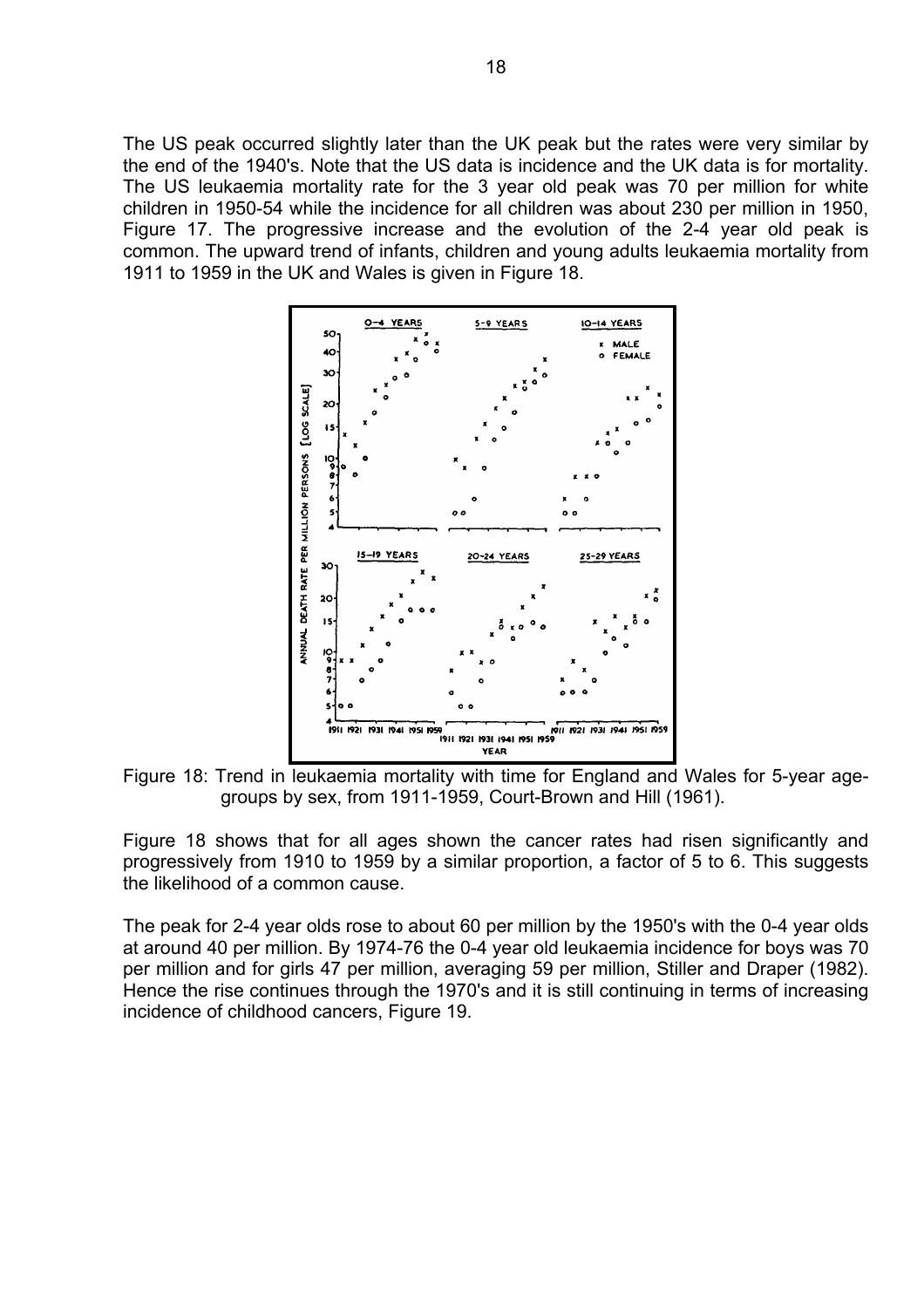

Figure 19: Trends in childhood leukaemia age-adjusted rate, age <20 years, all races, both sexes SEER incidence and US mortality, 1975-95.

From Figure 19 it is clear that prior to 1975 the mortality of all childhood leukaemia was closer to the incidence. The numbers per million are much higher in the early childhood group (0-5 years), especially because of the 2-4 year peak. Around 80% of this peak was cALL.

Looking at the total childhood cancers incidence, Schmidt (1998) notes that by the 1970's the U.S. childhood cancer incidence rate (0-14 years) was 120 per million. It has continued to rise to be over 140 per million by the early 1990's, Figure 20.



Figure 20: Total childhood (0-14 years) cancer incidence in the United States, Ries et al. (1997).

The incidence of childhood leukaemia and all cancers is continuing to rise while the mortality is declining as therapies become more and more effective, Figure 19. This shows the continuing increase of leukaemia incidence and the significantly more effective cancer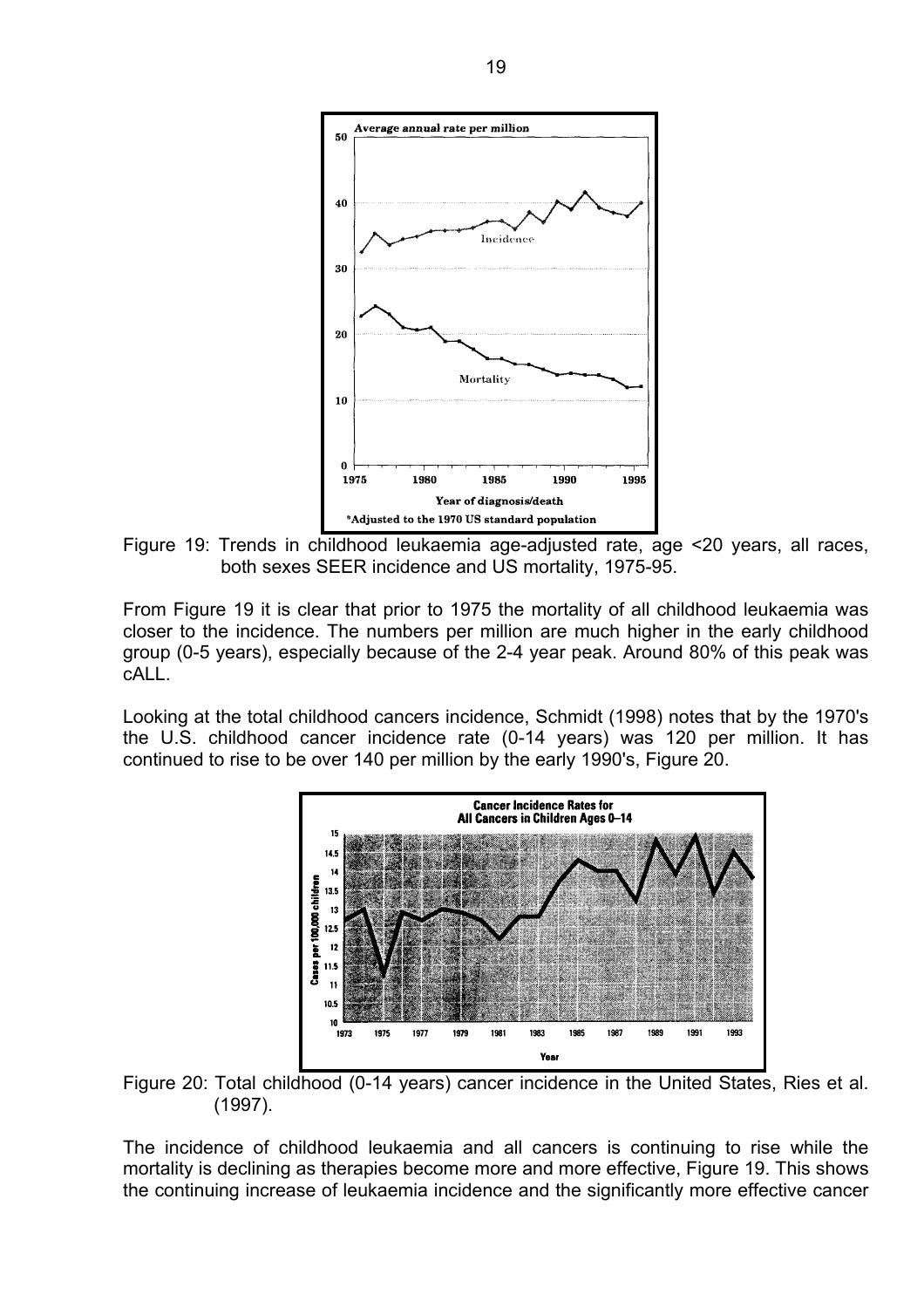therapy reducing the mortality rate for all childhood (<20 years) leukaemia. The therapy success reduced the mortality from 72% to 30% between 1975 and 1995.

Hence the incidence of almost all childhood cancers is continuing to rise and the cause is still debated. Schmidt (1998) identifies the prime candidates for childhood cancers that are similar to those cited for adult cancers. They are listed as genetic abnormalities, ultraviolet radiation, ionizing radiation, electromagnetic fields (EMFs), viral infections, certain medications, food additives, tobacco, alcohol and a number of industrial and agricultural chemicals. A short-list of toxic agents needs to be chosen that can explain the rise in cancer from 1900-1960 and the emergence of a 2-4 year old cALL peak in the middle of this period for the UK.

These agent need to have exposed nearly the whole populations slightly earlier in the UK that the US and in Australia, Burnet (1958). In the US black families were exposed much later than white families. In the Gaza Strip the childhood ALL peak occur in the 1970's, Ramot and McGrath (1982). It cannot be UV radiation because the effect is higher in midlatitudes than the tropics. Ionizing radiation has been investigated and ruled out, Burnet (1958). Food additives, medications, industrial and chemical toxins are primarily a post Second World War exposure agent ruling them out for the early cancer effects. No viral agent has been identified to occur and expand in parallel to these cancer patterns. It is widely recognised as a disease agent of affluent development. Tobacco and alcohol would qualify for this but there is no evidence to link them directly to the child cancers and the emergence patterns.

The sole remaining agent is electromagnetic fields that in terms of domestic, urban and rural development have spread with the electrical reticulation programs in the UK and US, and other developed countries. This appears to have occurred in the correct manner to explain the complex patterns. The average field exposure has increased progressively increased during the  $20<sup>th</sup>$  century, with initiation taking place prior to the development of the ALL peak and the progressive spread of reticulation progressively exposing more and more families. Initially electric light was the main service, followed by radio and electric irons. In rural areas cooking and heating was provided by fires in stoves and hearths and in urban areas by gas. In the post-war period and all electric home became more and more common. Radio and TV, electric appliances, personal computers, portable phones and mobile phones continue the ongoing increase in exposure to electromagnetic filed and, most recently, the move to more and more RF/MW exposure.

Court-Brown and Hill consider that the data *"may suggest that a new leukaemogenic agent was introduced"*, into Britain about 1920. An analysis that directly relates the extent of electrification with the 2-4 year old ALL peak would resolve the question robustly.

Since this childhood peak of cALL is now occurring in more and more well developed countries this link to a carcinogenic agent is extremely important and could save millions of infant's lives annually. This it also resolves the issue of the parallel leukaemia and cancer growth over the 1910-1959 period, and the period to the present. It leads to the identification of the disease agent that could well be causing the majority of all cancer in the first period and much of the present cancer. It would also be contributing to the continuing rise of cancer rates after 1959 if its exposure levels are still rising.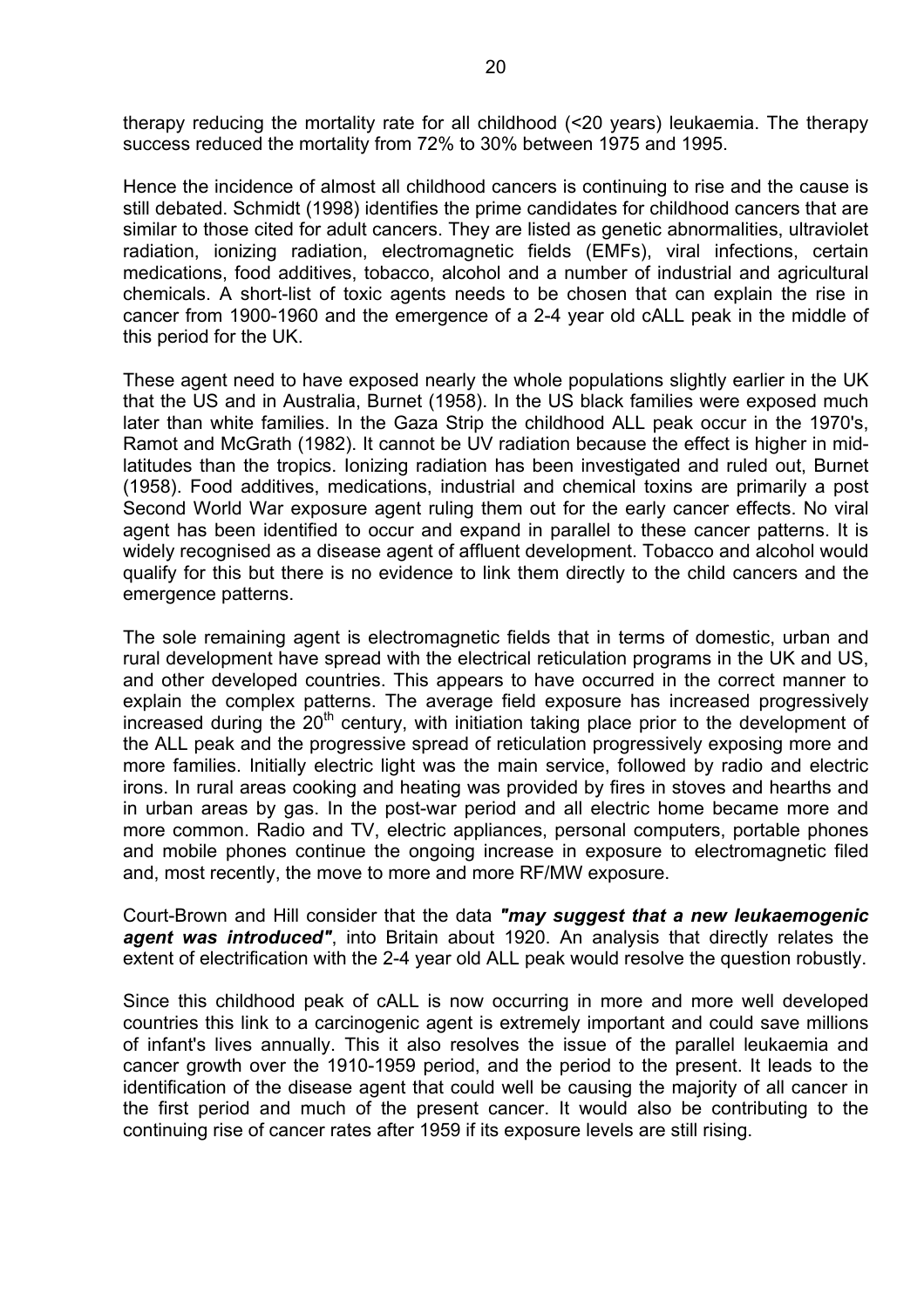### **6. The mysterious childhood cancer peak for 2-4 year olds:**

Through a detailed analysis of the U.S. childhood leukaemia data from the 1920's to the 1960's, an association was found with the extent of homes' electricity reticulation country by country and state by state, Milham and Ossiander (2001).

Milham and Ossiander (2001) proposed the hypothesis that the causal agent for this new childhood cancer peak was the electromagnetic fields in the homes created by electric power domestic reticulation. This explains the time delay between the UK and the US. It also explains the time delay between white and black households in the US. It also explains the Australian situation with the potential to apply country by country and state by state.

The 2-4 year old cALL peak did not exist before domestic electric reticulation occurred and was formed case by case after it did occur. As the proportion of homes connected the new cALL peak mortality rate rose proportionally. The formation of the year-3 peak and rise in leukaemia mortality is confirmed, Figure 21. It went higher and higher over time.



Figure 21: Childhood leukaemia mortality for the United States whites by single years of age 0-4, for each 10 years from 1920, Milham and Ossiander (2001).

By obtaining the data in state by state development of electrical reticulation the early childhood age-specific leukaemia rate plotted as a proportion of the number of homes electrified. For the 1928 to 32 period this is in Figure 22 and the period 1949-52 in Figure 23.

The early period, Figure 22, shows the initial absence of the 2-4 year peak but a progressive increase in the early childhood leukaemia rate with increasing percentage of electrical reticulation.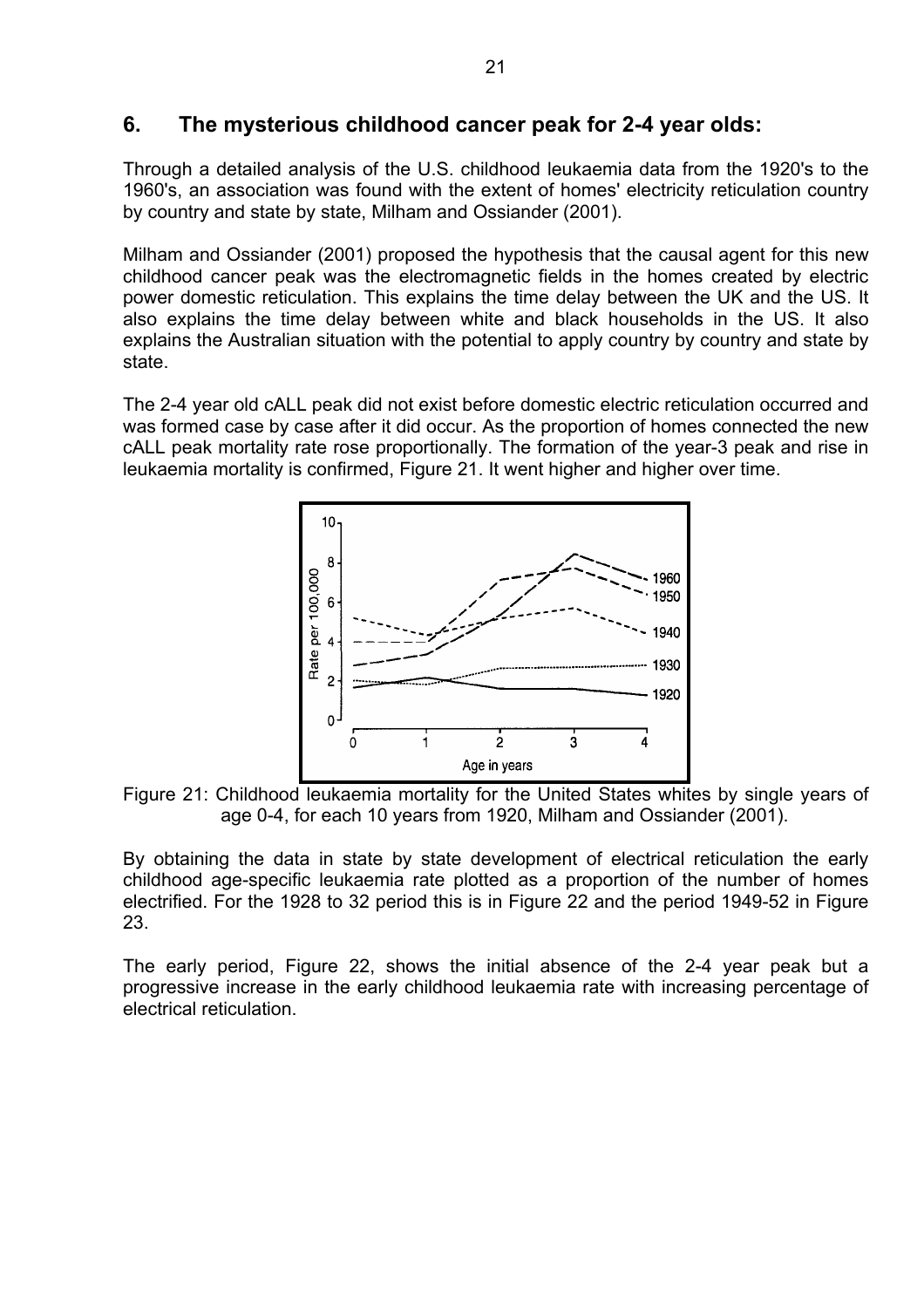

Figure 22: Childhood leukaemia mortality rates for all races 1928-32, by percent of residential electrification and age of death, Milham and Ossiander (2001).



Figure 23: Childhood leukaemia mortality rates for all races 1949-51, by percent of residential electrification and age of death, Milham and Ossiander (2001).

Figure 23 shows that the 2-4 year old peak is well developed in the 1949-51 data and there remains a gradient with higher leukaemia mortality rates with the increasing proportion of residential electric reticulation. This is direct, robust, confirmation of the hypothesis. The early childhood ALL leukaemia and all leukaemia mortality is attributable to the electromagnetic fields in homes produced by electrical reticulation.

Milham and Ossiander state that worldwide occurrence of this peak of childhood leukaemia follows the introduction of electrification. For example, Ramot and McGrath (1982) found a dramatic shift from childhood lymphoma to leukaemia (ALL) that occurred in the Arab population in the Gaza Strip after the introduction of electric power reticulation to homes. Milham and Ossiander (2001) state:

#### *"The authors conclude the childhood leukaemia peak of common acute lymphoblastic leukaemia (cALL) is attributable to residential electrification. 75% of childhood cALL and 60 % of all childhood leukaemia may be preventable."*

This means that the all early childhood leukaemia (<5 years) increase from 1900 to 1995, from less than 10 per million to more than 77 per million in 1995, an increase by a factor of 7.7, a factor of 4.6 is attributable to household EMF exposures. For cALL the early childhood incidence has risen from about 7 per million in 1900 to around 70 per million in the SEER data for white children in the US in 1995. This factor of 10 increase has a factor of 7.5 attributed to household 50/60 Hz fields.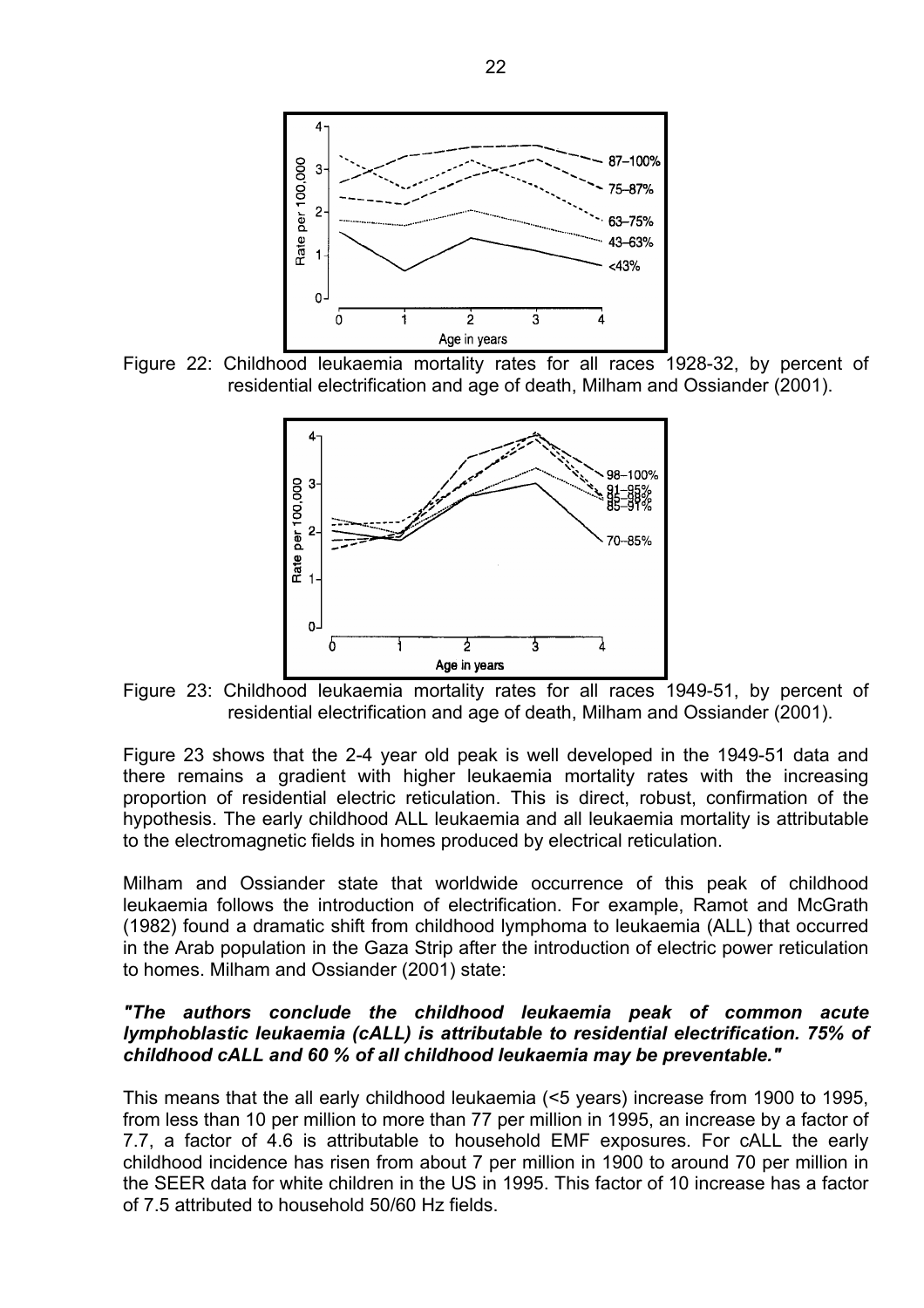### **7. Identified biological mechanism:**

It is not necessary to identify a biological mechanism for classifying a causal effect, Hill (1965). However, it is helpful to strengthen the classification beyond doubt if a plausible biological mechanism is identified and supported by sound science.

Reduced melatonin from 50/60 Hz EMF exposure is the core biological mechanism. Section 2.6 above documents multiple independent studies confirming that this is an established biological effect of 50/60 Hz EMF exposure. Melatonin is a highly potent free radical scavenger and a primary regulator of the competency of the immune system, Reiter and Robinson (1995). Hence agents that reduce melatonin cause enhanced rates of DNA strand breakage and reduced immune system repair efficiency. Electrification of homes produces more light-at-night and higher ELF oscillating electromagnetic fields, both of which are proven to reduce melatonin. Normal household light-at-night delays the onset of sleep. People still sleep in the dark but in electromagnetic fields that also reduce melatonin during sleep.

Because the melatonin/serotonin balance is the primary circadian regulator, the daily awake/sleep, metabolic, respiratory, cardiac and activity cycle is modulated though melatonin and serotonin receptors in all our vital organs, especially the brain, hypothalamus, central nervous system, lungs, heart, reproductive organs and fetus. The mother's melatonin passes through the placenta to the fetus in her womb regulating the daily cycle of the fetus and protecting the fetus from oxidative free radical damage. Reducing mother's nocturnal melatonin will increase the risk of fetal genetic and immune system damage.

Cancer develops in three main stages, initiation, promotion and progression, Weinstein (1988). Cancer development usually takes decades. In very young children the cancer development rate is much faster because their cell cycle is much quicker, their immune system is undeveloped and their melatonin production is very low. Cancer can be initiated in the fetus in utero. This is likely to be the case for early childhood ALL and AML. The promotion phase can commence in utero and continue after birth if the exposure to the toxic agent continues. For EMF it does. The rapid cancer development produces some leukaemia case in the  $1<sup>st</sup>$  year of life, with the rate continuing to rise to peak in years 3 to 4.

Infante-Rivard (1995) noted that some of the highest ELF exposed mothers were those using industrial sewing machines, Sobel et al. (1995). Since molecular biology had showed that disruption of the HRX gene at 11q23 was related to an in-utero event that could cause infant leukaemia, Dr Infante-Rivard decided to investigate the incidence of ALL in sewing machine workers in Spain. From 128 cases of ALL they found a highly significantly elevated Odds Ratio for pregnant women working at home on sewing machines, OR = 7.0, 95%CI: 1.59-30.79. This was adjusted to OR = 5.78, 95%CI: 1.27- 26.25 using household income and mother's education. Note that the household income is related to ELF fields from wiring and appliances. For those working in industry during pregancy, OR = 4.2, 95%CI: 1.0-17.7.

Three more recent epidemiological studies confirm this biological mechanism by finding that household EMF and EMR exposures elevate and significantly elevate cALL.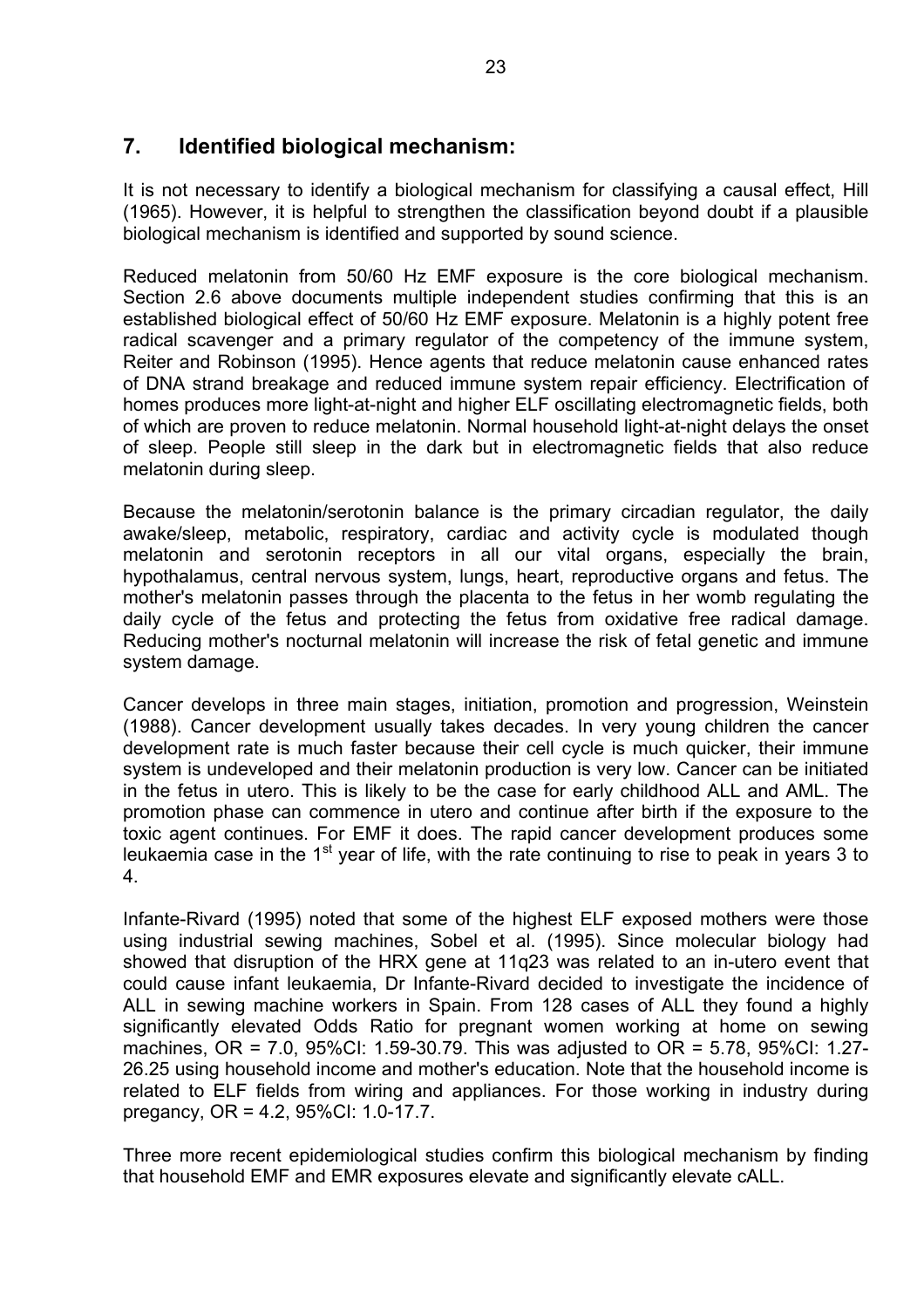Hatch et al. (1998) found that pregnant mothers who used electric blankets or electric heating pads during their pregnancies had significantly elevated incidence of children with cALL, OR = 1.59, 95%CI: 1.11-2.29, and OR = 1.46, 95%CI: 1.10-1.98, respectively. Hatch et al. also found that the small children's EMF/EMR exposure from the TV produced dose-response increases in cALL with distance from the TV and with hours per day of watching TV. Being less than 6 ft and more than 6 hours, OR = 4.67, 95%CI: 1.64-13.36. For video games connected to the TV for an hour or more a day, OR = 1.87, 95%CI: 1.13- 3.10. This confirms the early initiation during pregnancy and the advancement with EMF/EMR exposures after birth.

This was independently confirmed by Green et al. (1999). Green et al. (1999) found a dose-response for all leukaemia and for ALL for children in Ontario with measured average residential magnetic fields. All leukaemia was doubled from 0.5 mG average fields compared with <0.3 mG,  $OR = 2.0$ ,  $95\%CI: 0.6-6.8$ . For 1 mG it was significantly 4times higher,  $OR = 4.0$ ,  $95\%$ CI: 1.1-14.4. This confirms that the higher the domestic EMF fields the higher the ALL and all leukaemia incidence rate.

A study involving careful household magnetic field measurements in relation to childhood cancer incidence in New Zealand, found that electric blanket use by the child elevated a number of cancers. For leukaemia, OR = 2.2, 95%CI: 0.7-6.4; for CNS cancers OR = 1.6, 95%CI: 0.4-7.1 and for other solid cancers, OR = 2.4, 95%CI: 1.0-6.1. For the leukaemia risk related to the child's bedroom magnetic fields, for those  $\geq 2$  mG compared with the those with  $\leq 1$  mG, the adjusted OR = 12.0, 95%CI: 1.1-137. The similar figure in relation to dayroom measured magnetic fields was OR = 5.2, 95%CI: 0.9-30.8, Dockerty et al. (1998). When the readings were combined into a time-weighted average exposure, using the  $\leq$ 1 mG as the reference (OR = 1.0), a dose-response increase in childhood leukaemia incidence was found. For 1mG - <2 mG, adjusted  $OR = 1.5$ , 95%CI: 0.3-7.2. For ≥2 mG the adjusted OR = 3.5, 95%CI: 0.5-23.7.

Hence the biological mechanism is supported by independent occupational and residential epidemiological studies showing that both the pregnant mother and the young children exposed to domestic EMF/EMR exposures induces significant increases in leukaemia and common Acute Lymphoblastic Leukaemia (cALL).

### **8. Implications for recent and current epidemiological studies:**

#### **8.1 Background EMF and cancer rates:**

Milham and Ossiander link the early childhood cALL peak to electromagnetic fields of less than 1 mG in homes. The low level is estimated because in rural homes when the electric power lines were introduced it was primarily used for the radio, lighting and ironing, not for heating and cooking. This shows that the initial fields were likely to be lower than 0.1 mG because of the very small current loads in the early homes where the childhood peak cancer was first observed. Current domestic fields, e.g. from the Canadian survey, range from 0.62 to 1.9 mG, an increase of about 6 to 19 times since 1910. This range covers the estimated residential childhood cancer increase range (7 to 10 times).

Milham and Ossiander note that modern studies are limited by the low level EMR exposed, cancer elevated, reference groups. No one is unexposed and residential exposures <0.3 mG have already elevated childhood leukaemia and cALL by factors of 7 to 14. Assuming an elevation factor of 10 for cALL, if the background cALL rate for <0.3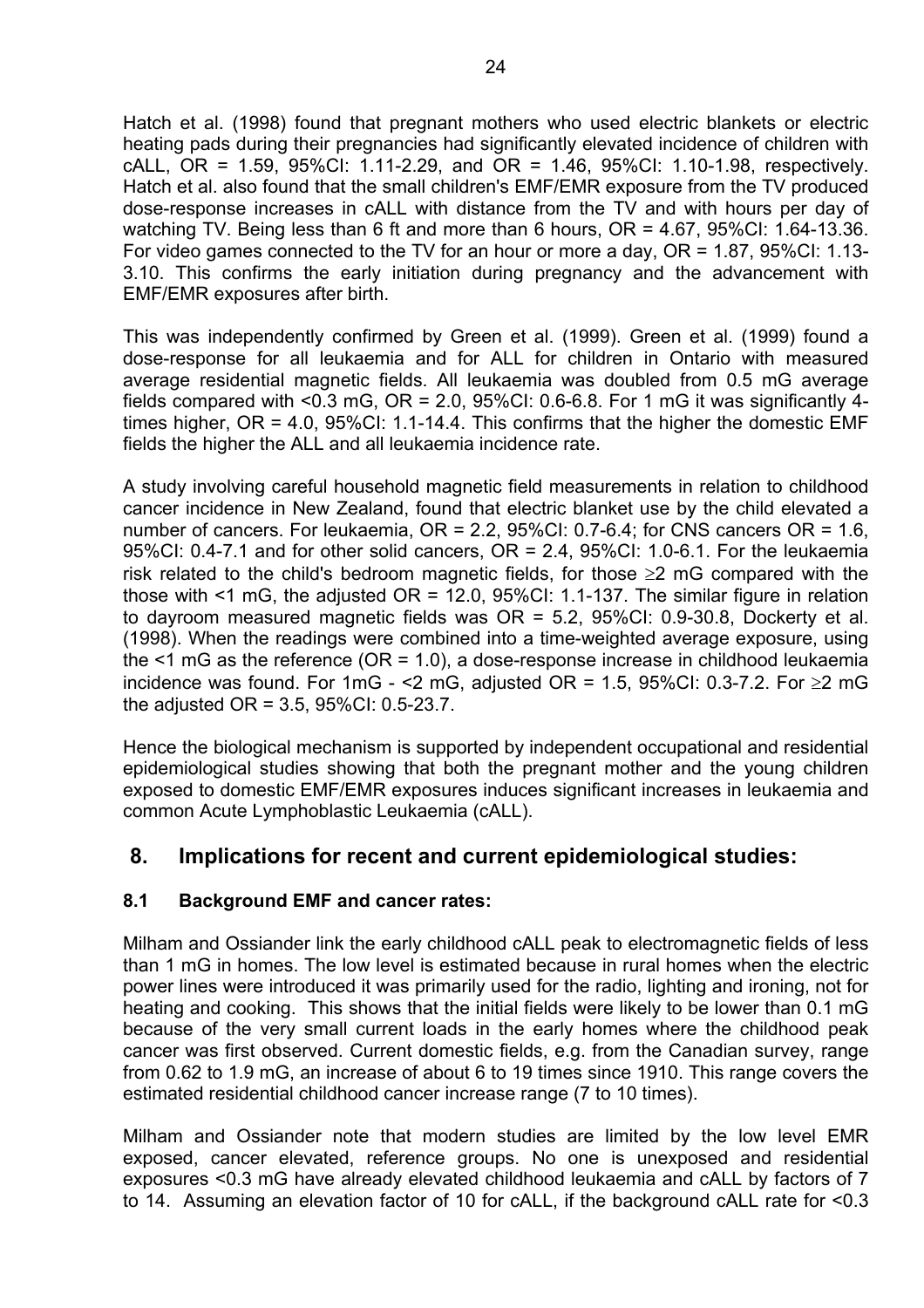mG was 10 times smaller, then this ratio would be 10 times larger ( $OR = 20.0$ ) and it would become highly significant. For the 1 mG threshold the Odds Ratio would rise to OR  $= 40.$ 

#### **8.2 Cancer prevention principles:**

In considering cancer prevention, Weinstein (1988a) states: *"It is obvious that the simplest approach to cancer prevention is to avoid exposure to causative agents, whether they be tumor initiators, promoters or agents that enhance progression of cells to increasing degrees of malignancy. On the other hand, this simple approach will not always be feasible, either because the causative agent cannot be readily removed from the environment, the precise agent is not known with certainty or individuals have already suffered significant exposure".* 

With electromagnetic fields avoidance is not possible but massive reductions is possible. Domestic magnetic fields range from <0.2 mG to more and 4 mG, Deadman et al. (1999), a range of over 20. Hence a reduction of a factor of 5 to 10 is feasible and practical, reducing the cancer risk accordingly. The causative agent is now identified as domestic electromagnetic fields, enhanced by powerlines and occupational exposures. The present strongest block is the attitude of authorities that continue to deny the existence of the strong causative relationship between EMF and childhood and adult cancer so that preventative measures that are available are not applied. Hence the avoidable illness and death, that has grown and continued for over 90 years, continues to damage and kill innocent and valuable people. For a massive number of people it is already too late. Now is the time to accept the scientific evidence of risk and set in place strategies to significantly reduce the risks.

#### **8.3 Recent reviews:**

The link between electromagnetic fields and leukaemia is overwhelmingly supported by many epidemiological studies. NIEHS (1999) found that since the early 1980's about 100 occupational studies and 40 residential epidemiological studies of the EMF-cancer association had been published. Of the approximately 500 separate risk ratios published in these studies, six are elevated for every one that is reduced, Milham and Ossiander (2001). A meta-analysis of 16 childhood leukaemia studies, Wartenberg (1998), concludes that:

#### *"the data provide relatively strong and consistent support for a relatively weak elevated risk of leukaemia for children living in proximity to power lines".*

A 1999 review on the World Health Organization Bulletin, Angelillo and Villari (1999) concludes from a meta analysis that for wiring configuration codes the pooled relative risk is  $RR = 1.46$ ,  $95\%$ CI:  $1.05 - 2.04$ ,  $p = 0.024$ . For measured 24 hr average magnetic fields the pooled relative risk is  $RR = 1.59$ ,  $95\%$ CI: 1.14-2.22,  $p=0.006$ . They concluded that:

#### *"enough evidence exists to conclude that dismissing concerns about residential EMFs and childhood leukaemia is unwarranted".*

A pooled analysis found for children exposed to 4 mG or more, RR = 2.00, 95%CI: 1.27- 3.13, p = 0.002. They conclude that this highly significant result *"is unlikely to be due to random variability",* Ahlbom et al. (2000).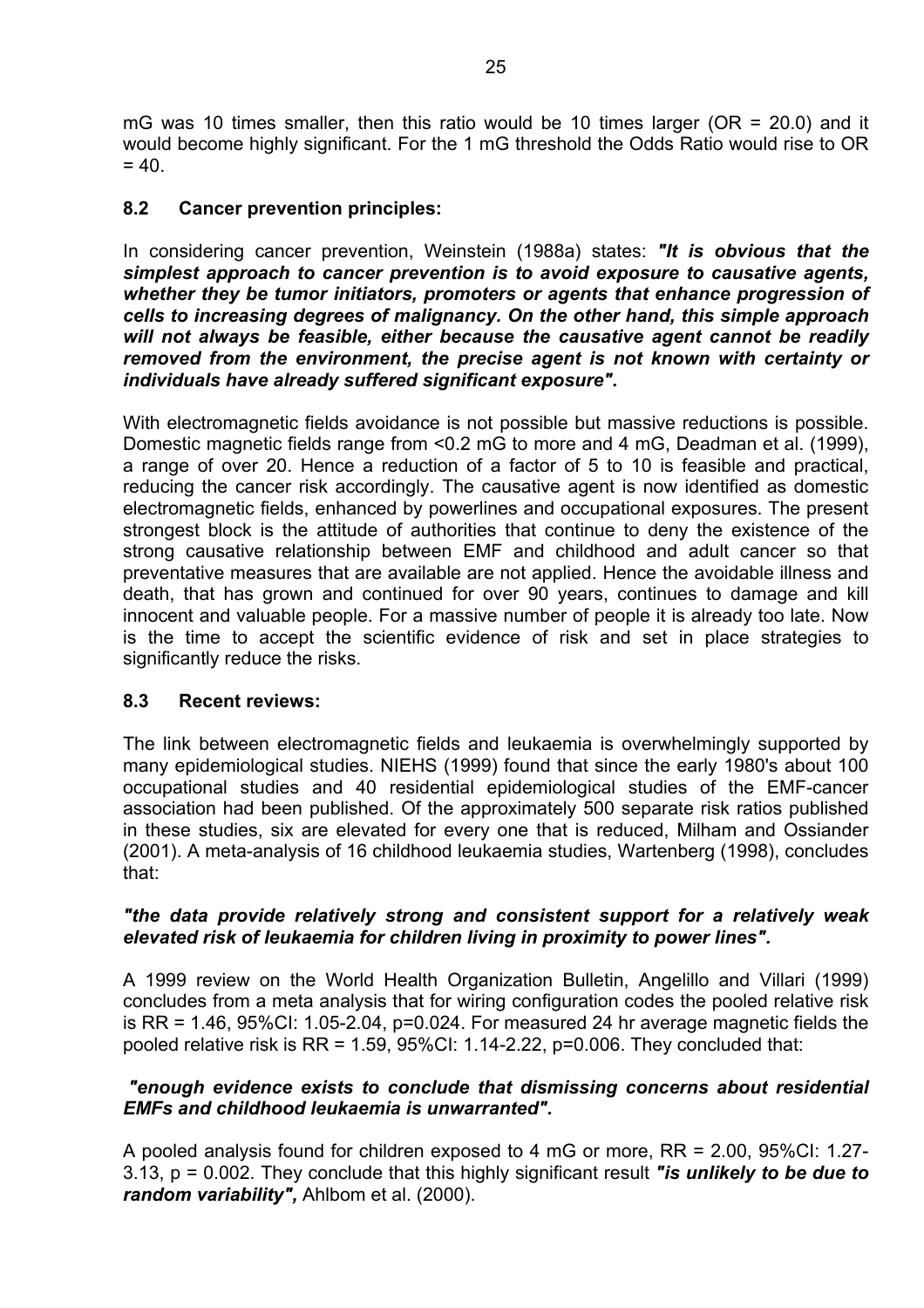Combining all the studies the results show a dose-response increase, 1 to <2mG, RR = 1.08 (0.88-1.32), 2 mg to <4 mG, RR = 1.12 (0.84-1.51), ≥4mG, RR = 2.08 (1.30-3.33). After adjusting for age, sex, car exhausts, etc.  $\geq$ 4mG, RR = 3.24 (1.22-8.63).

None of these reviews recognized that the background EMF related cancer rates were already highly elevated. All of these figures use the reference cancer rate level of people exposed to <1mG, for which we have already seen is significantly elevated by residential and other ubiquitous EMF exposures. Thus these rate ratios are gross underestimates of the actual effects and the levels of significance are very much higher. Hence the conclusions should be very much stronger.

#### **8.4 Childhood cancer conclusions:**

All of these recent reviews find significant increases in childhood leukaemia from domestic electromagnetic fields and from high voltage power lines. Their results must be seen against the already significantly raised childhood cancer in the community because of the residential, suburban and urban exposures to electromagnetic fields. In addition there are now more than 11 studies showing dose-response increases in childhood leukaemia as a function of exposure to EMF. This is overwhelming evidence of a causal relationship between extremely low intensity EMF exposure and childhood leukaemia and cALL. This very strongly supports the Milham and Ossiander conclusion that residential fields have significantly attributed to childhood leukaemia, especially acute lymphoblastic leukaemia and all childhood leukaemia.

#### **8.5 Historical rises in adult cancers:**

The occupational studies also provide strong and consistent evidence that EMF occupational exposure is causally related to increases in leukaemia, breast and brain tumour. This also shows that the progressive elevation of household electromagnetic fields has contributed to a significant amount of the increase in leukaemia, breast, brain tumour and other cancers in the adult population over the period from about 1920 onwards, Figure 18 and Figure 24.



Figure 24: Historical trends in leukaemia mortality for several groups and countries, Fraumeni, and Miller (1966), left, and Burnet (1958), right.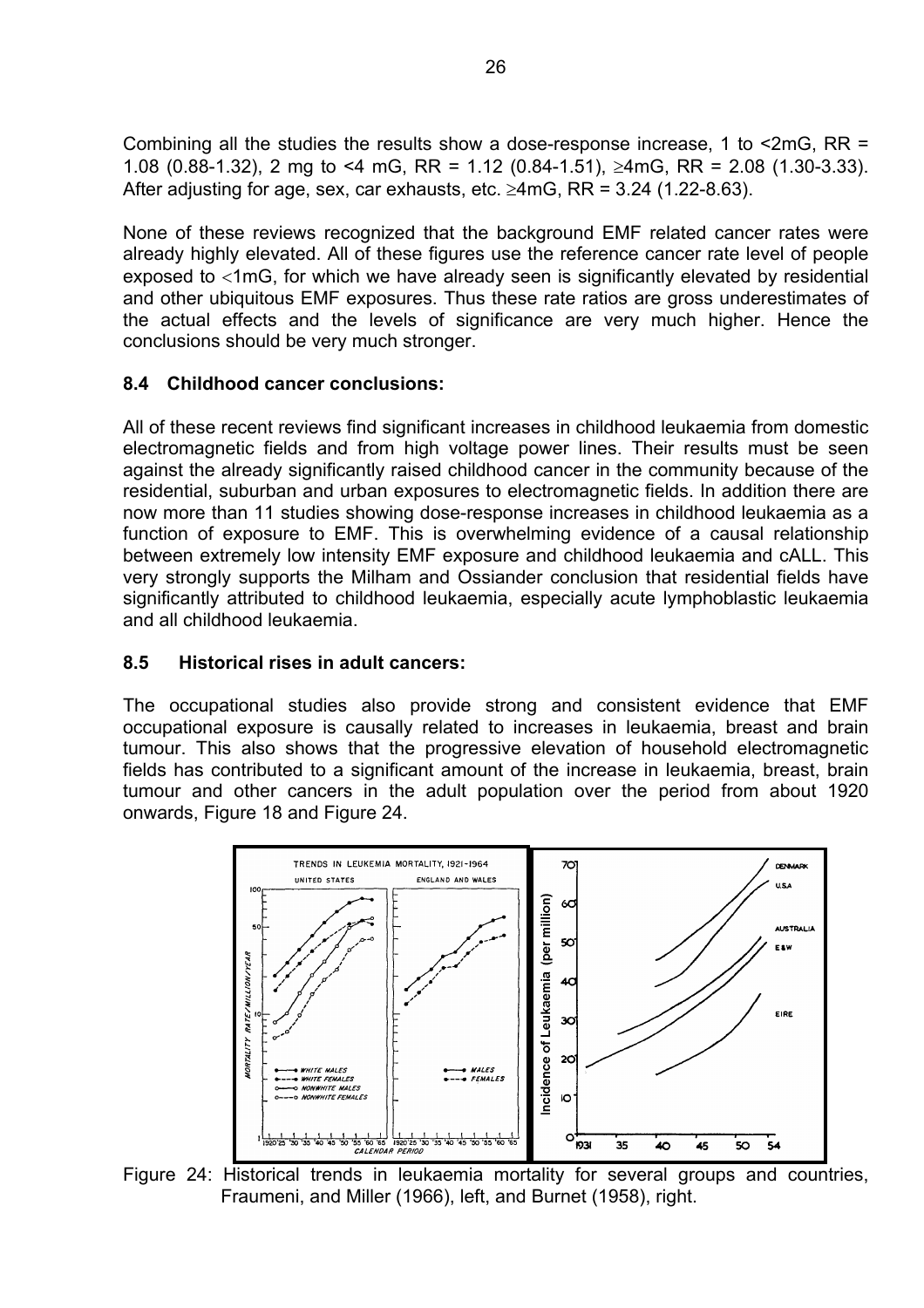The historical rise in childhood leukaemia is paralleled by the same exponential rises in adult leukaemia in all developed countries given in Figure 24. A high proportion of this increase is reasonably also attributable to the progressive increase in household electromagnetic fields following the introduction of domestic electric reticulation. This is supported by the many occupational studies showing significantly elevated adult leukaemia and brain tumor, as well as many other cancers.

#### **8.6 RF exposures add to the residential exposures:**

The initial rises are during periods of electrification of homes, businesses, towns and cities. In the post war period this continued more and more into rural areas. Over this period there was the addition of radio and TV signals and radar exposing people around airports. Military studies such as Robinette et al, (1980) and Szmigieski (1996) show significant increases in all cancer with radar exposed personnel and highly significant increases in leukaemia. Leukaemia is also elevated in residents living in the vicinity of Radio/TV towers, Hocking et al. (1996), Dolk et al. (1997a,b) and Michelozzi (1998).

In the post-Second World War period continued electrification of homes occurred as the ideal of an "all electric" home was dominated. During this period too, the growing public exposures to radio, TV and radar signals grew significantly as the electronic media rapidly expand. In the 1990's mobile telephone systems and personal usage has significantly increased personal exposures to microwaves which are also genotoxic shown from over 20 published studies, including several studies for mobile phone radiation itself.

Hence as for childhood leukaemia and other cancers, the reference groups for occupational studies are pre-exposed groups whose leukaemia and cancer rates are already elevated by over a factor of 5 to 7 between the 1920's and 1960's. With further rises of cancer after from the 1960's to 1990's this factor is somewhat even higher, at least double, i.e. giving an overall increase of 10 to 14. Comparing current occupational cancer rates with pre-1920 cancer rates gives extremely high and extremely significant increases in relative risk.

#### **8.7 Adjustments for the elevated background exposures and cancers:**

It is currently impossible to compare occupational cancer rates with a "unexposed" contemporary reference group. It is shown above that the domestic EMF exposure increased the cancer from 7 to 10 times over 95 years. To illustrate the under-estimate of health effects examples are given by using only 3 to 5 times risen cancer in the average population used as the reference "unexposed" group. Then estimates of the relative cancer rates in recent studies can be adjusted to assess the impact of these assumptions.

For example in Savitz and Loomis (1995) there were 439 leukaemia/lymphomas in the US utility worker study when 532.4 were expected, giving SMR = 0.82, 95%CI 0.75-0.91. Assuming that the expected 1920 leukaemia/lymphoma rate is 5 times less than the expected rate in 1995, then the expected rate would be 106.5. This would give an SMR = 4.12, 95%CI: 3.34-5.09, p<0.0000001. If the appropriate elevation was a factor of 3 then SMR = 2.47, 95%CI: 2.08-2.94, p<0.0000001

Similar elevations in childhood leukaemia would also occur from being near high voltage powerlines for a good proportion of the day. For example, Verkasalo et al. (1993) found increased risks of CNS, leukaemia and lymphoma cancer in children living near high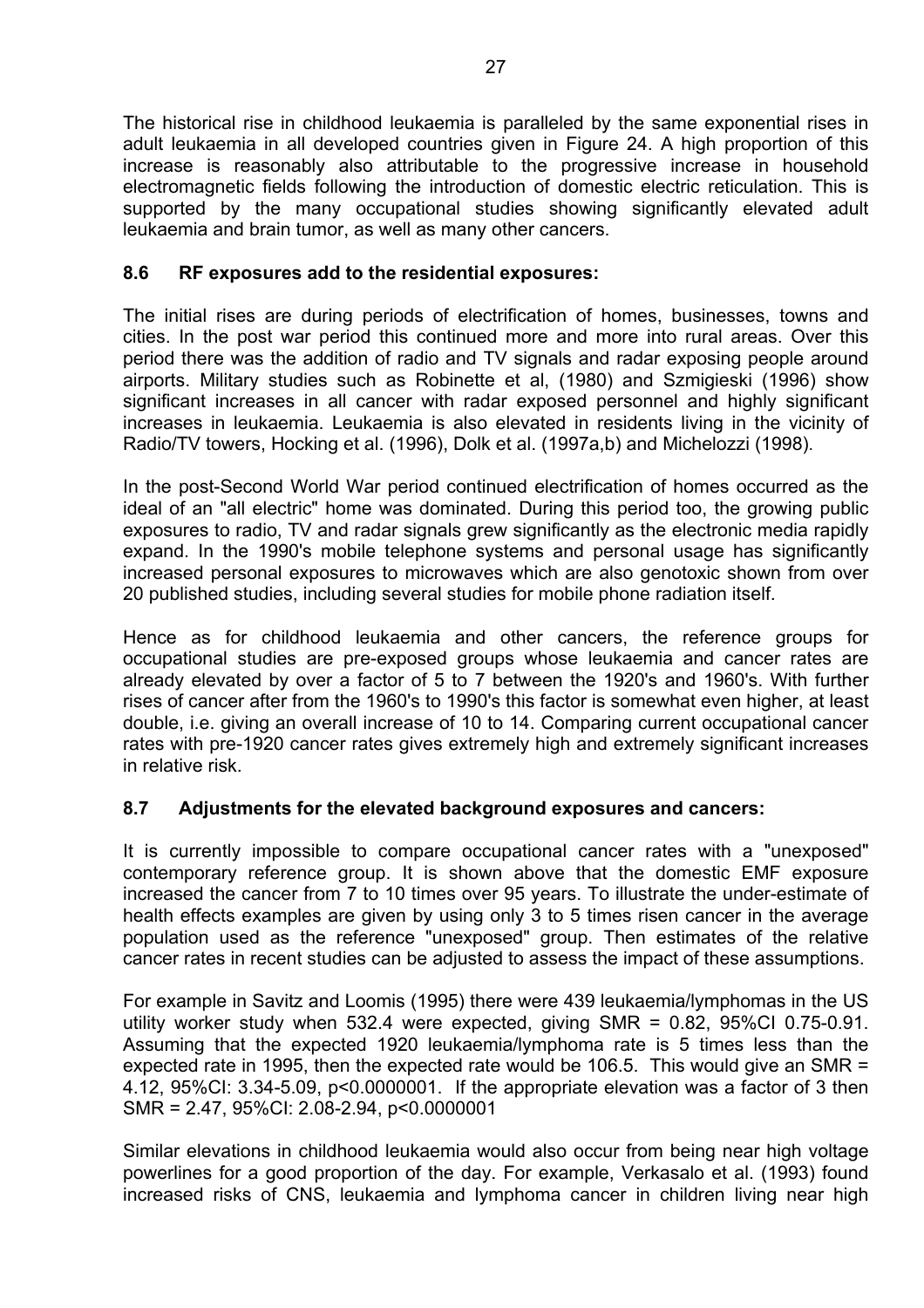voltage power lines. For all cancer and average magnetic field of 0.1 to 1.9 mG gave SIR = 0.94, 95%CI: 0.79-1.1, and for  $\geq$  2mG, SIR = 1.5, 95%CI: 0.74-2.7. If the expected reference cancer rate was 3-times less then these become, SIR = 2.82, 95%CI: 2.01-3.95, p=0.000002 and SIR = 4.47, 95%CI: 1.12-17.78, p=0.018. These adjustments show how seriously these and almost all other studies underestimate the elevation and significance of the increased cancer by using a pre-exposed and EMF elevated cancer group as the control group.

### **9. Other serious EMF/ELF health effects:**

#### **9.1 Other cancers:**

Many other cancers are associated with ELF resident and occupation exposures, including elevated breast cancer, testicular cancer, and childhood brain tumor from electric blanket use, Vena et al. (1994), Verreault et al. (1990), Preston-Martin et al. (1996). A totally independent team of Swedish medical scientists, reviewed almost 100 epidemiological papers published up to July 1994, Hardell et al. (1995). They state:

*We concluded that there are possible associations between:* 

- *(i) an increased risk of leukaemia in children and the existence of, or distance to, power lines in the vicinity of their residence,*
- *(ii) an increased risk of chronic lymphatic leukaemia and occupational exposure to low frequency electromagnetic fields and,*
- *(iii) an increased risk of breast cancer, malignant melanoma of the skin, nervous system tumours, non-Hodgkin lymphoma, acute lymphatic leukaemia or acute myeloid leukaemia and certain occupations.*

#### **9.2 Breast Cancer and EMF/EMR exposures:**

Both males and females exposed to electromagnetic fields and radiation have shown increased breast cancer in multiple studies, Tables 3 and 4.

| Table 3: Male breast cancer associated with EMR exposure.      |                       |                |                                                   |  |  |  |
|----------------------------------------------------------------|-----------------------|----------------|---------------------------------------------------|--|--|--|
| <b>Group</b>                                                   | <b>SIR/RR/OR</b>      | 95%Cl(p-value) | <b>Reference</b>                                  |  |  |  |
| <b>Electrical Occupations</b>                                  | $OR = 1.8$            | $1.0 - 3.7$    | <b>Demers et al. (1991)</b>                       |  |  |  |
| Electricians, telephone<br>linemen, electric power<br>workers. | $OR = 6.0$            | $1.7 - 21$     | "                                                 |  |  |  |
| <b>Radio communication</b><br>workers.                         | $OR = 2.9$            | $0.8 - 10$     | "                                                 |  |  |  |
| <b>Electronic workers</b>                                      | <b>Increased Risk</b> |                | <b>Guenel et al. (1993)</b>                       |  |  |  |
| Swedish Railway workers $RR = 4.9$                             |                       | $1.6 - 11.8$   | <b>Floderus, Torngvist</b><br>and Stenhund (1994) |  |  |  |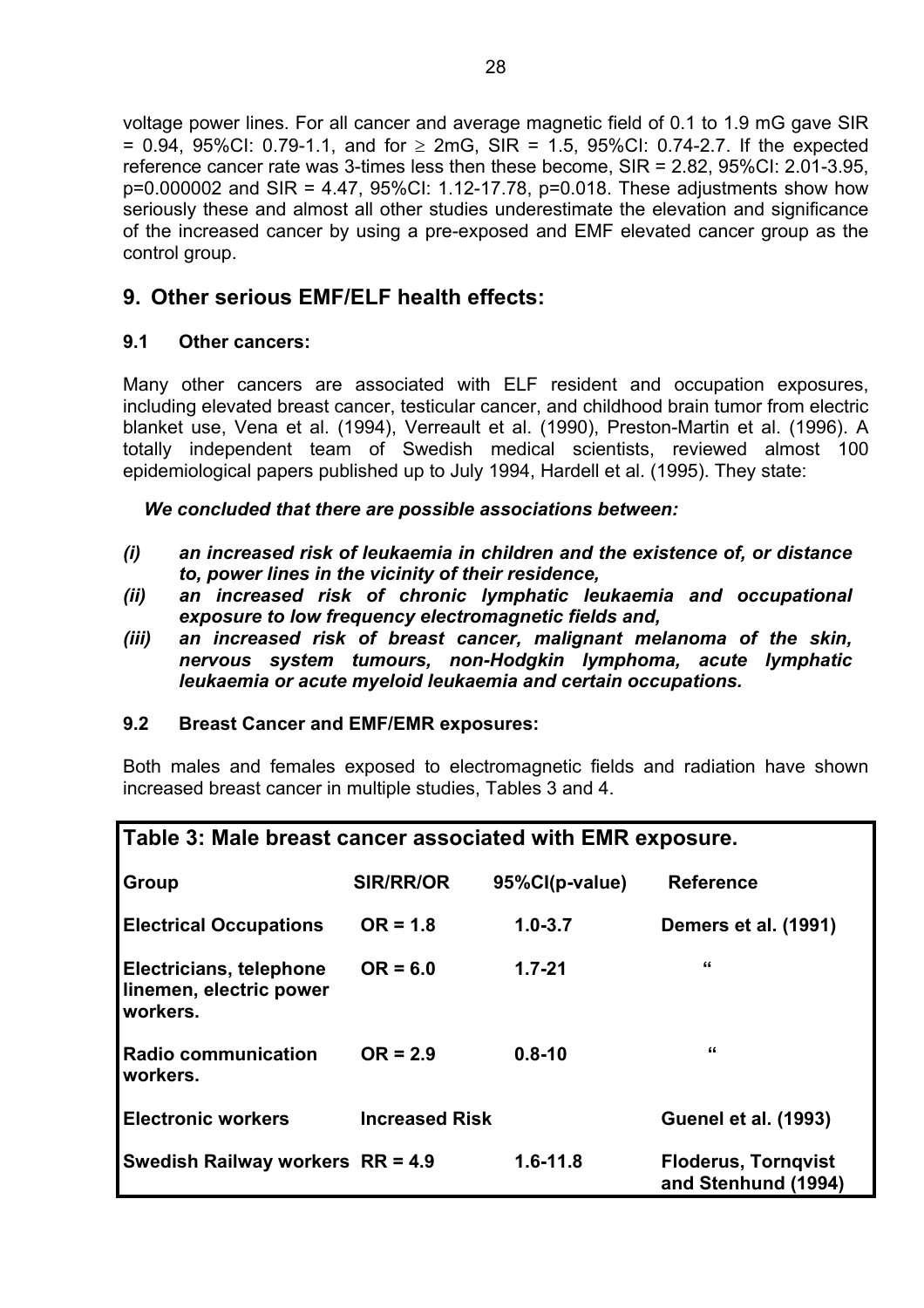There are now more female breast cancer studies.

| Table 4: Female Breast cancer associated with EMR exposure  |              |                  |                 |                                                   |  |  |
|-------------------------------------------------------------|--------------|------------------|-----------------|---------------------------------------------------|--|--|
| <b>Group</b>                                                |              | <b>SIR/RR/OR</b> | 95%Cl/(p-value) | <b>Reference</b>                                  |  |  |
| Radio-telegraph<br>operators                                |              | $SIR = 1.5$      |                 | <b>Tynes et al. (1996)</b>                        |  |  |
| <b>Electrical Engineers</b>                                 |              | $OR = 1.73$      | $0.92 - 3.29$   | <b>Loomis, Savitz and</b><br><b>Ananth (1994)</b> |  |  |
| <b>Electrical technicians</b>                               |              | $OR = 1.28$      | $0.79 - 2.07$   |                                                   |  |  |
| <b>Telephone installers</b><br>repairers, line work         |              | $OR = 2.12$      | 1.17-4.02       | "                                                 |  |  |
| <b>Electrical Workers</b>                                   |              | $OR = 1.38$      | 1.04-1.89       | $\pmb{\epsilon}$                                  |  |  |
| <b>Radiofrequency EMR</b>                                   |              |                  |                 |                                                   |  |  |
| Low Exp.                                                    | White        | $OR = 1.15$      | p<0.05          | <b>Cantor et al. (1995)</b>                       |  |  |
| High Exp.                                                   | <b>White</b> | $OR = 1.14$      | p<0.05          | "                                                 |  |  |
| Low Exp.                                                    | <b>Black</b> | $OR = 1.23$      | p<0.05          | "                                                 |  |  |
| High Exp.                                                   | <b>Black</b> | $OR = 1.34$      | p<0.05          | "                                                 |  |  |
| <b>High Exposure ELF</b>                                    |              | $OR = 1.43$      | $0.99 - 2.09$   | Coogan et al. (1996)                              |  |  |
| Pre-menopausal                                              |              | $OR = 1.98$      | 1.04-3.78       | "                                                 |  |  |
| Post-menopausal                                             |              | $OR = 1.38$      | $0.82 - 2.17$   | "                                                 |  |  |
| <b>Computer equipment</b><br>operators, high Exp.           |              | $OR = 1.80$      | 1.04-3.12       | [Trend $p = 0.06$ ]                               |  |  |
| <b>Electric Blankets, heavy</b><br>use, pre-menopausal      |              | $RR = 1.43$      | $0.94 - 2.17$   | Vena et al. (1994)                                |  |  |
| All women                                                   |              | $OR = 1.45$      | 1.08-1.94       |                                                   |  |  |
| > 2 years of use                                            |              | $OR = 1.60$      | $1.15 - 2.22$   | π                                                 |  |  |
| > 5 years of use                                            |              | $OR = 1.56$      | 1.09-2.25       |                                                   |  |  |
| Positive Estrogen receptor RR = 1.12<br>aged 45 - 55 years. |              |                  | $0.78 - 1.43$   | <b>Gammon et al. (1998)</b>                       |  |  |
| <b>Powerline, Sweden</b>                                    |              |                  |                 |                                                   |  |  |
| $> 0.2 \mu T$ , men                                         |              | $RR = 2.1$       | $0.3 - 14.1$    | Feychting et al. (1998)                           |  |  |
| $>0.2 \mu T$ , women < 50 yr                                |              | $RR = 1.8$       | $0.7 - 4.4$     |                                                   |  |  |
| $>0.01 \mu T$ , women with                                  |              | $RR = 1.6$       | $0.6 - 4.1$     | "                                                 |  |  |
| + estrogen receptor                                         |              |                  |                 |                                                   |  |  |
| $>0.01 \mu T$ , women with                                  |              | $RR = 7.4$       | 1.0-178.1       | "                                                 |  |  |
| + estrogen receptor,                                        |              |                  |                 |                                                   |  |  |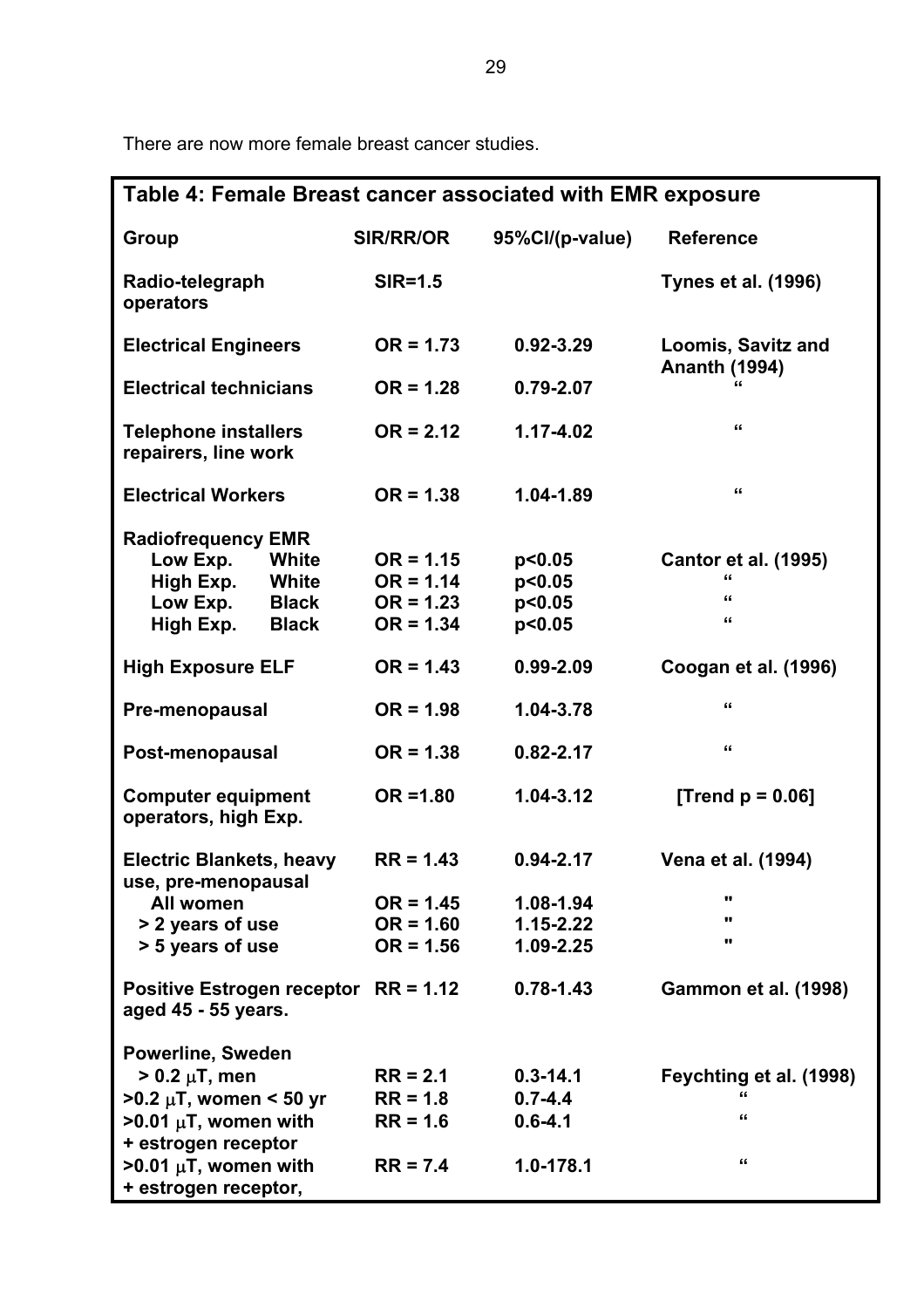| aged $< 60$ years                    |             |               |                              |  |  |  |  |
|--------------------------------------|-------------|---------------|------------------------------|--|--|--|--|
| <b>Occupational Exposure, Norway</b> |             |               |                              |  |  |  |  |
| <b>Total Sample, 2 methods:</b>      |             |               |                              |  |  |  |  |
| <b>Cumulative Hr of Work</b>         | $RR = 1.14$ | $1.1 - 1.19$  | Kliukiene et al. (1999)      |  |  |  |  |
| Job Matrix estimate                  | $RR = 1.08$ | $1.01 - 1.16$ |                              |  |  |  |  |
| Aged <50yrs (Hours)                  | $RR = 1.20$ | 1.11-1.29     | $\mathbf{u}$                 |  |  |  |  |
| Aged 50 yrs (Matrix)                 | $RR = 1.12$ | $0.98 - 1.28$ |                              |  |  |  |  |
| <b>Occupational Exposure, Sweden</b> |             |               |                              |  |  |  |  |
| Recent reading $>0.25\mu$ T          |             |               |                              |  |  |  |  |
| <b>Total Sample</b>                  | $RR = 1.0$  | $0.6 - 1.7$   | <b>Forssen et al. (2000)</b> |  |  |  |  |
| Aged $< 50$ yrs                      | $RR = 1.5$  | $0.6 - 3.5$   |                              |  |  |  |  |
| Aged<50yr, ER+                       | $RR = 3.2$  | $0.5 - 18.9$  | $\mathbf{u}$                 |  |  |  |  |
|                                      |             |               |                              |  |  |  |  |

There is consistent and significant increases in Breast Cancer in EMF/EMR exposed populations of women and men. Increased risk is under-estimated by the given Relative Risks. Women under 50 years of age have more EMR induced breast cancer than other women in the same age range. When women are older than 50 the background rate of breast cancer increases, reducing the relative differences in the EMR exposed group. EMR is especially active in initiating and/or accelerating estrogen receptor positive breast cancer.

## **These studies also strongly confirm that EMF/ELF fields are genotoxic and carcinogenic.**

**Therefore the fields need to be strongly minimized to reduce the serious health effects.** 

### **10. Dose-Response Relationships for ELF effects:**

Dose-response relationships are strong evidence of causal relationships, Hill (1965), Beale et al. (1997). Beale et al. found dose-response relationships between resident measured 50 Hz magnet field exposures to high voltage power lines in Auckland, New Zealand, and some psychological and mental health effects.

#### **10.1 Neurological effects:**

The brain as an active ELF electromagnetic organ with clear evidence of interference through resonant absorption, altered calcium ions and EEG patterns. In residential situations these effects are ever present, subtle and not appreciated, even though we now know they are highly significant. Their effects have merged with the background and people are left wondering about all the possible causes of many rising neurological health effects. Occupational studies show significantly elevated neurological diseases in workers chronically exposed to low intensity, but higher than average, ELF electromagnetic fields.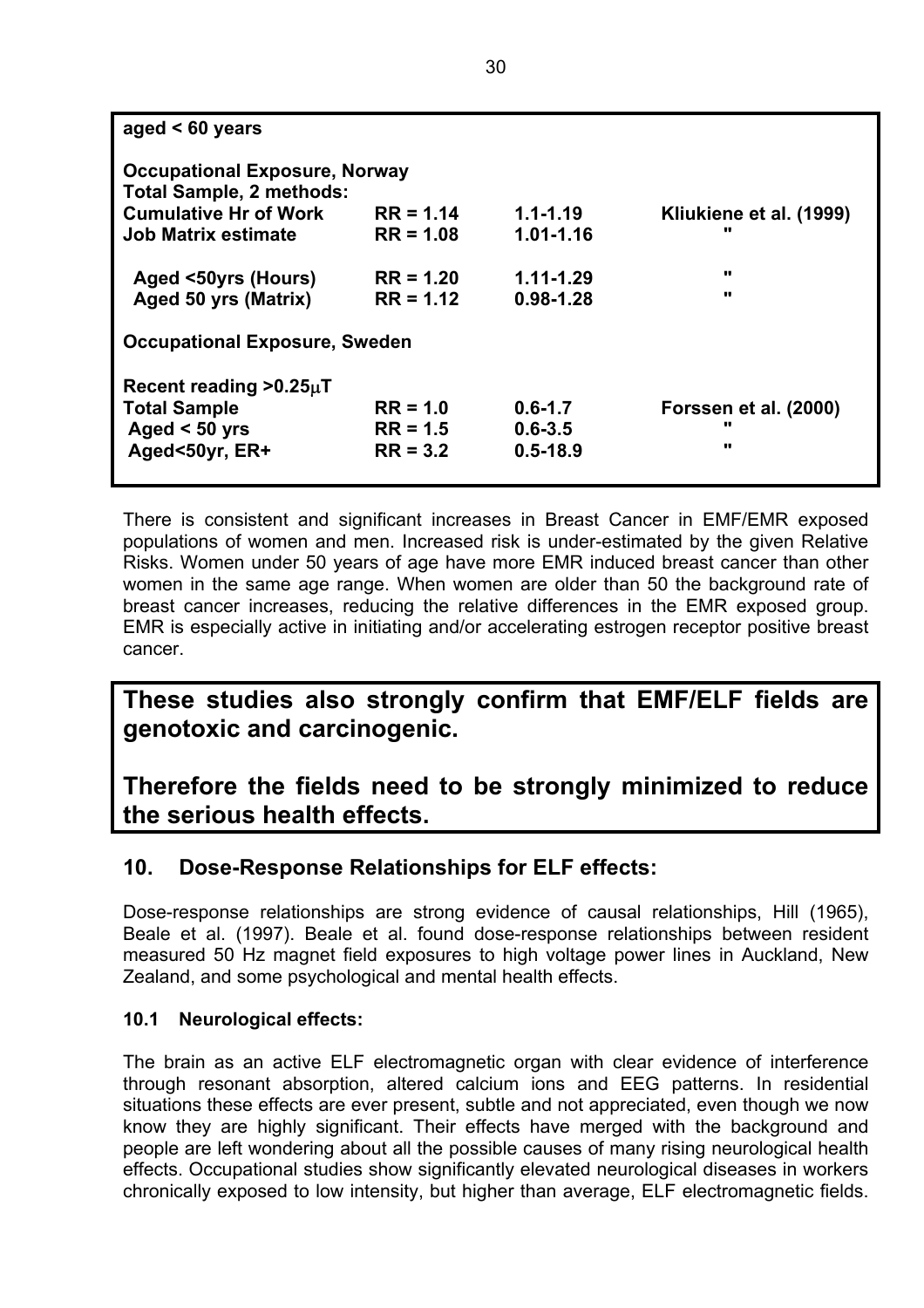These too are against pre-elevated background levels of disease associated with residential fields. Evidence of acute effects gives strong confirmation of the link to the fields.

Graham and Cook (1999) carried out a double-blind experiment on 24 healthy young men who were asked to sleep in a facility that had or not had exposure to a 283 mG 60 Hz field. One exposure regime used intermittent fields, one used continuous fields and one used no field. Multiple EEG measurements were taken to monitor the sleep activity. They observed significant alterations in the sleep EEG with intermittent 60 Hz exposures, including less total sleep time (p=0.003), more waking time (p=0.002), lower sleep efficiency (p=0.003), less REM sleep (p=0.018) and much longer REM latency (p=0.04).

This shows that the healthy human brain detects and responses to high intensity ELF fields with altered EEG and sleep efficiency. This supports the hypothesis that large populations who are chronically exposed to much lower field intensities will also have neurological effects, including reduced melatonin. This is predicted to produce neurological disease and death.

#### **Sleep Disturbance:**

Sleep disruption occurs in a dose-response manner with a threshold below 0.1nW/cm<sup>2</sup>. ie. very close to zero, Figure 25.



Figure 25: Dose-response relationship for Sleep Disturbance at Schwarzenburg with exposure in nW/cm $^2$ . Note: 1nW/cm $^2$ = 0.001 $\mu$ W/cm $^2$ 

Occupational studies show that ELF fields do damage the brain and produce significant and dose-response increases in serious neurological health effects. A Danish study reports a dose-response increase in Multiple Sclerosis in electric utility workers, Figure 26.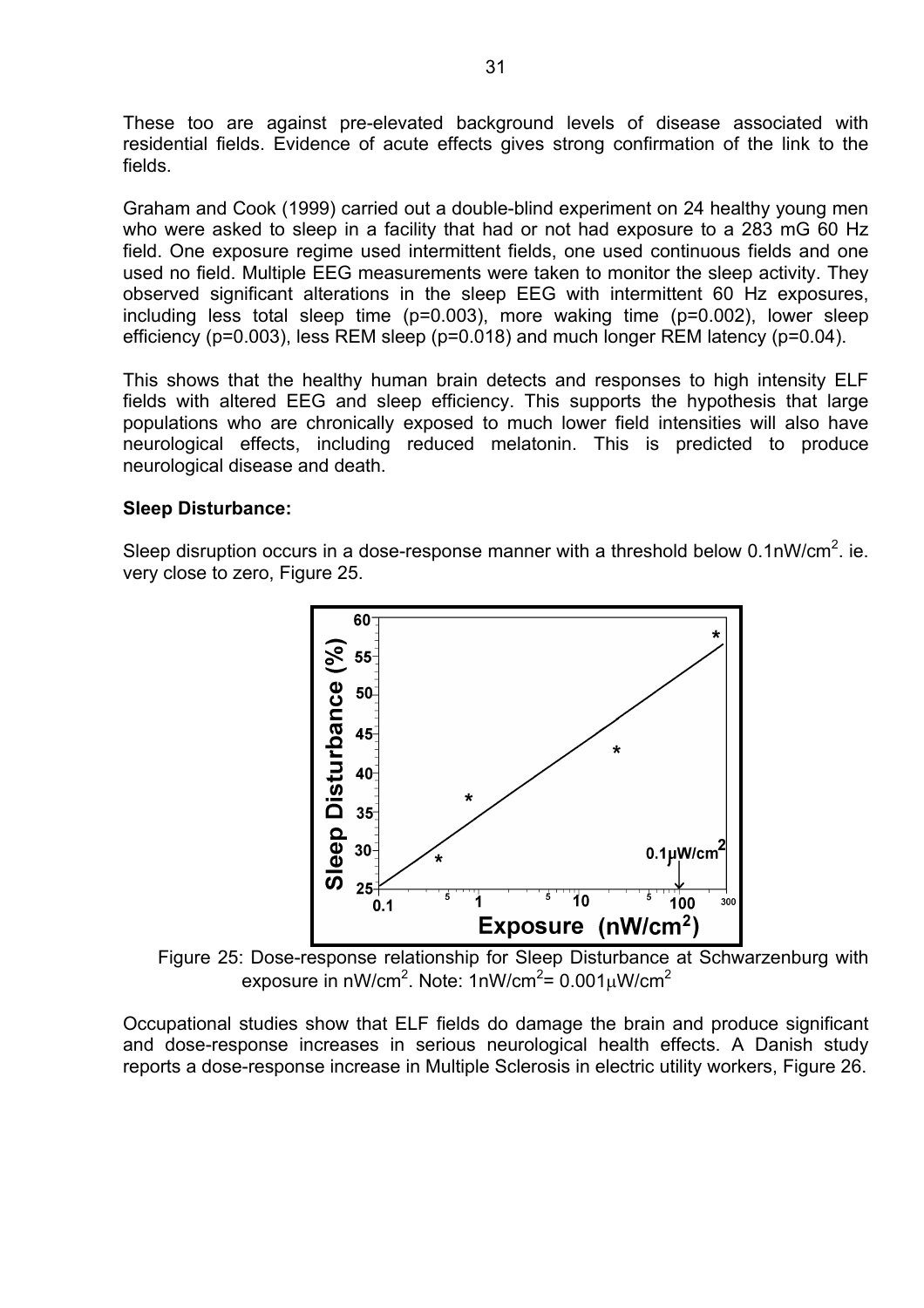

Figure 26: Dose response relationship of Multiple Sclerosis for a small group (N=15) of men occupationally exposed to typical peak magnetic fields in a Danish utility company, Johansen et al. (1999).

These results are supported by two independent studies. Deapen and Henderson (1986) found that electrically related occupation had significantly increased Amyotrophic Lateral Sclerosis (ALS) disease, OR = 3.8, 95%CI: 1.4-13.0. Davanipour et al. also found doseresponse increased ALS in electrical occupations for the  $75<sup>th</sup>$  percentile and total exposure OR = 7.5, 95%CI: 1.4-38.1, and average exposure OR = 5.5, 95%CI: 1.3-22.5.

In a larger study of Danish utility workers, Johansen (2000) found dose-response increases in Senile dementia, Motor Neuron Disease, Pre-senility, and Epilepsy.

#### **10.2 Suicide in U.S. Electric Utility Workers:**

A very large study of men working in U.S. electric utility companies included monitoring time weighted average ELF exposures of 2842 people and the identification of 536 deaths from suicide and 5348 controls. For recent exposure and 1 to 5 years of recent exposure there were significant dose-response relationships with cumulative exposure to electromagnetic fields. The recent exposure result is shown in Figure 27.



Figure 27: Dose response relationship of Suicide after recent monitored exposure to cumulative 50 Hz magnetic fields for men <50 years, adjusted for work, class, location and exposure to sunlight and solvents, Van Wijngaarden et al. (2000).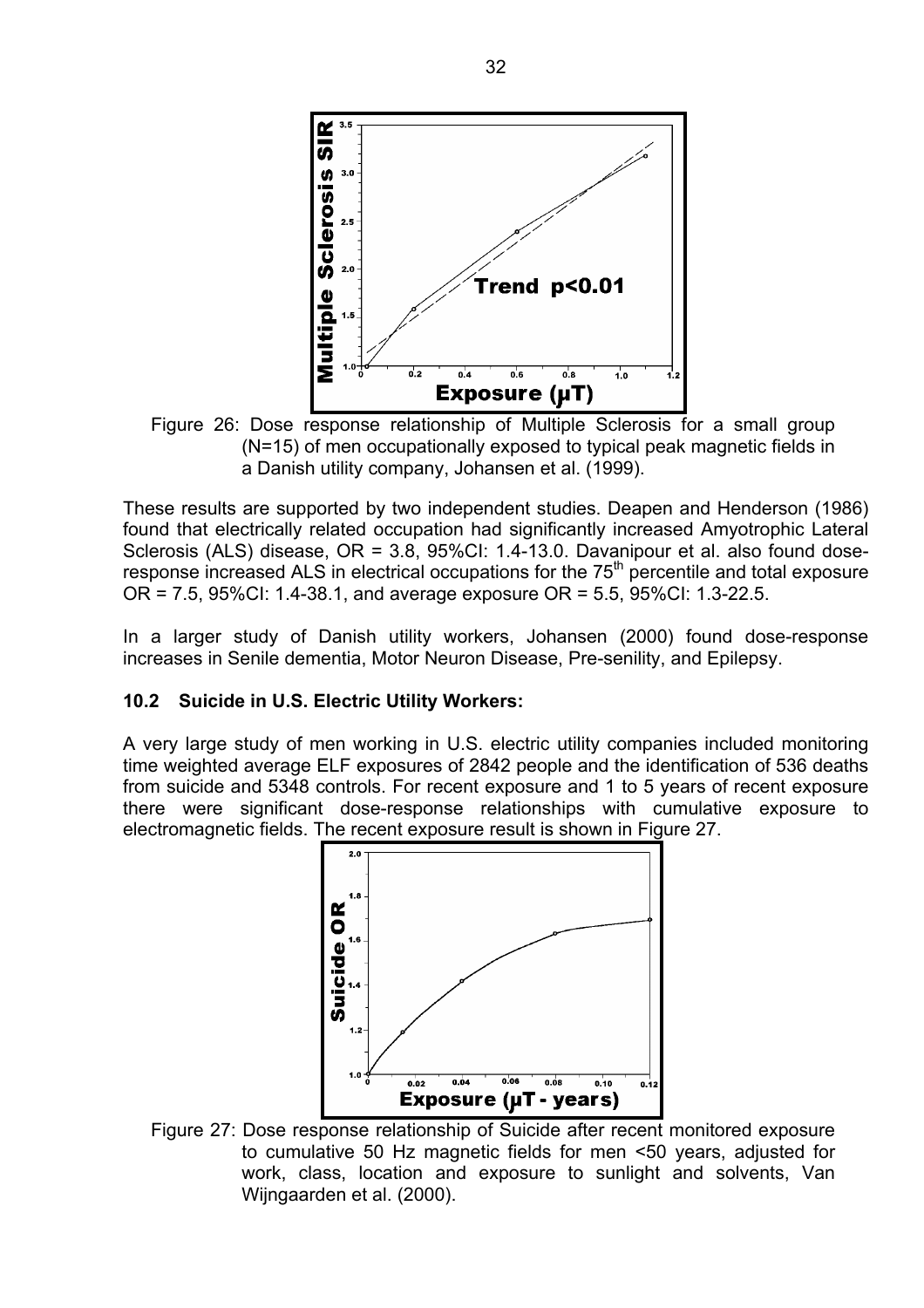This confirms the results of Reichmanis et al. (1979) and Perry et al. (1981) who found a highly significant association between suicide and the exposure to magnetic fields from High Voltage Powerlines when above 0.4 mG. Baris and Armstrong (1990) also found RF exposure shows a significant 53% increase in suicide for British Radio and Radar Mechanics, and 156 % increase for Telegraph radio operators.

These studies are also supported by several studies finding significant increases in clinical depression in people living the vicinity of high voltage power lines, Dowson et al. (1988), Perry and Pearl (1988), Perry et al. (1989), Verkasalo et al. (1997) and Beale et al. (1997).

#### **An example of neurological and hematological effects from occupational EMF exposure:**

A survey of neurovegetative and hematologic disorders was conducted in a population (n = 13) exposed occupationally to environmental electromagnetic fields; the population was matched with 13 control subjects. The exposed subjects worked at least 8 hr/day for 1-5 yr in premises located above transformers and high-tension cables, and the subjects were submitted to low-frequency electromagnetic fields (i.e., 50 Hz) of 2mG to 66 mG. The subjects were matched with respect to socioeconomic category, sex, and age with a control population of subjects that worked in premises outside of the immediate vicinity of transformers or high-tension cables.

The exposed population had a significant increase in degree of certain neurovegetative disorders (i.e., physical fatigue, psychical asthenia, lipothymia, decreased libido, melancholy, depressive tendency, and irritability). In addition, the population experienced a significant fall in total lymphocytes and CD4, CD3, and CD2 lymphocytes, as well as a rise in NK cells. Leukopenia and neutropenia were also observed in two persons permanently exposed to doses of 12-66 mG. The disorders disappeared when exposure stopped, and they reappeared on re-exposure. This shows a causal effect.

Non-linear response for neurological effects at extremely low exposure levels are evident in the three studies presented here for sleep disturbance, multiple sclerosis and suicide.

#### **10.3 Cardiac Effects:**

The heart is also an electromagnetic organ with an electric pulse initiating a cascade of calcium ions that cause the cells in the heart to contract and produce a heart beat every second or so throughout our lives. This is monitored by the electrocardiogram (ECG).

Savitz et al. (1999) found crude dose-responses for Cardiac Arrhythmia related heart disease in U.S. utility workers exposed to measured 60 Hz magnetic fields. They also observed a significant linear dose-response in heart attack mortality, Figure 28.

Ptitsyna et al. (1996) found that electric train drivers in Russia, exposed to above average ULF fields determined from an exposure monitoring program, had significantly higher mortality from coronary heart disease than diesel train drivers and the general population. Sastre, Cook and Graham (1998) found that 60 Hz magnetic fields significantly reduced Heart Rate Variability, a measure of the autonomic nervous system that regulates the neuronal and cardiovascular reflexes. Reduced HRV is a known risk factor for cardiac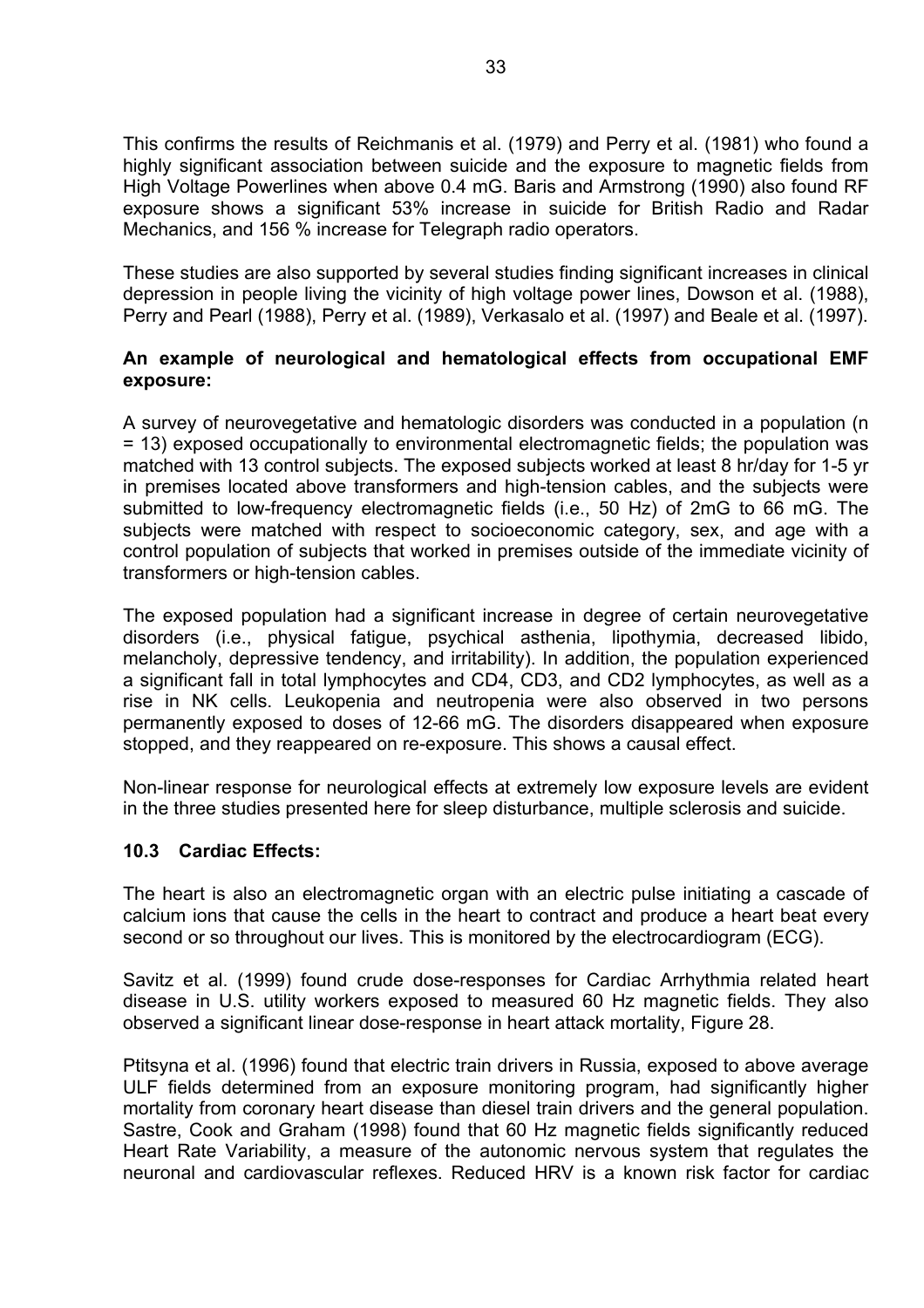disease. Pfluger and Minder (1996) found that electric train drivers in Switzerland had significantly reduced melatonin.



Figure 28: Acute Myocardial Infarction as a function of cumulative exposure to 60 Hz fields in U.S. electricity utility workers, Savitz et al. (1999).

Hence there is very strong evidence of cardiac effects from 50/60 Hz exposures.

#### **9.4 Cancer effects:**

The U.S. Utility study also found a dose-response increase of brain tumors in 60 Hz field exposed workers, Figure 29.



Figure 29: U.S. electric utility workers dose-response increase in brain tumours for occupational exposure for 2 to 10 years in the past, Savitz et al. (2000).

Minder and Pfluger (2001) found that the Swiss railway line engineers had significantly higher rates of leukaemia, RR = 2.4, 95%CI: 1.0-6.1, with a significant dose-response with cumulative exposure. Shunting yard engineers had significant higher brain tumours, RR = 5.1, 95%CI: 1.2-21.2.

There are over 75 studies showing that EMR across the spectrum increases the incidence of brain tumour, 48 showing significant increases and 16 showing dose-response increases. The dose-response relationships are summarized in Table 5.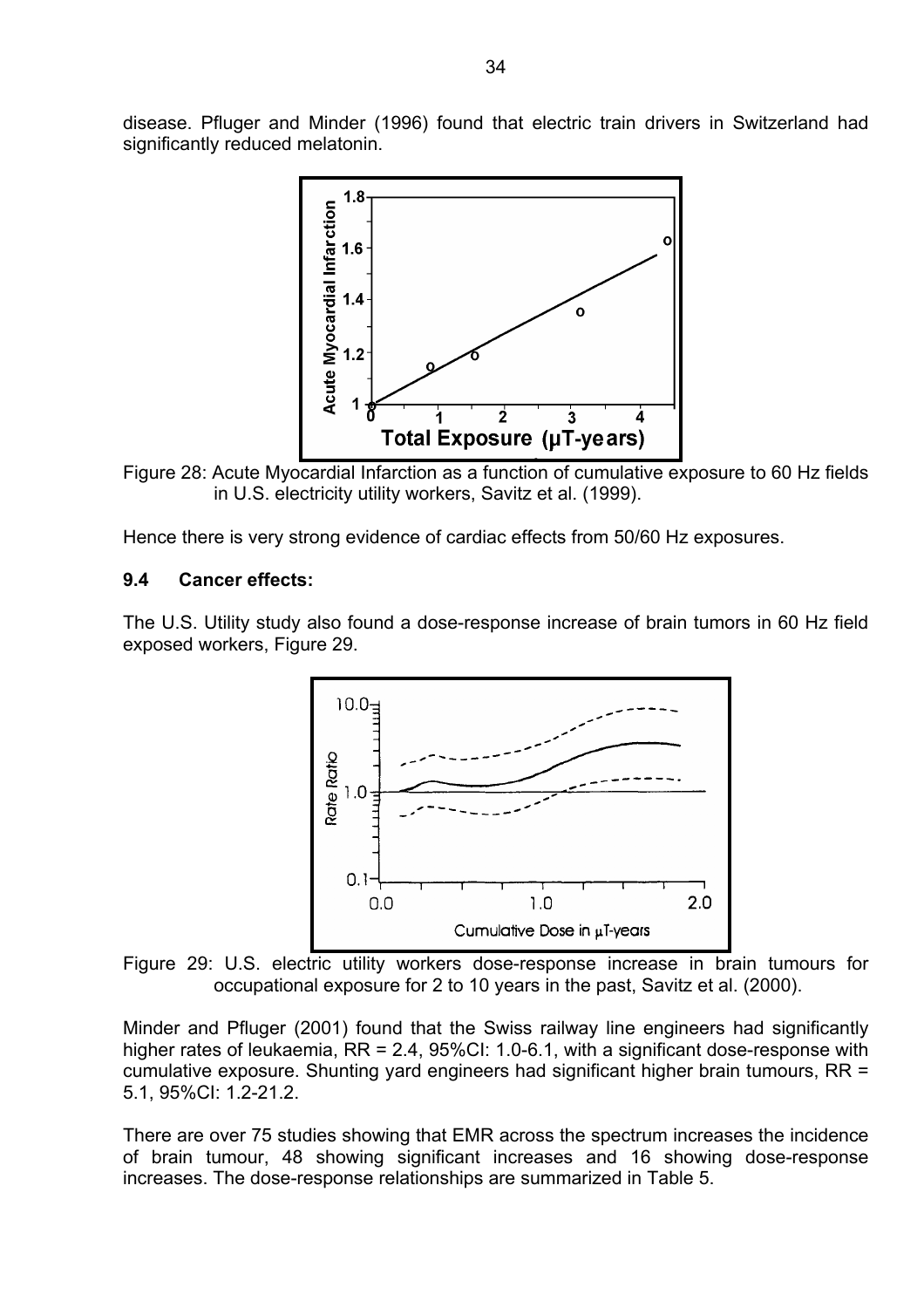| tumor:                                                                                                                                             |                                                                                                                                |                                                   |     |                                                                  |                                                                                                         |                          |
|----------------------------------------------------------------------------------------------------------------------------------------------------|--------------------------------------------------------------------------------------------------------------------------------|---------------------------------------------------|-----|------------------------------------------------------------------|---------------------------------------------------------------------------------------------------------|--------------------------|
| Denver, United States, power lines<br>Childhood )<br><b>Birth Address</b><br>CNS tumors) Death Address                                             |                                                                                                                                | $RR = 1.83$ , $p=0.04$<br>$RR = 1.76$ , $p=0.017$ |     |                                                                  | Wertheimer and Leeper (1979)<br>$n = 22$<br>$n=30$<br>Dose related for children living at same address. |                          |
| Electrical Occupations in Maryland, U.S.<br>Definite Exposure<br>Probable exposure<br>Possible exposure<br>No exposure                             | Glioma/Astrocytoma<br>$2.15(1.10-4.06)$ n = 27<br>$1.95(0.94-3.91)$ n = 21<br>$1.44$ (1.00-1.95 n = 128<br>1.0<br>Trend p<0.01 | $n = 323$                                         | 1.0 | <b>Other Brain Tumors</b><br>$1.54(0.68-3.38)$<br>Trend $p<0.05$ | Lin et al. (1987)<br>$n = 15$<br>$1.30(0.60-2.78)$ n = 19<br>$0.94$ (0.68-1.31) $n = 87$<br>$n = 286$   |                          |
| Eastern U.S. Electronic Industries<br>Astrocytic brain tumours<br>Solder fume adjusted                                                             | <b>RR</b><br><b>RR</b>                                                                                                         | RR=4.9 (1.9-13.2)<br>Unexposed<br>1.0<br>1.0      |     | $<$ 5<br>3.3<br>1.65                                             | Thomas et al. (1987)<br>Duration Employed (yr)<br>$5-19$<br>7.6<br>3.8                                  | $\geq 20$<br>10.4<br>5.2 |
| East Texas, Males Glioma                                                                                                                           |                                                                                                                                |                                                   |     |                                                                  | $($ trend $p<0.05)$<br>Speers, Dobbins and Miller (1988)                                                |                          |
| Transportation, communication<br>and utilities industries<br>Electricity or electromagnetic fields                                                 |                                                                                                                                | $OR = 2.26$ (1.18-4.32)                           |     |                                                                  | $n = 202$<br>OR = 3.94 (1.52-10.20) Trend: p<0.01                                                       |                          |
| Los Angeles County, Occupational exposure<br>High exposure to electric and magnetic fields                                                         |                                                                                                                                |                                                   |     |                                                                  | Preston-Martin et al. (1989)<br>$n = 272$                                                               |                          |
| Glioma<br>Astrocytoma, >5 years empl.                                                                                                              |                                                                                                                                | OR=1.8 (0.8-4.3)<br>OR=4.4 (1.2-15.6)             |     |                                                                  | p for trend $=0.05$                                                                                     |                          |
| Los Angeles Country, electrical industry<br>Astrocytomas                                                                                           |                                                                                                                                | $RR = 10.3$ (1.3-80.8)                            |     |                                                                  | Mack et al. (1991)<br>$n = 272$<br>trend, $p=0.01$                                                      |                          |
| San Francisco, Sutra Tower (FM/TV)<br>Children < 21 yrs<br>Comparing <4.5km and >4.5 km                                                            |                                                                                                                                | $RR = 2.87, (1.30-6.32), p<0.01$                  |     |                                                                  | Selvin et al. (1992)<br>$n = 35$<br>Trend $p < 0.001$                                                   |                          |
| Canada, Provincial Residential Electric Consumption (REC)<br>Childhood brain cancer significantly increases with REC in a<br>dose-response manner. |                                                                                                                                |                                                   |     |                                                                  | Kraut et al. (1994)                                                                                     |                          |
| <b>U.S. Electrical Workers</b><br>Mortality<br>Dose-response                                                                                       |                                                                                                                                | OR = $1.94$ per $\mu$ T-yr                        |     |                                                                  | Savitiz and Loomis (1995)                                                                               |                          |

**Table 5: Studies showing dose-response relationships for EMR exposure and brain**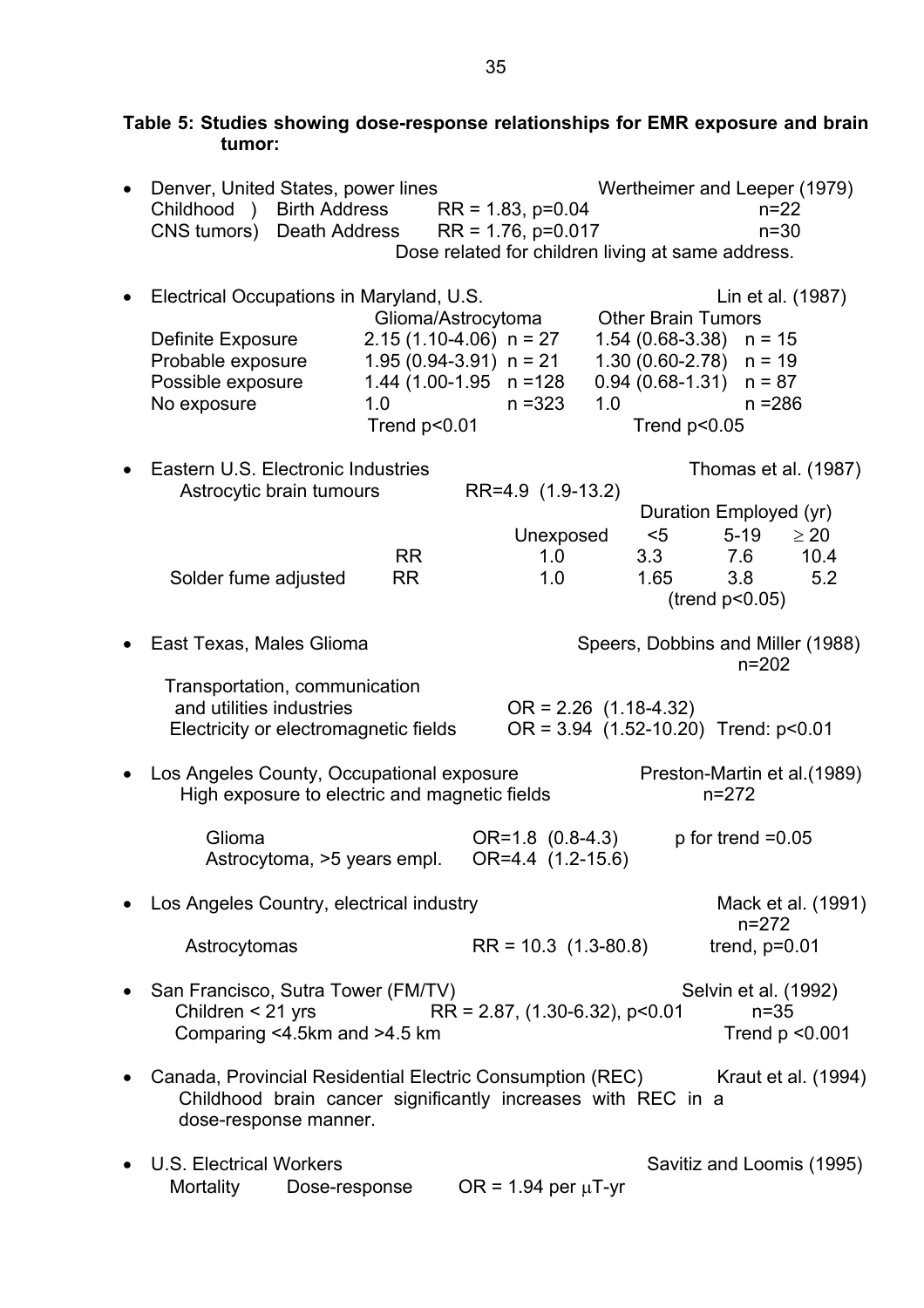| U.S. Computer exposures<br>Computer Programmers (>10 yrs)<br>Engineering/Technical (>10 yrs)<br>Glioma, All subjects, 5yr progrm. |                                               |               |                                                                              | $OR = 2.8$ (1.1-7.0)<br>$OR = 1.7 (1.0-3.0)$<br>$OR = 3.9$ (1.2-12.4) |                 | Beall et al. (1996)<br>Trend $p = 0.04$<br>Trend $p = 0.07$<br>Trend $p = 0.08$              |
|-----------------------------------------------------------------------------------------------------------------------------------|-----------------------------------------------|---------------|------------------------------------------------------------------------------|-----------------------------------------------------------------------|-----------------|----------------------------------------------------------------------------------------------|
| United States, office workers<br><b>Transformer fields</b>                                                                        |                                               |               | $SIR = 389(156-801)$                                                         |                                                                       |                 | Milham (1996)<br>$N = 410$<br>Exposure trend p=0.0034<br>Employment period trend p<0.05      |
| Ontario Hydro male employees (Adjusted ORs)<br><b>Brain Tumour</b>                                                                | Mod. Field                                    |               | $OR = 1.27 (0.32 - 5.41)$                                                    |                                                                       |                 | Miller at al. (1996)                                                                         |
| <b>Benign Brain</b><br>Tumour                                                                                                     | High Field<br>Mod. Field<br><b>High Field</b> |               | $OR = 1.33 (0.52 - 10.8)$<br>$OR = 5.38(0.42-69.3)$<br>$OR = 5.64 (0.3-105)$ |                                                                       |                 | Both show trends.                                                                            |
| French electric utility workers                                                                                                   |                                               |               |                                                                              |                                                                       |                 | Guenel et al. (1996)                                                                         |
| Allowing for a 10 year latency, V/m-yrs                                                                                           |                                               | $<$ 166       | $OR = 1.0$                                                                   |                                                                       |                 | $n = 22$                                                                                     |
|                                                                                                                                   |                                               | 166-229       |                                                                              | $OR = 1.67(0.67 - 4.19)$                                              |                 | $n = 14$                                                                                     |
|                                                                                                                                   | >294                                          | 230-294       |                                                                              | $OR = 1.79(0.60-5.36)$<br>$OR = 2.15(0.63 - 7.26)$                    |                 | $n = 9$<br>$n = 7$                                                                           |
| Norway                                                                                                                            |                                               |               |                                                                              |                                                                       |                 | Tynes and Haldorsen (1997)                                                                   |
| Children<br>$RR =$                                                                                                                | $< 0.05 \mu T$<br>1.0                         |               | $0.05< 0.14 \mu T$<br>$2.6$ $(0.5-12.0)$                                     | $>0.14 \mu T$                                                         | $2.3$ (0.8-6.6) | $n = 10$<br>$p=0.07$                                                                         |
| United States Electric Utility Workers<br>Figure 29 above.                                                                        |                                               |               |                                                                              |                                                                       |                 | Savitz et al. (2000)<br>A cumulative exposure to ELF fields in the past 2-10 years, shown in |
| Cell phone users in Denmark                                                                                                       |                                               |               |                                                                              |                                                                       |                 | Johansen et al. (2001)                                                                       |
| Duration of digital subscription                                                                                                  |                                               |               | $<$ 1 yr                                                                     | 1-2yrs                                                                | $\geq$ 3 yrs    |                                                                                              |
| Relative to reference group SIR<br>Relative to <1 yr group                                                                        |                                               | <b>RR</b>     | 0.7<br>1.0                                                                   | 0.9 <sub>0</sub><br>1.29                                              | 1.2<br>1.71     |                                                                                              |
| <b>Canadian Electrical Workers</b>                                                                                                |                                               |               |                                                                              |                                                                       |                 | Villeneuve et al. (2002)                                                                     |
| Highest average exposure                                                                                                          |                                               | $< 0.3 \mu T$ |                                                                              | ≥0.3µT                                                                |                 | ≥0.6µT                                                                                       |
| All Brain Cancer OR(adj)                                                                                                          |                                               | 1.0           |                                                                              | $1.12(0.83 - 1.51)$                                                   |                 | $1.33(0.75-2.36)$                                                                            |
| Glioblastoma multiforme<br><b>Other Brain Cancers</b>                                                                             |                                               | 1.0<br>1.0    |                                                                              | 1.48 (0.89-2.47)<br>1.10 (0.58-2.09)                                  |                 | 5.36 (1.16-24.78)<br>1.58 (0.56-4.50)                                                        |
| Average exposure                                                                                                                  |                                               | $< 0.3 \mu T$ |                                                                              | $≥0.3\mu$ T-<0.6 $\mu$ T                                              |                 | ≥0.6µT                                                                                       |
| All Brain Cancer OR(adj)<br>Glioblastoma multiforme                                                                               |                                               | 1.0<br>1.0    |                                                                              | $1.13(0.72 - 1.79)$<br>1.99 (0.83-4.81)                               |                 | 1.50 (0.69-3.28)<br>12.59 (1.50-105.6)                                                       |
|                                                                                                                                   |                                               |               |                                                                              |                                                                       |                 |                                                                                              |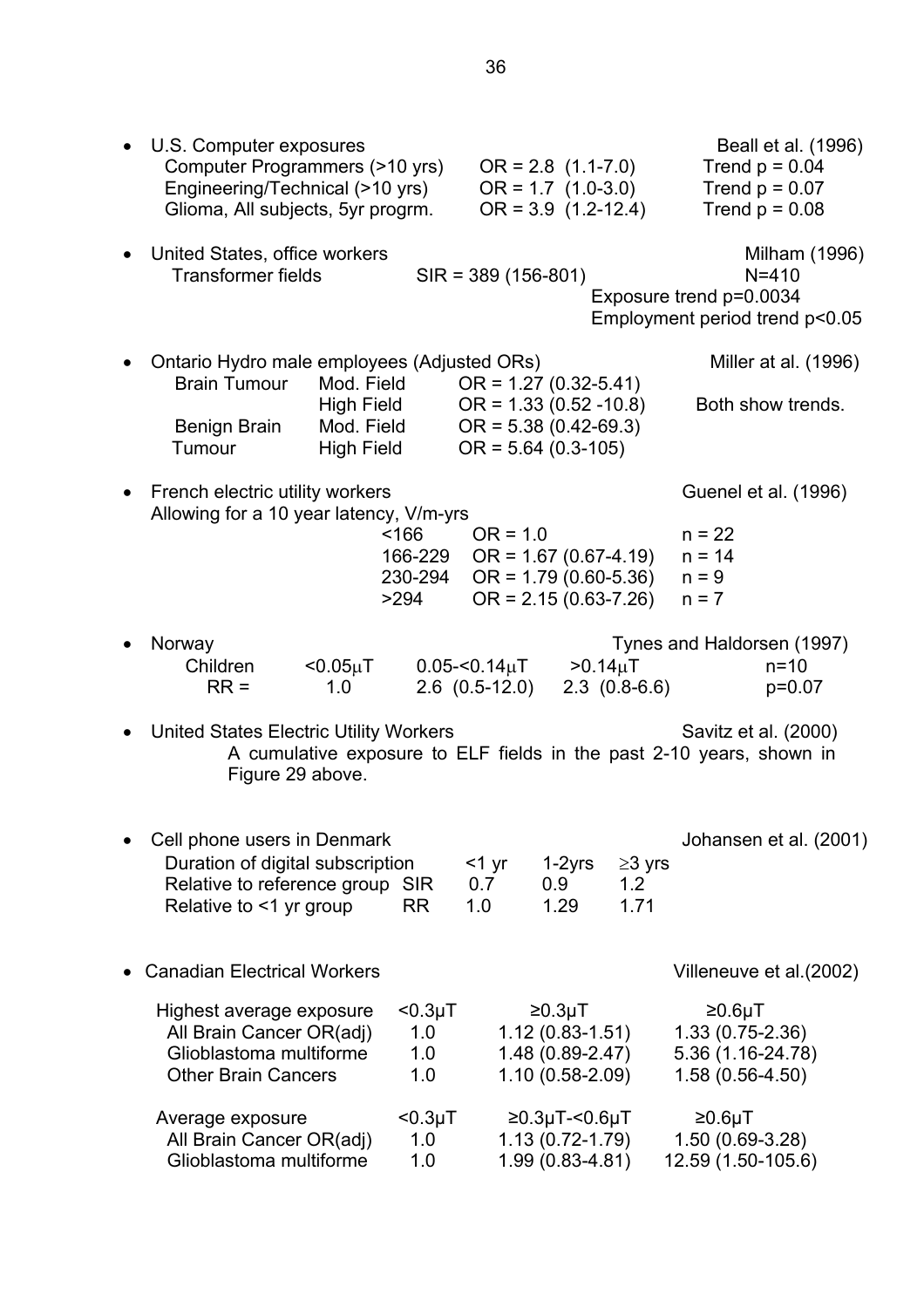• Finland cellphone users Auvinen et al. (2002)

| <b>THIRTIC CONDITIONS</b>                              |          |                                         | $1$ \UVIII\UII \ULUII \LUVL |                          |                    |
|--------------------------------------------------------|----------|-----------------------------------------|-----------------------------|--------------------------|--------------------|
|                                                        |          | Phone usage                             |                             | Increase in OR           |                    |
|                                                        | Ever     | <1 Year                                 | 1-2 Years                   | >2 Years                 | Per Year           |
| Cancer Type                                            | OR 95%CI | <b>OR 95%CI</b>                         | OR 95%CI                    | <b>OR 95%CI</b>          | <b>OR 95%CI</b>    |
| Analogue phone                                         |          |                                         |                             |                          |                    |
| All Brain tumors                                       |          | $1.6*1.1-2.3$ 1.6 0.7-3.6 1.5 0.9-2.8   |                             | $1.6$ 0.9-2.8            | $1.2*1.0-1.3$      |
| Glioma                                                 |          | $2.1*1.3-3.4$ 1.6 0.5-5.1 $2.4*1.2-5.1$ |                             | $2.0$ 1.0-4.1            | $1.2*1.1-1.5$      |
| Meningioma                                             |          | 1.5 0.6-3.5 2.3 0.6-9.2 1.6 0.4-6.1     |                             | $1.0 \t0.2 - 4.4$        | $1.0 \t0.6-1.5$    |
| Other Brain tumors 0.9 0.2-2.2 0.7 0.1-6.4 0.6 0.1-2.6 |          |                                         |                             | $1.4 \text{ } 0.4 - 4.3$ | $1.1 \, 0.8 - 1.4$ |
| Salivary gland cancer 1.0 0.3-4.0                      |          |                                         |                             | 4.4 0.3-71.6             | $1.3 \t0.7 - 2.5$  |
|                                                        |          | Phone usage                             |                             |                          | Increase in OR     |
|                                                        | Ever     | <1 Year                                 | 1-2 Years                   | >2 Years                 | Per Year           |
| Cancer Type                                            |          | OR 95%CI OR 95%CI                       | <b>OR 95%CI</b>             | OR 95%CI                 | <b>OR 95%CI</b>    |
| Digital phone                                          |          |                                         |                             |                          |                    |
| <b>All Brain Tumors</b>                                |          | $0.9$ 0.5-1.5 0.6 0.2-1.6 1.2 0.6-2.3   |                             | $0.6 \cdot 0.1 - 4.5$    | $1.0 \t0.7 - 1.5$  |

This gives overwhelmingly strong evidence that EMR/EMF induces Brain and CNS cancer in children and adults in a causal manner. This further reinforces the conclusion that electromagnetic fields and radiation are carcinogenic.

Other Brain tumors 0.8 0.2-2.7 0.9 0.2-4.0 4.9 0.3-79.0 1.0 0.4-2.3 Salivary gland cancer 1.7 0.2-16.0 5.0 0.3-80.0 1.5 0.2-11.9

This is true for young children for brain tumours and leukaemia. Of the many childhood leukaemia studies showing consistent leukaemia increased from ELF electric and magnetic fields exposures at least 11 have shown dose-response relationships. These include Wertheimer and Leeper (1979), Savitz et al. (1988), Coleman et al. (1989), London et al. (1991), Verkasalo et al. (1993), Feychting, Schulgen and Ahlbom (1995), Linet et al. (1997), Dockerty et al. (1999), Green et al. (1999), and Bianchi et al. (2000). The recent integrative summary, Ahlbom et al. (2000), also gives a dose-response. One example of a childhood leukaemia dose-response is given in Figure 30.



Figure 30: Childhood leukaemia and ALL dose-response relationship in the Canadian Residential related to the measured magnetic fields for the time of diagnosis, Green et al. (1999). For the ALL the trend is highly significant, p<0.02 and for all leukaemia, p<0.05. Note that the Odds Ratio of OR=1.0 is related to the already elevated background level.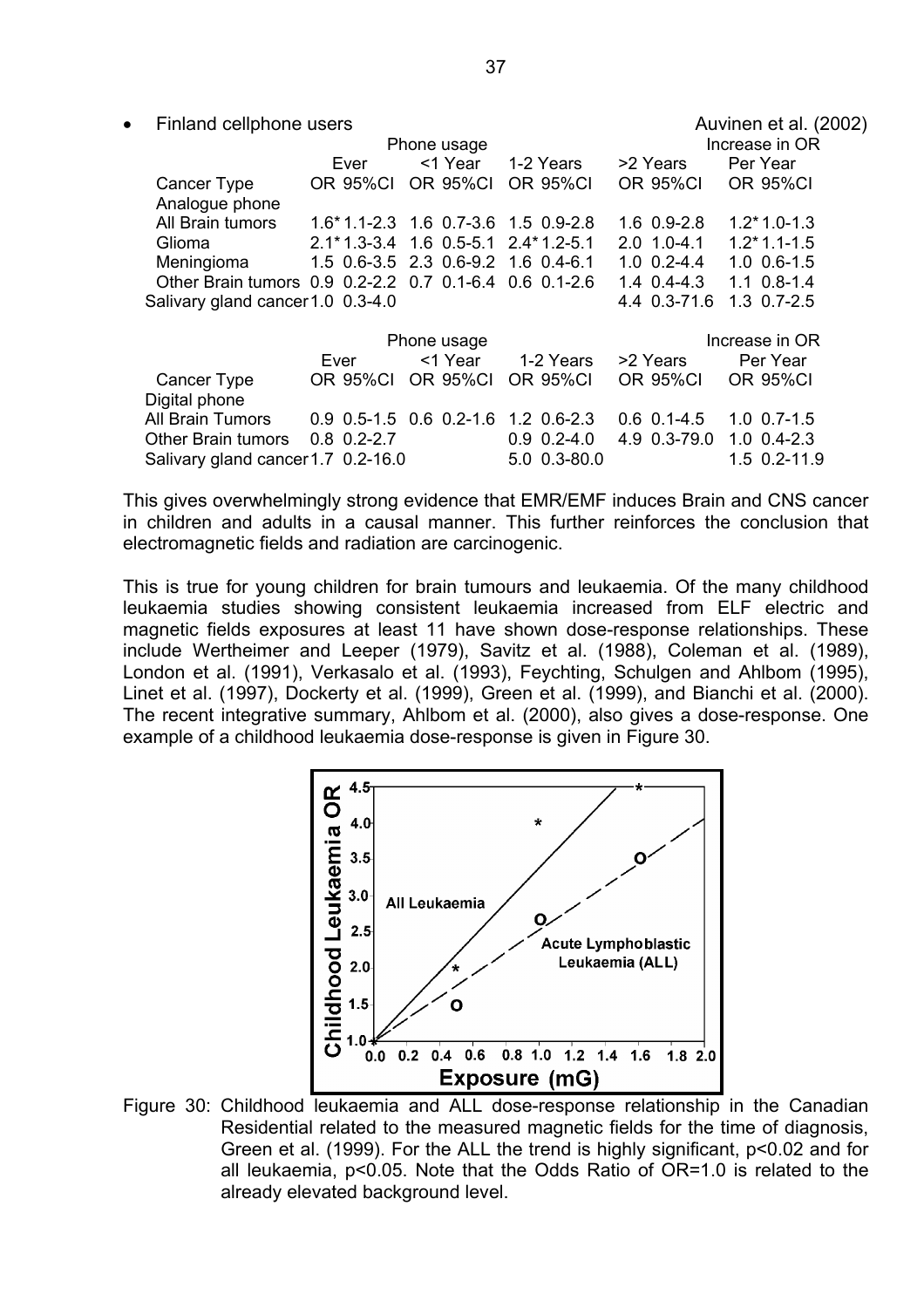All of these studies under-estimate the effects because the reference control populations are also living in elevated fields from the household wiring which has been proved to significantly elevate cALL by a factor of approximately 7.5 and all childhood leukaemia by a factor of about 4.6.

# **11. Summary, conclusions and recommendations:**

Through over 100 elevated risk ratios, over 40 significantly elevated risk ratios and over 11 dose response relationships, childhood leukaemia is causally related to residential exposures to electromagnetic fields produced by domestic wiring and appliances and significantly elevated by proximity to high voltage powerlines. This is confirmed by the established mechanisms that ELF modulated EMF reduces melatonin and alters the calcium ion homeostasis in cells, and by multiple independent studies showing that 50/60 Hz fields damage chromosomes, break DNA strands and impair the immune system competence.

Residential electric wiring, creating residential electromagnetic fields that are typically somewhat less than 1 mG when the common Acute Lymphoblastic Leukaemia early childhood peak was first produced in the United Kingdom in the 1930's and the United States in the 1940's. This has been assessed to cause at least 60 % of all childhood leukaemia and over 75 % of the cALL. Being proven to be carcinogenic for cALL, household electric fields, through a small but ubiquitous reduction in nocturnal melatonin, cause a wide range of cancers, cardiac, neurological and reproductive disease and death. All of these are confirmed by many occupational studies and dose-response relationships with a near zero threshold for artificial, humanly generated, electromagnetic fields and radiation.

Those diseases that have shown a progressive and significant increase in the pre-1960 period and continue to do so, are similar to the early childhood ALL and leukaemia and are largely attributable to domestic electromagnetic field exposures, enhanced in recent decades by occupational EMF exposures. This is compounded by significantly elevated and highly genotoxic radiofrequency/microwave exposures from radio and TV transmissions, radars, and the mobile phone system. The EMF attributable increased factors for childhood leukaemia and ALL of 4.6 to 7.5 are likely to be applicable to most of the relevant diseases and mortality.

Hence utility workers in the Substation and maintaining the powerlines are acutely and chronically at risk of serious health effects. People who live or work in the vicinity of the substation or the high voltage line are also significantly at risk, including children who will reside within the zone where the induced magnetic field is around 1 mG or higher. Every person is at risk of neurological effect from living, working or going to school in fields of 0.2 mG or more, a 22 % increase in suicide risk for example, Figure 24. This is a reduced melatonin-related effect and hence is also associated with increased depression and learning difficulties for children. This is especially true for nocturnal exposures because of reduced melatonin. Under these circumstances it is a common practice to set an achievable management guideline that will produce a significant reduction in health effects (but not zero health effects), Table 6, MFE (2000).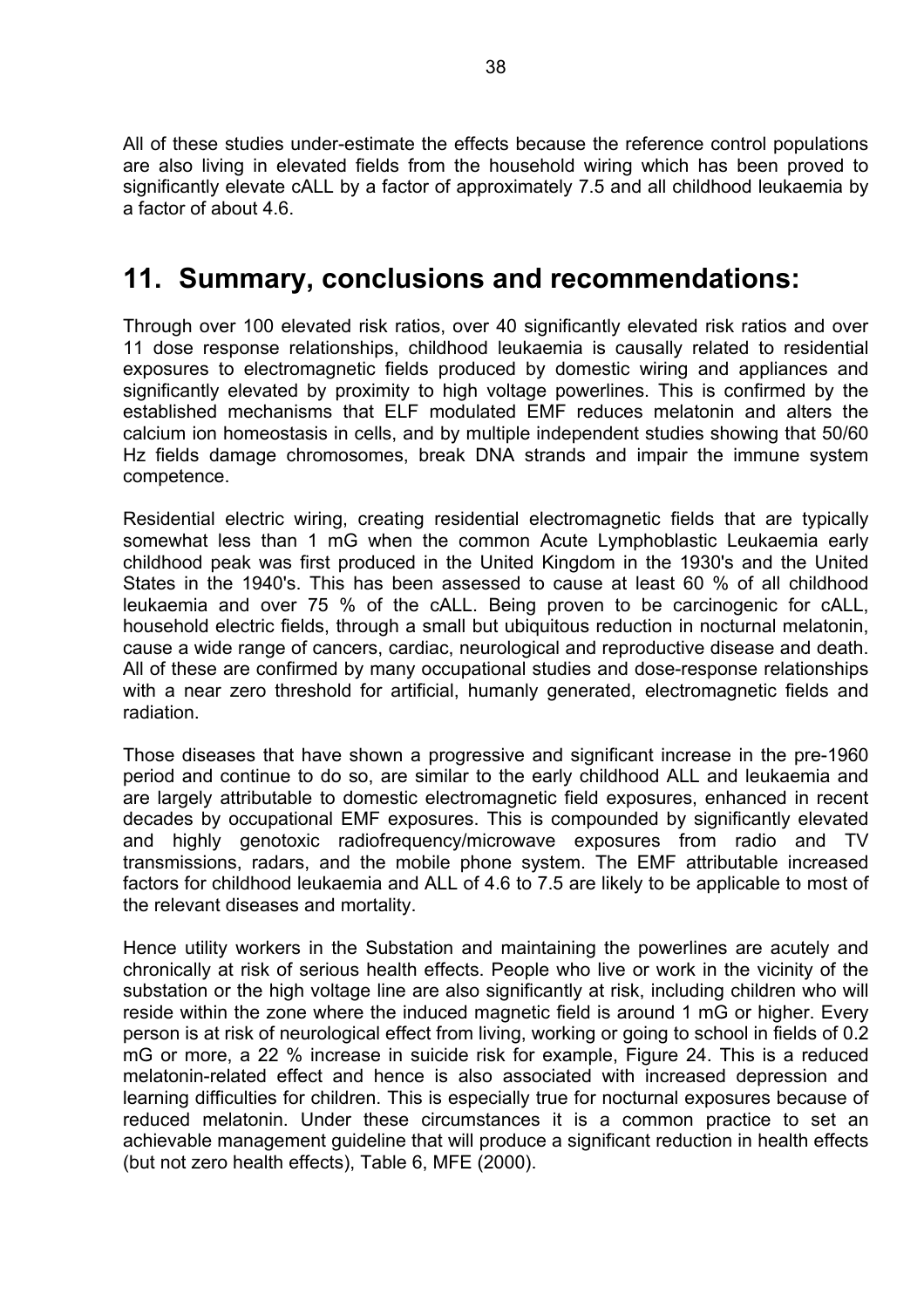| Table 6. Environmental Periormance indicators Programme air quality categories. |                                                |                                                                                                                                                                                    |  |  |  |  |  |
|---------------------------------------------------------------------------------|------------------------------------------------|------------------------------------------------------------------------------------------------------------------------------------------------------------------------------------|--|--|--|--|--|
| Category                                                                        | Measured value                                 | Comment                                                                                                                                                                            |  |  |  |  |  |
| Action                                                                          | Exceeds the guideline<br>value                 | Exceedences of the guideline<br>are a cause for concern and<br>warrant action if they occur on a<br>regular basis.                                                                 |  |  |  |  |  |
| Alert                                                                           | Between 66% and 100%<br>of the guideline value | This is a warning level, which<br>can lead to exceedences if<br>trends are not curbed.                                                                                             |  |  |  |  |  |
| Acceptable                                                                      | Between 33% and 66% of<br>the guideline value  | This is a broad category, where<br>maximum values might be of<br>concern in some sensitive<br>locations, but are generally at a<br>level that does not warrant<br>dramatic action. |  |  |  |  |  |
| Good                                                                            | Between 10% and 33% of<br>the guideline value  | Peak measurements in this<br>range are unlikely to affect air<br>quality.                                                                                                          |  |  |  |  |  |
| Excellent                                                                       | Less than 10% of the<br>guideline value        | Of little concern: if maximum<br>values are less than a 10th of<br>the guideline, average values<br>are likely to be much less.                                                    |  |  |  |  |  |

Having chosen a target guideline, then measures can be taken to aim to progressively move below 10 % of the guideline where the risks are 1/10<sup>th</sup> of the guideline levels of effects. This is termed an "excellent" category. People, including should live and work in "excellent" or at worst "good" environments. Children, who are more vulnerable, should be offered "excellent" protection.

#### **I recommend the target limit chronic mean exposure level for children as 0.2 mG.**

School and home environments should be assessed and where possible 90% of room space at head height, especially at the head position when sleeping or in school, should be less than 0.2 mG. Fields produced by the substation and powerlines should not increase the residential, school or working environment above 0.2 mG.

This is not based on 0.2 mG being completely safe. No level of exposure to artificial oscillating fields is safe. This is the same situation that we have for fine particle air pollution. Nature produces very few fine or super fine particles but we produce massive clouds of them through our burning in cars, homes, power plants and factories. The World health organization has looked at dose-response relationships that point to a zero exposure threshold and have concluded that the safe level of fine particles is zero.

Public health protection standards can be set based on the estimated or measured human dose of a given substance with either the no observed adverse effect level (NOAEL) for

**Table 6: Environmental Performance Indicators Programme air quality categories.**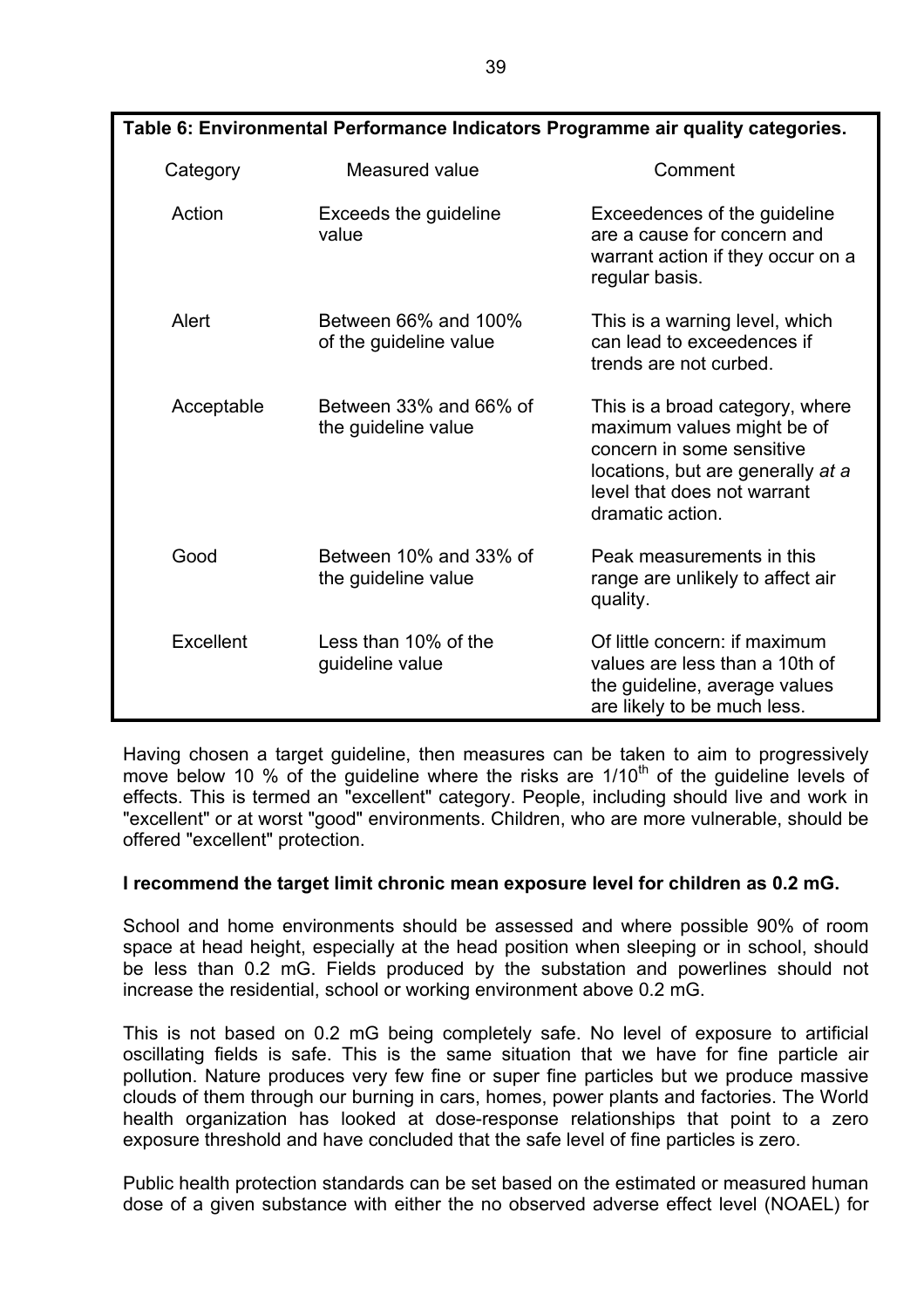that substance or the lowest observed adverse effect level (LOAEL). Then a safety factor is applied in the range 1 to 10,000 depending on the significance of the adverse effect and the extent of the exposure of general and vulnerable populations, the U.K. Royal Commission on Environmental Pollution: setting environmental standards (RCEP (1998)).

For genotoxic substances RCEP (1998) states that it is not possible to demonstrate that there is a threshold dose. This is clearly true for electromagnetic fields and radiation. The safe level of exposure to 50/60 Hz fields is zero.

The role of domestic wiring, high voltage powerlines and substations in increasing childhood cancers was first found in the 1979 study of Drs Nancy Wertheimer and Ed Leeper. In their discussion they state:

*"As indicated, cancer cases were found in excess close to the "first span" wires issuing from the transformers. An even stronger trend was found for substations."* 

Wertheimer and Leeper (1979)

### **Recommendations:**

**For 50/60 Hz electromagnetic fields the recommended initial guideline is 1 mG** 

**This recognizes that there are elevated risks at this level from the latest research cited above, for ALL OR= 2.7 and for childhood leukaemia OR = 4.0, Figure 30, Green et al. (1999).** 

**This defines the target threshold for and "excellent" category of mean exposure of 0.1 mG. At this exposure the elevation of the risk childhood leukaemia is 25% and for ALL is 15 %. From the dose-response lines these are compared to and elevation of 240% for childhood leukaemia and 150 % for ALL at 1 mG. Hence a maximum limit value of 0.2 mG is recommended for the school environment. This would maintain the school's exposure to the "good" to "excellent" category.** 

**The desirable level in homes, schools and workplaces is 0.1 mG, the "Excellent" category. The 0.2mG level is in the "Good" category. People should aim to live in the "Good" to "Excellent" categories. This is the level recommended for the school and domestic environments.**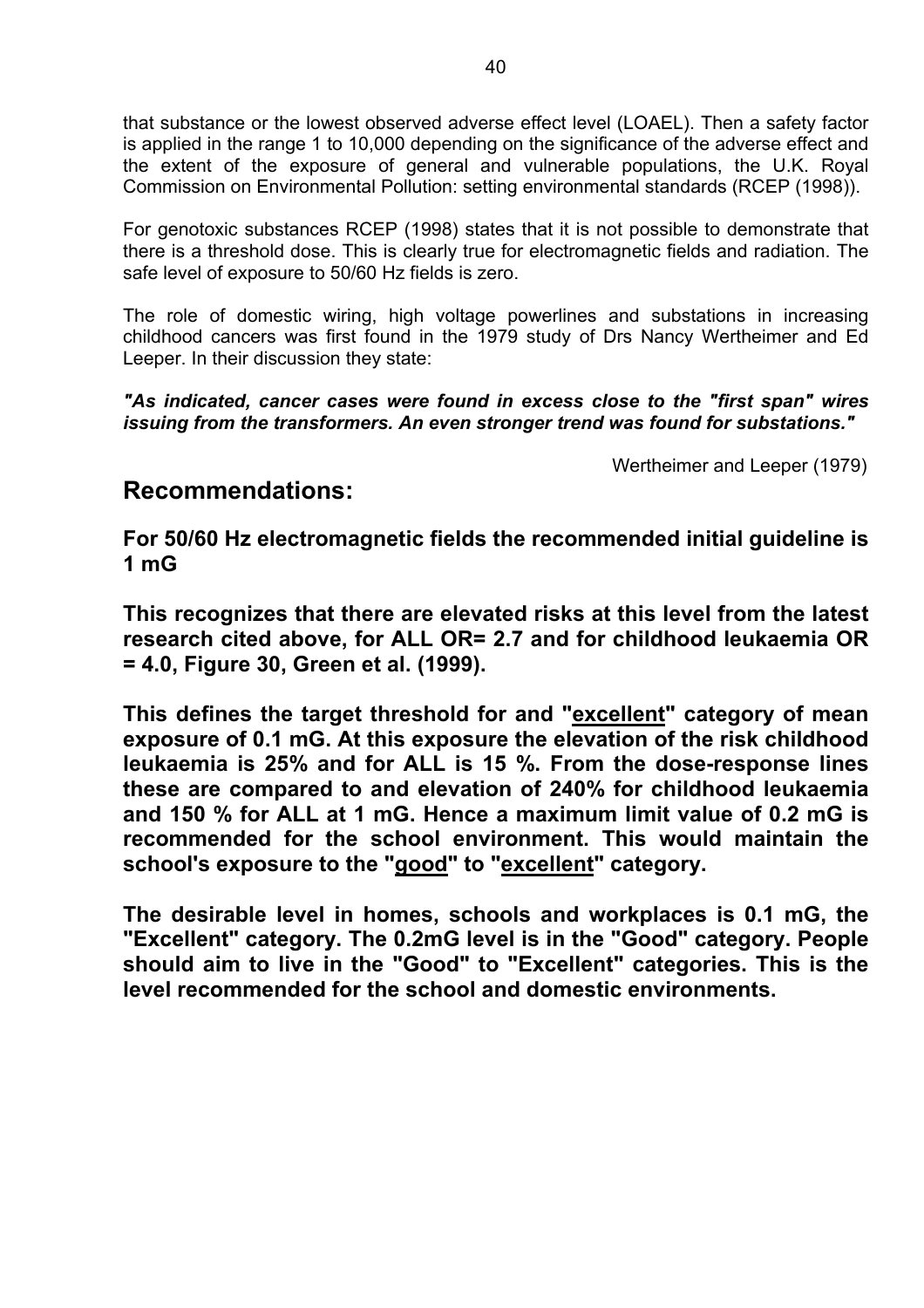#### **References:**

- Adey, W.R., 1980: "Frequency and Power windowing in tissue interactions with weak electromagnetic fields". Proc. IEEE, 68:119-125.
- Adey, W.R., 1988: "Cell membranes: The electromagnetic environment and cancer promotion"., Neurochemical Research, 13 (7): 671-677.
- Adey, W.R., 1990: "Nonlinear electrodynamics in cell membrane transductive coupling". In: Membrane Transport and Information Storage. Publ. Alan R Liss Inc. pp1-27.
- Ahuja, Y.R., Bhargava, A., Sircar, S., Rizwani, W., Lima, S., Devadas, A.H. and Bhargava, S.C., 1997: "Comet assay to evaluate DNA damage caused by magnetic fields". In: Proceedings of the International Conference on Electromagnetic Interference and Compatibility, India Hyderabad, December 1997: 272-276.
- Ahissar, E., Haidarliu, S. and Zacksenhouse, M., 1997: "Decoding temporally encoded sensory input by cortical oscillations and thalamic phase comparators". Proc Nat Acad Sci USA 94:11633-11638.
- Ahlbom, A., Day, N., Feychting, M., Roman, E., Skinner, J., Dockerty, J., Linet, M., McBride, M., Michaelis, J., Olsen, J.H., Tynes, T. and Verkasalo, P.K., 2000: "A pooled analysis of magnetic fields and childhood leukaemia". Br J Cancer 83(5): 692-698
- Arnetz, B.B. and Berg, M., 1996: "Melatonin and Andrenocorticotropic Hormone levels in video display unit workers during work and leisure. J Occup Med 38(11): 1108-1110.
- Auvinen, A., Hietanen, M., Luukkonen, R. and Koskela, R-S, 2002: "Brain Tumours and Salivary Gland Cancers among cellular telephone users". Epidemiology 13: 356-359.
- Bawin, S.M. and Adey, W.R., 1976: "Sensitivity of calcium binding in cerebral tissue to weak electric fields oscillating at low frequency". Proc. Natl. Acad. Sci. USA, 73: 1999-2003.
- Baris, D. and Armstrong, B., 1990: "Suicide among electric utility workers in England and Wales". Br J Indust Med 47:788-789.
- Beale, I.L., Pearce, N.E., Conroy, D.M., Henning, M.A., and Murrell, K., A., 1997: "Psychological effects of chronic exposure to 50 Hz magnetic fields in humans living near extra-highvoltage transmission lines". Bioelectromagnetics, 18(8): 584-94.
- Beall, C., Delzell, E., Cole, P. and Brill, I., 1996: "Brain Tumors among electronics Industry Workers". Epidemiology 7(2): 125-130.
- Bianchi, N., Crosignani, P., Rovelli, A., Tittarelli, A., Carnelli, C.A., Rossitto, F., Vanelli, U., Porro, E. and Berrino, F., 2000: "Overhead electricity power lines and childhood leukemia: a registry-based, case-control study". Tumori 86(3): 195-198.
- Blackman, C.F., Benane, S.G., Elliott, D.J., and Pollock, M.M., 1988: "Influence of Electromagnetic Fields on the Efflux of Calcium Ions from Brain Tissue in Vitro: A Three-Model Analysis Consistent with the Frequency Response up to 510 Hz". Bioelectromagnetics, 9:215-227.
- Blackman, C.F., Kinney, L.S., House, D.E., and Joines, W.T., 1989: "Multiple power-density windows and their possible origin". Bioelectromagnetics, 10: 115-128.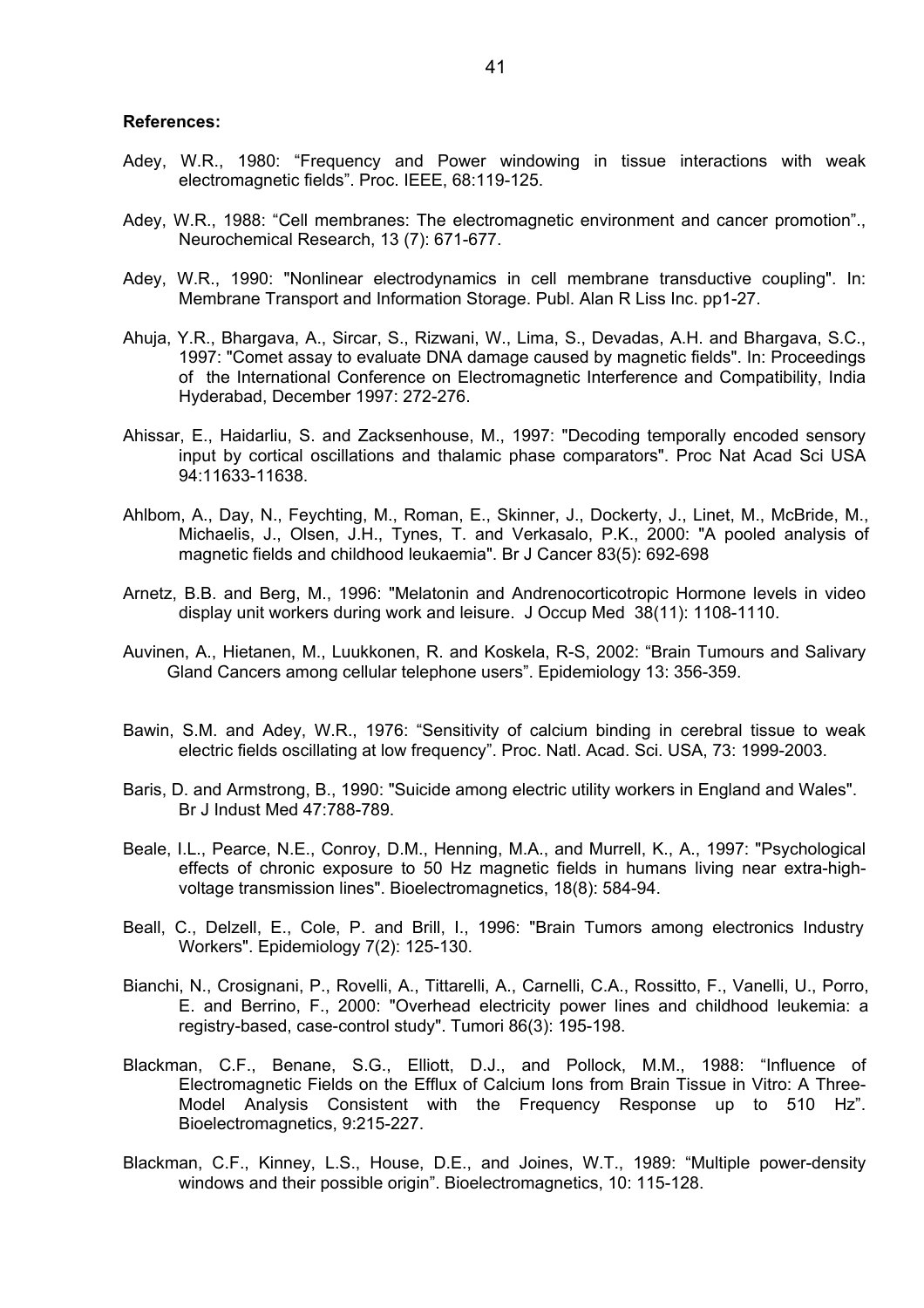- Blackman, C.F., 1990: "ELF effects on calcium homeostasis". In "Extremely low frequency electromagnetic fields: The question of cancer", BW Wilson, RG Stevens, LE Anderson Eds, Publ. Battelle Press Columbus: 1990; 187-208.
- Bonhomme-Faivre, L., Marion, S., Bezie, Y., Auclair, H., Fredj, G. and Hommeau ,C., 1998: "Study of human neurovegetative and hematologic effects of environmental low-frequency (50-Hz) electromagnetic fields produced by transformers". Arch Environ Health 53(2): 87-92.
- Burch, J.B., Reif, J.S., Pittrat, C.A., Keefe, T.J. and Yost, M.G., 1997: "Cellular telephone use and excretion of a urinary melatonin metabolite". In: Annual review of Research in Biological Effects of electric and magnetic fields from the generation, delivery and use of electricity, San Diego, CA, Nov. 9-13, P-52.
- Burch, J.B., Reif, J.S., Yost, M.G., Keefe, T.J. and Pittrat, C.A., 1998: "Nocturnal excretion of urinary melatonin metabolite among utility workers". Scand J Work Environ Health 24(3): 183-189.
- Burch, J.B., Reif, J.S. and Yost, M.G., 1999: "Geomagnetic disturbances are associated with reduced nocturnal excretion of melatonin metabolite in humans". Neurosci Lett 266(3):209-212.
- Burch, J.B., Reif, J.S., Yost, M.G., Keefe, T.J. and Pittrat, C.A., 1999a: "Reduced excretion of a melatonin metabolite among workers exposed to 60 Hz magnetic fields" Am J Epidemiology 150(1): 27-36.
- Burch, J.B., Reif, J.S., Noonan, C.W. and Yost, M.G., 2000: "Melatonin metabolite levels in workers exposed to 60-Hz magnetic fields: work in substations and with 3-phase conductors". J Occup and Environ Med 42(2): 136-142.
- Burnet, M., 1958: "Leukemia as a problem in preventive medicine". New Engl J Med; 259: 423- 431.
- Cantor, K.P.. Stewart, P.A., Briton, L.A. and Dosemeci, M., 1995: "Occupational exposures and female breast cancer mortality in the United States". J Occup and Environ Med 37(3): 336-348.
- Cherry, N.J., 2001: "Schumann Resonances, a plausible biophysical mechanism for the human health effects of Solar/Geomagnetic Activity". Journal of Natural Hazard 26: 279-331.
- Cohen, M.M., Kunska, A., Astemborski, J.A., McCulloch, D., and Packewitz, D.A., 1986: "The effect of low-level 60-Hz electromagnetic fields on human lymphoid cells: I. Mitotoc rate and chromosome breakage in human peripheral lymphocytes". Bioelectromagnetics 7(4): 415-523.
- Cohen, M.M., Kunska, A., Astemborski, J.A., and McCulloch, D., 1986: "The effect of low-level 60- Hz electromagnetic fields on human lymphoid cells: II. Sister-chromatid exchanges in peripheral lymphocytes and lymphoblastoid cell lines". Mutat Res 172(2): 177-184.
- Coleman, M.P., Bell, C.M., Taylor, H.L. and Primic-Zakelj, M., 1989: "Leukaemia and residence near electricity transmission equipment: a case-control study". Br J Cancer 60(5): 793-798
- Coogan, P.F., Clapp, R.W., Newcomb, P.A., Wenzl, T.B., Bogdan, G., Mittendorf, R., Baron, J.A. and Longnecker, M.P., 1996: "Occupational exposure to 60-hertz magnetic field and the risk of breast cancer in women". Epidemiology, 7(5):459-464.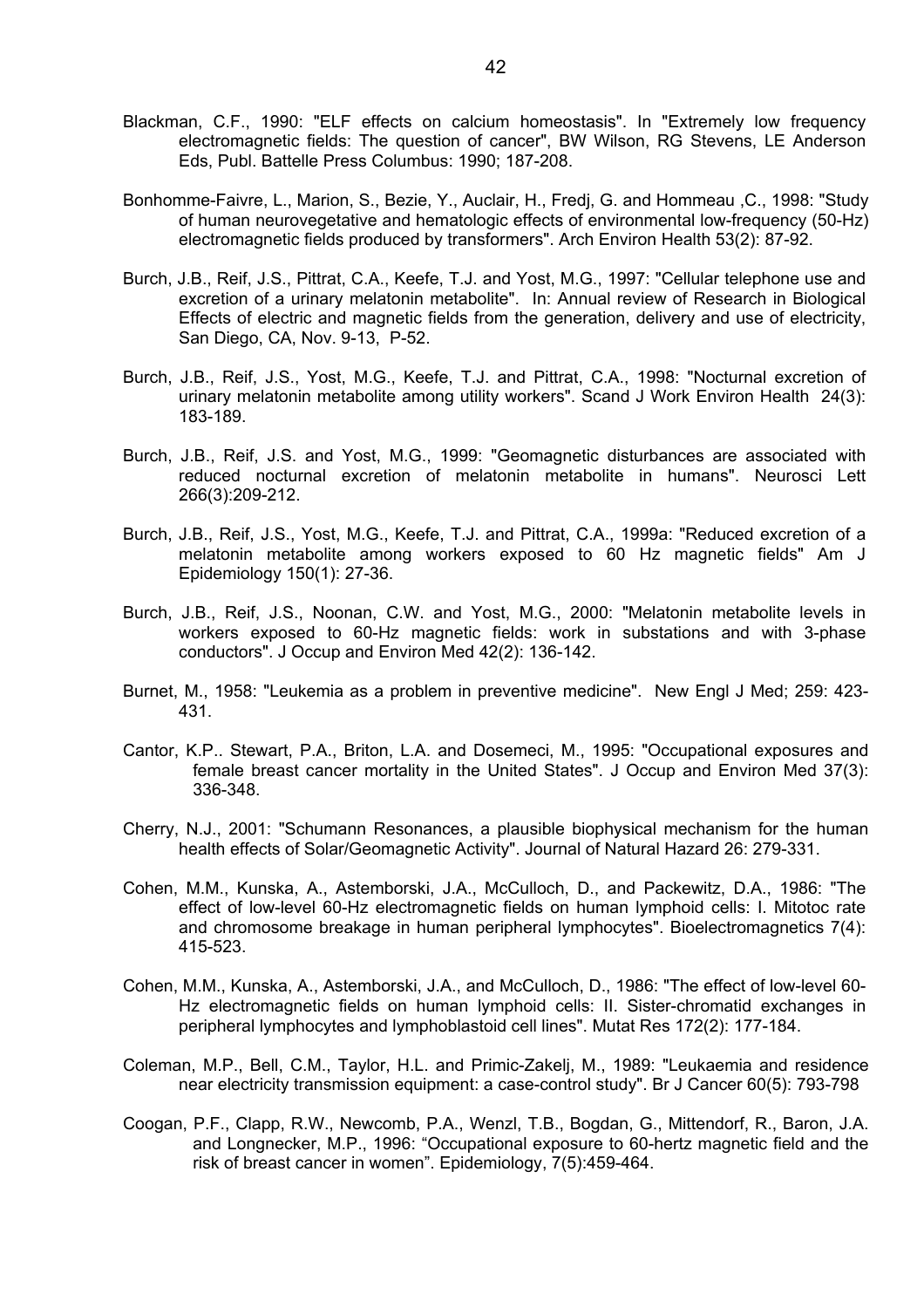- Cooke, P. and Morris, P.G., 1981: "The effects of NMR exposure on living organisms. II. A genetic study of human lymphocytes". Br J Radiol 54(643): 622-625.
- Court-Brown, W. M., Doll R., 1961: "Leukaemia in childhood and young adult life: Trends in mortality in relation to aetiology". BMJ 26:981-988.
- Davanipour, Z., Sobel, E., Bowman, J.D., Qian, Z. and Will, A.D., 1997: "Amyotropic Lateral Sclerosis and occupational exposure to electromagnetic fields". Bioelectromagnetics 18: 23-35.
- Davis, S., 1997: "Weak residential Magnetic Fields affect Melatonin in Humans", Microwave News, Nov/Dec 1997.
- Deadman, J.E., Armstrong, B.G., McBride, M.L., Gallagher, R. and Theriault, G., 1999: "Exposures of children in Canada to 60Hz magnetic and electric fields". Scand J Work Environ Health 25(4): 368-375.
- Deapen, D.M. and Henderson, B.E., 1986: "A case-control study of Amyotrophic Lateral Sclerosis". Am. J. Epidemiol 123(5): 790-799.
- Del Signore, A., Boscolo, P., Kouri, S., Di Martino, G. and Giuliano, G., 2000: "Combined effects of traffic and electromagnetic fields on the immune system of fertile atopic women". Ind Health 38(3): 294-300.
- Demers, P.A., Thomas, D.B., Rosenblatt, K.A., Jimenez, L.M., Mc Tiernan, A, Stalsberg, H., Stemhagen, A., Thompson, W.D., McCrea, M.G., Satariano, W., Austin, D.F., Isacson, P., Greenberg, R.S., Key, C., Kolonel, L.N., and West, D.W., 1991: "Occupational exposure to electromagnetic fields and breast cancer in men"., Am. J. Epidemiology, 134 (4): 340-347.
- Dockerty, J.D., Elwood, J.M., Skegg, D.C. and Herbison, G.P, 1998: "Electromagnetic field exposures and childhood cancers in New Zealand". Cancer Causes and Control, 9(3): 299-309.
- Dockerty, J.D., Elwood, J.M., Skegg, D.C. and Herbison, G.P., 1999: "Electromagnetic field exposures and childhood leukaemia in New Zealand". Lancet 354(9194): 1967-1968.
- Dolk, H., Shaddick, G., Walls, P., Grundy, C., Thakrar, B., Kleinschmidt, I. and Elliott, P., 1997a: "Cancer incidence near radio and television transmitters in Great Britain, I - Sutton-Colfield transmitter". American J. of Epidemiology, 145(1):1-9.
- Dolk, H., Elliott, P., Shaddick, G., Walls, P., Grundy, C., and Thakrar, B.,1997b: "Cancer incidence near radio and television transmitters in Great Britain, II All high power transmitters". American J. of Epidemiology, 145(1):10-17.
- Dowson, D.I., Lewith, G.T., Campbell, M., Mullee, M.A. and Brewster, L.A., 1988: "Overhead highvoltage cables and recurrent headache and depressions". Practitioner 232(1447): 435-436.
- Fanelli, C., Coppola, S., Barone, R., Colussi, C., Gualandi, G., Volpe, P. and Ghibelli, L., 1999: "Magnetic fields increase cell survival by inhibiting apoptosis via modulation of  $Ca^{2+}$  influx". FASEB Journal 13(1): 95-102.
- Feychting, M., Schulgen, G., Olsen, J.H., and Ahlbom, A., 1995: "Magnetic fields and childhood cancer-pooled analysis of two Scandinavian studies". European J. of Cancer, 31A (12): 2035-2039.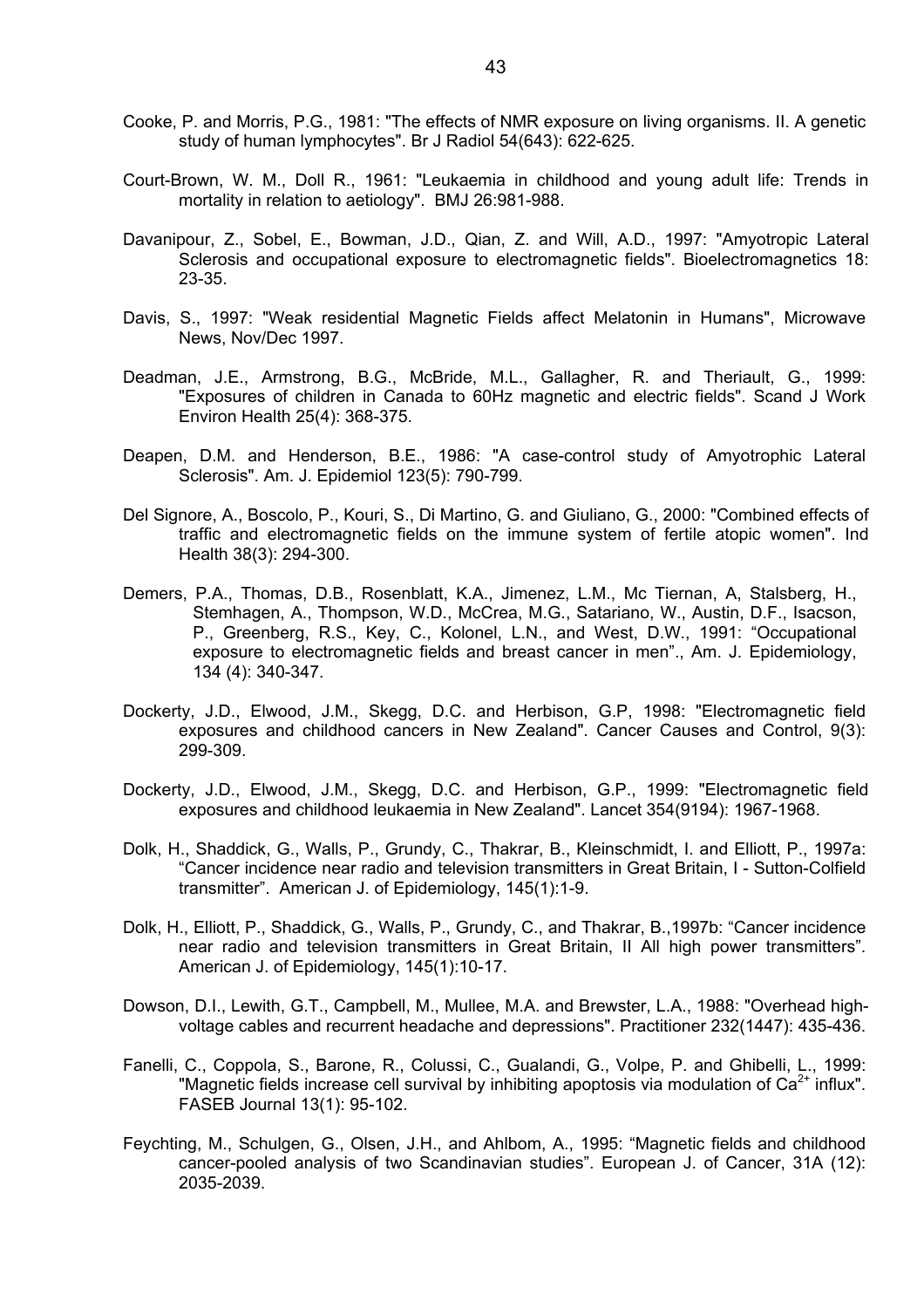- Feychting, M., Forssen, U., Rutqvist, L.E., and Ahlbom, A., 1998: " Magnetic fields and breast cancer in Swedish adults residing near high-voltage power lines". Epidemiology, 9(4): 392-397.
- Floderus, B., Tornqvist, S. and Stenhund, C., 1994: "Incidence of selected cancers in Swedish railway workers, 1961-79". Cancer causes control, 5(2): 189-94.
- Forssen, U.M., Feychting, M., Rutqvist, L.E., Floderus, B. and Ahlbom, A., 2000: "Occupational and residential magnetic field exposure and breast cancer in females". Epidemiology, 11 (1): 24-29.
- Fraumeni jr, J. F. and Miller, R. W., 1967: "Epidemiology of human leukemia: Recent observations". J Nat Cancer Inst 38: 593-605.
- Freedman, L., Dent, N.A., Hunt, C., Payne, P.M. and Smith, P.G., 1974: "Incidence of childhood leukaemia". Lancet, May 25, 1059.
- Gammon, M.D., Schoenberg, J.B., Britton, J.A., Kelsey, J.L., Stanford, J.L., Malone, K.E., et al., 1998: "Electric blanket use and breast cancer among younger women:. Am. J. Epid. 148(6): 556-563.
- Garcia-Sagredo, J.M. and Monteagudo, J.L., 1991: "Effect of low-level pulsed electromagnetic fields on human chromosomes in vitro: analysis of chromosome aberrations". Hereditas 115(1): 9-11.
- Graham, C., Cook, M.R., Cohen, H.D. and Gerkovich, M.M., 1994: "A dose response study of human exposure to 60Hz electric and magnetic fields". Bioelectromagnetics 15: 447-463.
- Graham, C. and Cook, M.R., 1999: "Human sleep in 60 Hz magnetic fields". Bioelectromagnetics 20: 277-283.
- Graham, C., Cook, M.R., Sastre, A., Riffle, D.W. and Gerkovich, M.M., 2000: "Multi-night exposure to 60 Hz magnetic fields: effects on melatonin and its enzymatic metabolite". J Pineal Res 28(1): 1-8.
- Green, L.M., Miller, A.B., Agnew, D.A., Greenberg, M.L., Li, J., Villeneuve, P.J. and Tibshirani, R., 1999: "Childhood leukaemia and personal monitoring of residential exposures to electric and magnetic fields in Ontario, Canada". Cancer Cause and Control 10: 233-243.
- Guenel, P., Raskmark, P., Anderson, J.B. and Lynge, E., 1993: "Incidence of cancer in persons with occupational exposure to electromagnetic fields in Denmark". Br. J. Ind. Med., 50(8): 758-764.
- Guenel, P., Nicolau, J., Imbernon, E., Chevalier, A. and Goldberg, M., 1996: "Exposure to electric field and incidence of leukemia, brain tumors, and other cancers among French electric utility workers". Am J Epidemiol 144(12): 1107-1121.
- Hardell, L., Holmberg, B., Malker, H., and Paulsson, L.E., 1995: "Exposure to extremely low frequency electromagnetic fields and the risk of malignant diseases--an evaluation of epidemiological and experimental findings". Eur. J. Cancer Prevention, 1995 Sep;4 Suppl 1:3-107
- Hatch, E.E., Linet, M.S., Kleinerman, R.A., Tarone, R.E., Severson, R.K., Hartsock, C.T., Haines, C., Kaune, W.T., Friedman, D., Robison, L.L. and Wacholder, S., 1998: "Association between childhood acute lymphoblastic leukemia and use of electrical appliances during pregnancy and childhood". Epidemiology 9(3): 234-245.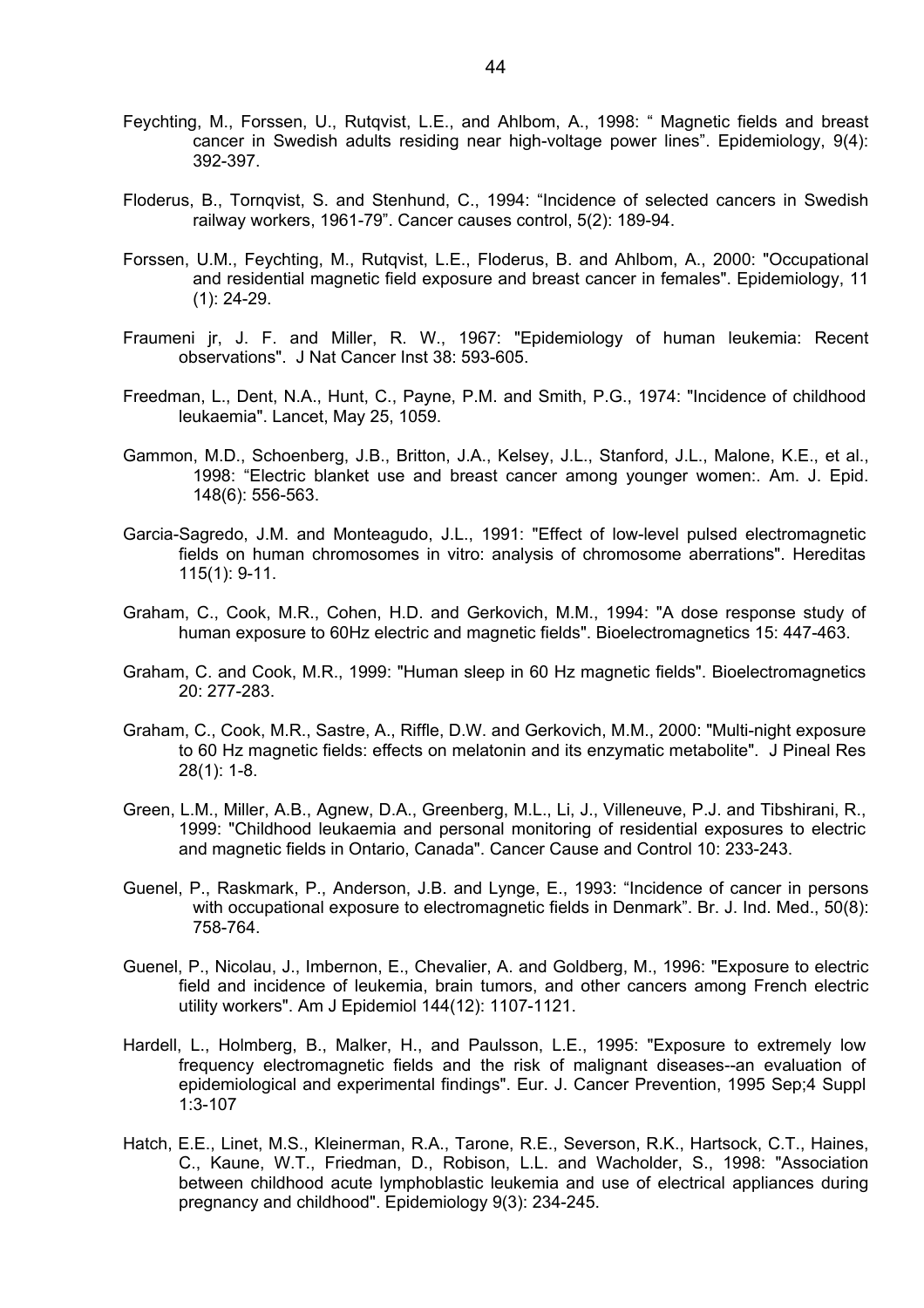- Hocking, B., Gordon, I.R., Grain, H.L., and Hatfield, G.E., 1996: "Cancer incidence and mortality and proximity to TV towers". Medical Journal of Australia, Vol 165, 2/16 December, pp 601-605.
- Infante-Rivand, C., 1995: "electromagnetic field exposure during pregancy and childhood leukaemia". Lancet 346 (July 15, 1995): 177.
- Johansen, C., Kock-Henriksen, N., Rasmussen, S. and Olsen, J.H., 1999: "Multiple Sclerosis among utility workers". Neurology 52: 1279-1282.
- Johansen, C., 2000: "Exposure to electromagnetic fields and risk of central nervous system disease in utility workers". Epidemiology 11(5): 539-543.
- Johansen, C., Boice, J.D., McLaughlin, J.K. and Olsen, J., 2001: "Cellular telephones and cancer a nationwide cohort study in Denmark". J Nat Cancer Inst 93(3): 203-207.
- Jonai, H., Villanueva, M.B. and Yasuda, A., 1996: "Cytokine profile of human peripheral blood mononuclear cells exposed to 50 Hz EMF". Ind Health 34(4): 359-368.
- Khaili, A.M. and Qassem, W., 1991: "Cytogenetic effects of pulsing electromagnetic field on human lymphocytes in vitro: chromosome aberrations, sister-chromatid exchanges and cell kinetics". Mutat Res 247: 141-146.
- Kraut, A., Tate, R. and Tran, N.M., 1994: "Residential electric consumption and childhood cancer in Canada (1971-1986)". Arch Environ Health 49(3): 156-159.
- Lai, H. and Singh, N.P., 1997a: "Acute exposures to a 60 Hz magnetic field increases DNA strand breaks in rat brain cells". Bioelectromagnetics 18: 156-165.
- Lai, H., and Singh, N.P., 1997b: "Melatonin and N-tert-butyl-a-phenylnitrone Block 60 Hz magnetic field-induced DNA single- and double-strands Breaks in Rat Brain Cells." Journal of Pineal Research 22:152-162.
- Levitt, B.B., 1995: "Electromagnetic fields: a consumer's guide to the issues and how to protect ourselves". Publ. A harvest original, Harcourt Brace and Co., San Diego.
- Lin, R.S., Dischinger, P.C., Conde, J. and Farrel, K.P., 1985: "Report on the relationship between the incidence of brain tumors and occupational electromagnetic exposure". J Occup Med 27: 413-419.
- Linet, M.S., Hatch, E.E., Kleinerman, R.A., Robison, L.L., Kaune, W.T., Friedman, D.R., Severson, R.K., Haines, C.M., Hartsock, C.T., Niwa, S., Wacholder, S. and Tarone, R.E., 1997: "Residential exposure to magnetic fields and acute lymphoblastic leukemia in children". N Engl J Med 337(1): 1-7.
- London, S.J., Thomas, D.C., Bowman, J.D., Sobel, E., Cheng, T.C. and Peters, J.M., 1991: "Exposure to residential electric and magnetic fields and risk of childhood leukemia". Am J Epidemiol 134(9): 923-937.
- Loomis, D.P., Savitiz, D.A. and Ananth, C.V., 1994: "Breast cancer mortality among female electrical workers in the United States". J. Natl Cancer Inst, 86(12): 921-925.
- International Commission on Non-Ionizing Radiation Protection (ICNIRP), 1998: "Guidelines for limiting exposure to time-varying electric, and electromagnetic fields (up to 300 GHz) - ICNIRP Guidelines". Health Physics, 74(4):494-522.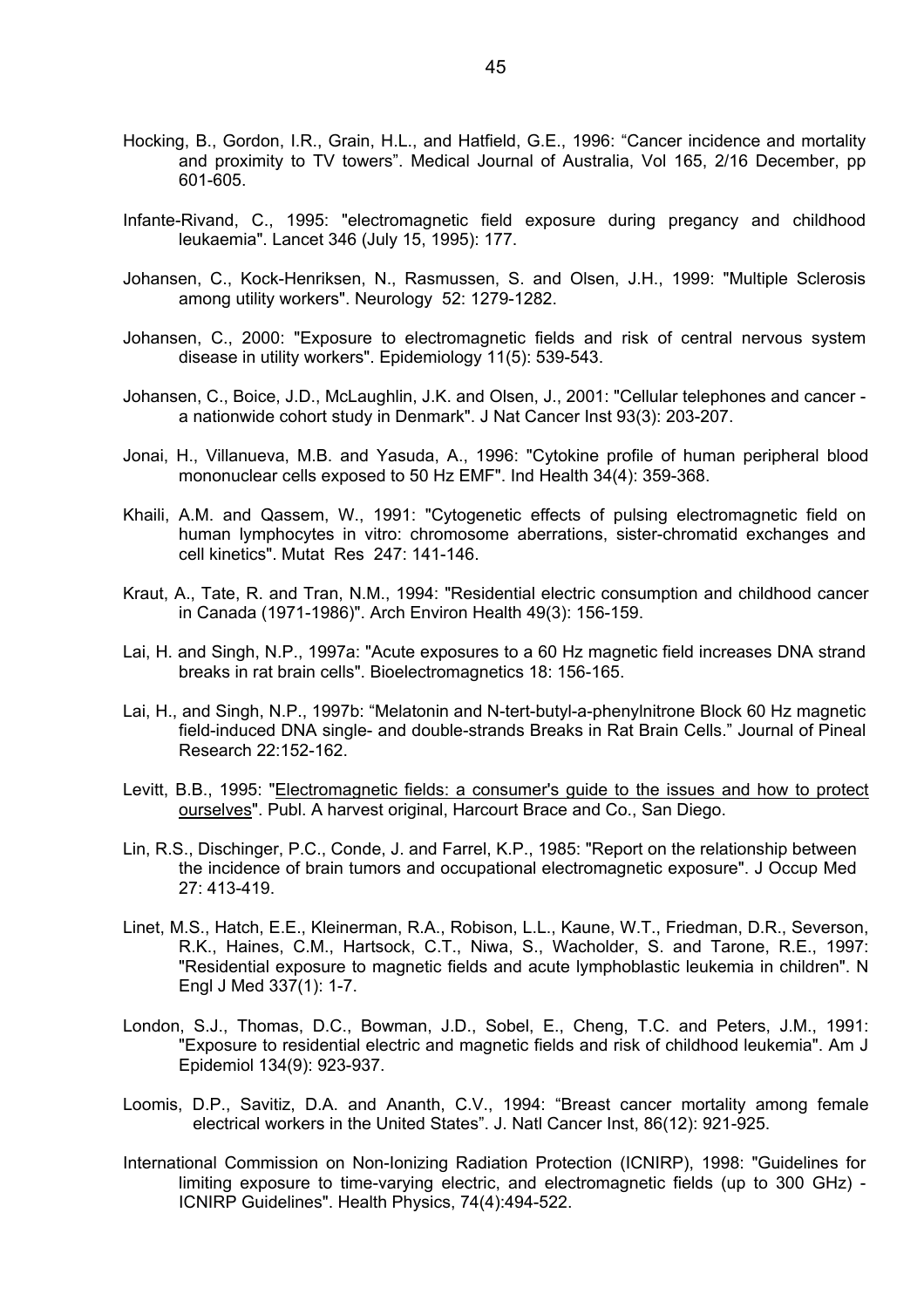- Juutilainen, J., Stevens, R.G., Anderson, L.E., Hansen, N.H., Kilpelainen, M., Laitinen, J.T., Sobel, E. and Wilson, B.W., 2000: "Nocturnal 6-hydroxymelatonin sulphate excretion in female workers exposed to magnetic fields". J Pineal Res 28(2): 97-104.
- Karasek, M., Woldanska-Okonska, M., Czernicki, J., Zylinska, K. and Swietoslawski, J., 1998: "Chronic exposure to 2.9 mT, 40 Hz magnetic field reduces melatonin concentrations in humans". J Pineal Research 25(4): 240-244.
- Kliukiene, T., Tynes, T., Martinsen, J.I., Blaasaas, K,G., Andersen, A., 1999: "Incidence of breast cancer in a Norwegian cohort of women with potential workplace exposure to 50 Hz magnetic fields". Am. J. Ind. Med. 36(1): 147-154.
- Lai, H., and Singh, N.P., 1997: "Melatonin and N-tert-butyl-a-phenylnitrone Block 60 Hz magnetic field-induced DNA single- and double-strands Breaks in Rat Brain Cells." Journal of Pineal Research, 22:152-162.
- Lisiewicz, J., 1993: "Immunotoxic and hematotoxic effects of occupational exposures". Folia Med Cracov 34(1-4): 29-47.
- Mack, W., Preston-Martin, S. and Peters, J.M., 1991: "Astrocytoma risk related to job exposure to electric and magnetic fields". Bioelectromagnetics 12(1): 57-66.
- Maestroni, G.J., 1995: "T-helper-2 lymphocytes as peripheral target of melatonin signaling". J of Pineal Research 18: 84-89.
- Marino, A.A., Wolcott, R.M., Chervenak, R., Jourd'Heuil, F., Nilsen, E. and Frilot, C.  $2^{nd}$ , 2000: "Nonlinear response of the immune system to power-frequency magnetic fields". Am J Physiol Regul Integr Comp Physiol 279(3): R761-768.
- Michelozzi, P., Ancona, C., Fusco, D., Forastiere, F. and Perucci, C.A., 1998: "Risk of leukamia and residence near a radio transmitter in Italy". ISEE/ISEA 1998 Conference, Boston Mass. Paper 354 P., Abstract in Epidemiology 9(4):S111.
- Milham, S. Jr., 1996: "Increased incidence of cancer in a cohort of office workers exposed to strong magnetic fields". Am J Ind Med 30(5): 702-704.
- Milham, S and Ossiander, E.M., 2001: "Historical evidence that residential electrification caused the emergence of the childhood leukemia peak". Medical Hypotheses 56(3): 1-6.
- Miller, A.B., To, T., Agnew, D.A., Wall, C. and Green, L.M., 1996: "Leukemia following occupational exposure to 60-Hz electric and magnetic fields among Ontario electric utility workers". Am J Epidemiol 144(2): 150-160.
- Minder, C.E. and Pfluger, D.H., 2001: "Leukaemia, brain tumors and exposure to extremely low frequency electromagnetic fields in Swiss railway employees". Am J Epidemiol 153(9): 823-833.
- Ministry for the Environment (MFE), 2000: "Proposals for revised and new ambient air quality guidelines". Ministry for the Environment, P.O. Box 10362, Wellington, New Zealand.
- Miziuk, M.I., 1995: "The ecological-hygienic aspects of the study of industrial-frequency magnetic fields". Lik Sprava (9-12): 21-23.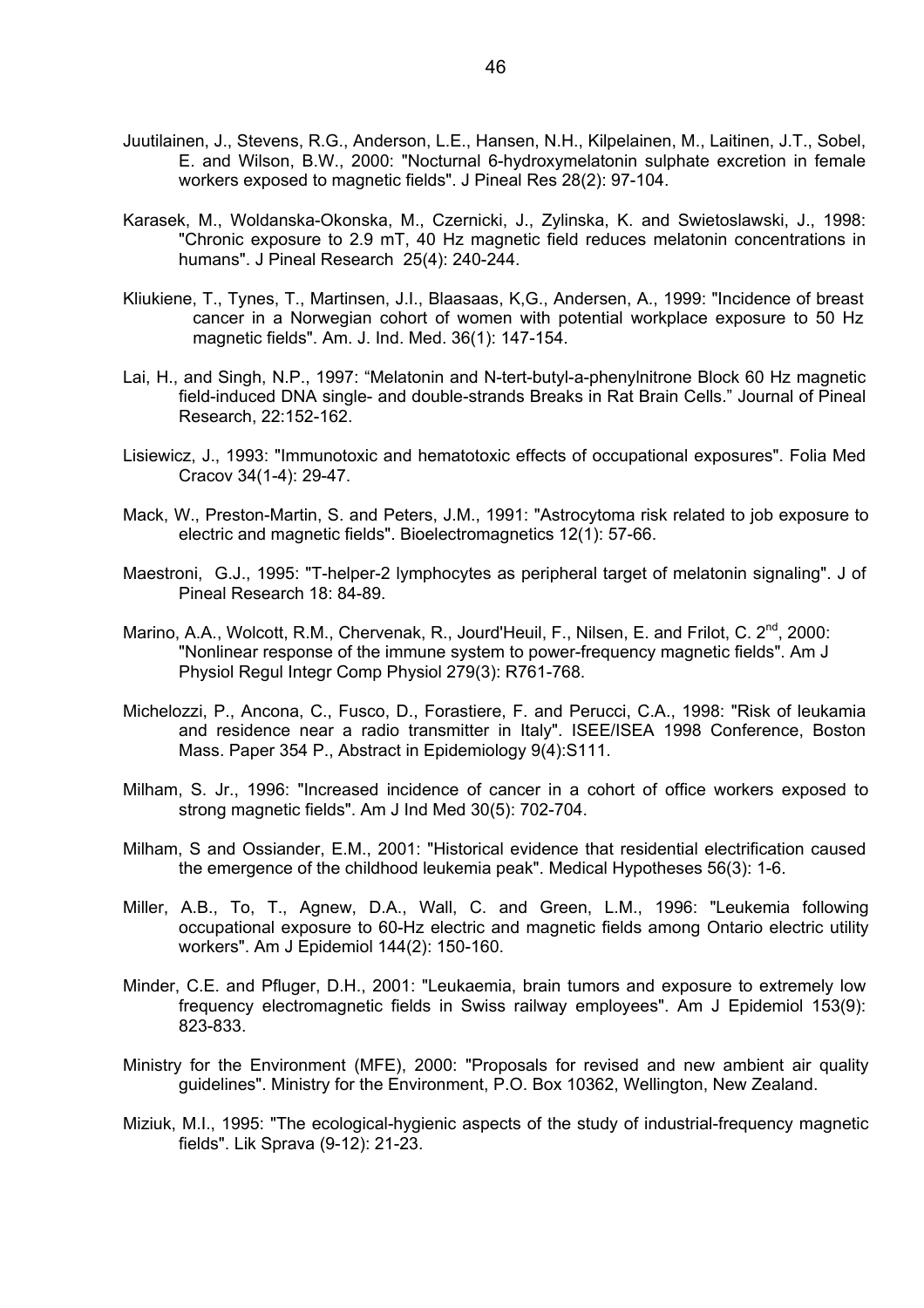- Murthy, K.K., Rogers, W.R. and Smith, H.D., 1995: "Initial studies on the effects of combined 60 Hz electric and magnetic field exposure on the immune system of non-human primates". Bioelectromagnetics Suppl 3: 93-102.
- Nordenson, I., Mild, K.H., Nordstrom, S., Sweins, A. and Birke, E., 1984: "Clastogenic effects in human lymphocytes of power frequency electric fields". Radiat Environ Biophys 23(3): 191-201.
- Nordenson, I., Mild, K.H., Ostman, U. and Ljungberg, H., 1988: "Chromosome effects in lymphocytes of 400 kV-substation workers". Radiat Environ Biophys 27(1): 39-47.
- Nordenson, I., Mild, K.H., Andersson, G., and Sandstrom, M., 1994: "Chromosomal aberrations in human amniotic cells after intermittent exposure to 50 Hz magnetic fields". Bioelectromagnetics 15(4):293-301.
- Perry, F.S., Reichmanis, M., Marino, A. and Becker, R.O., 1981: "Environmental power-frequency magnetic fields and suicide". Health Phys 41(2): 267-277.
- Perry, S. and Pearl, L.., 1988: "Power frequency magnetic field and illness in multi-storey blocks. 63: Public Health 102(1): 11-18.
- Perry, S., Pearl, L. and Binns, R., 1989: "Power frequency magnetic field: Depressive illness and myocardial infarction". Public Health 103: 177-180.
- Pfluger, D.M. and Minder, C.E., 1996: "Effects of 16.7 Hz magnetic fields on urinary 6 hydroxymelatonin sulfate excretion of Swiss railway workers". J Pineal Research 21(2): 91- 100.
- Phillips, J.L., Campbell-Beachler, M., Ivaschuk, O., Ishida-Jones, T. and Haggnen, W., 1998: "Exposure of molt-4 lymphoblastoid cells to a 1 g sinusoidal magnetic field at 60 Hz". In: Annual Review of Research on Biological Effects of Electric and Magnetic Fields from Generation, Delivery and Use of Electricity, W/L Associated Ltd, Frederick, MD.
- Preston-Martin, S., Mack, W. and Henderson, B.E., 1989: "Risk factors for gliomas and meningiomas in males Los Angeles County". Cancer Research 49: 6137.
- Preston-Martin, S., Navidi, W., Thomas, D., Lee, P.J., Bowman, J. and Pogoda, J., 1996: "Los Angeles study of residential magnetic fields and childhood brain tumors". Am J Epidemiol 143(2): 105-119.
- Ptitsyna, N.G., Villoresi, G., Kopytenko, Y.A., Kudrin, V.A., Tyasto, M.I., Kopytenko, E.A., Iucci, N., Voronov, P.M. and Zaitsev D.B., 1996: "Coronary heart diseases: assessment of risk associated with work exposure to ultralow-frequency magnetic fields". Bioelectromagnetics 17(6):436-44
- Ramot, B. and Magrath, I., 1982: "The environment is a major determinant of the immunological sub-type of lymphoma and acute lymphoblastic leukaemia in children". Brit J Haematol 52: 183-189.
- Royal Commission on Environmental Pollution (RCEP), 1998: "Setting environmental standards". Report No. 23 October 1998, 232 pp. Publ. The Stationary Office, P.O. Box 276, London SW8 5DT, England.
- Reiter, R.J. and Robinson, J, 1995: "Melatonin: Your body's natural wonder drug". Publ. Bantam Books, New York.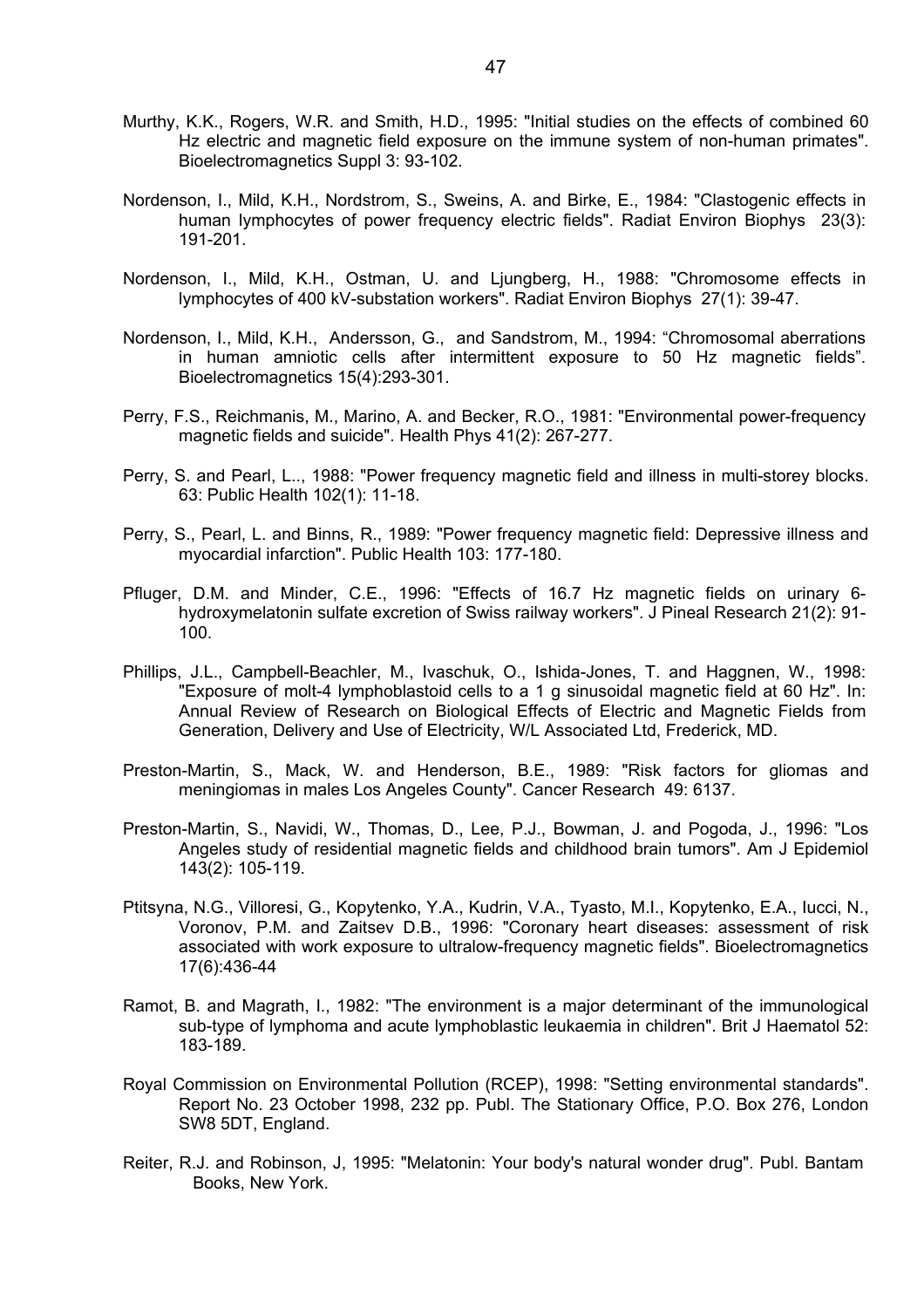- Robinette, C.D., Silverman, C. and Jablon, S., 1980: "Effects upon health of occupational exposure to microwave radiation (radar)". American Journal of Epidemiology, 112(1):39- 53, 1980.
- Rosen, L.A., Barber, I. and Lyle D.B., 1998: "A 0.5 G, 60 HZ magnetic field suppresses melatonin production in pinealocytes". Bioelectromagnetics 19: 123-127.
- Rosenthal, M. and Obe, G., 1989: "Effects of 50-hertz electromagnetic fields on proliferation and on chromosomal alterations in human peripheral lymphocytes untreated or pretreated with chemical mutagens". Mutat Res 210(2): 329-335.
- Rubin, P. (Ed), 1983: "Clinical Oncology: A Multidisciplinary approach". American Cancer Society, New York.
- Savitz, D.A., Wachtel, H., Barnes, F.A., John, E.M. and Tvrdik, J.G., 1988: "Case-control study of childhood cancer and exposure to 60-Hz magnetic fields". Am J Epidemiol 128(1): 21-38.
- Savitz, D.A. and Loomis, D.P., 1995: "Magnetic field exposure in relation to leukemia and brain cancer mortality among electric utility workers". Am J Epidemiol 141(2): 123-34.
- Savitz, D.A., Checkoway, H. and Loomis, D.P., 1998a: "Magnetic field exposure and neurodegenerative disease mortality among electric utility workers". Epidemiology 9(4):398-404.
- Savitz, D.A,, Loomis, D.P. and Tse, C.K., 1998b: "Electrical occupations and neurodegenerative disease: analysis of U.S. mortality data". Arch Environ Health 53(1): 71-74.
- Savitz, D.A., Liao, D., Sastre, A., Klecjner, R.C., and Kavet, R., 1999: "Magnetic field exposure and cardiovascular disease mortality among electric utility workers". Am. J. Epidemiology, 149(2): 135-142.
- Savitz, D.A., Cai, J., van Wijngaarden, E., Loomis, D., Mihlan, G., Dufort, V., Kleckner, R.C., Nylander-French, L., Kromhout, H. and Zhou, H., 2000: "Case-cohort analysis of brain cancer and leukemia in electric utility workers using a refined magnetic field job-exposure matrix".Am J Ind Med 38(4): 417-425.
- Sastre, A., Cook, M.R. and Graham, C., 1998: "Nocturnal exposure to intermittent 60 Hz magnetic fields alters human cardiac rhythm". Bioelectromagnetics 19: 98-106.
- Schwartz,, J.L., House, D.E., and Mealing, A.R., 1990: "Exposure of frog hearts to CW or amplitude modulated VHF fields: selective efflux of calcium ions at 16 Hz." Bioelectromagnetics, 11: 349-358.
- Selvin, S., Schulman, J. and Merrill, D.W., 1992: "Distance and risk measurements for the analysis of spatial data: a case study of childhood cancers". Soc Sc. Med 34(7): 769-777.
- Skyberg, K., Hansteen, I.L., and Vistnes, A.I., 1993: "Chromosome aberrations in lymphocytes of high-voltage laboratory cable splicers exposed to electromagnetic fields". Scandinavian Journal of Work, Environment & Health.19(1):29-34.
- Schmidt, C.W., 1998: "Childhood Cancer: a growing problem". Environmental Health Perspectives 106(1): A18-A23.
- Sobel, E., Davanipour, Z., Sulkava, R., Erkinjuntti, T., Wikstrom, J., Henderson, V.W., Bucjwalter, G., Bowman, D. and Lee, P-J., 1995: "Occupations with exposure to electromagnetic fields: a possible risk factor for Alzheimer's Disease". Am J Epidemiol 142(5): 515-524.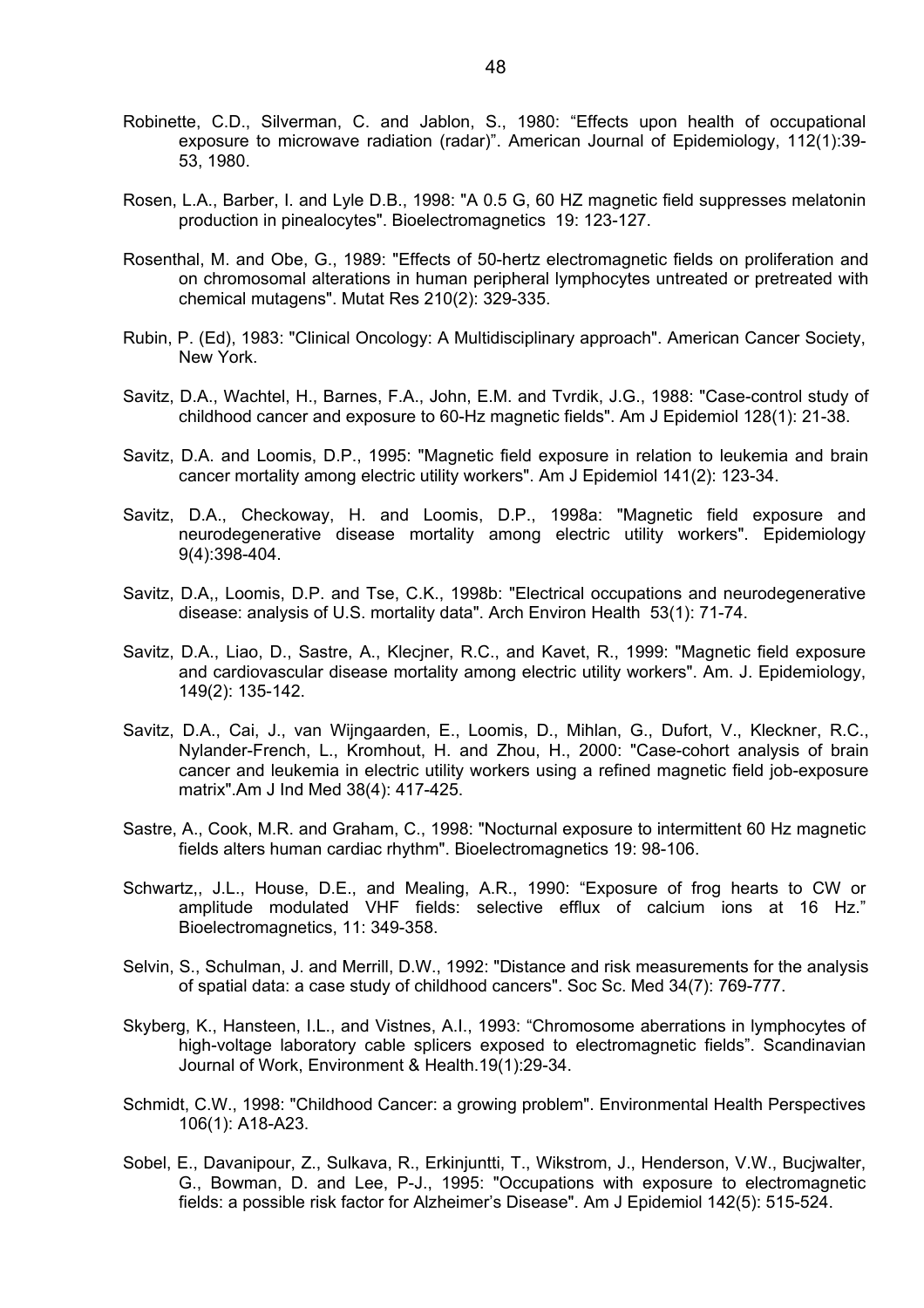- Sobel, E., Dunn, M., Davanipour, D.V.M., Qian, M.S. and Chui, M.D., 1996: "Elevated risk of Alzheimer's disease among workers with likely electromagnetic field exposure. Neurology 47(12): 1477-1481.
- Sobel, E, and Davanipour, D.V.M., 1996: "Electromagnetic field exposure may cause increased production of amyloid beta and eventually lead to Alzheimer's disease". Neurology 47(12):1594-1600.
- Speers, M.A., Dobbins, J.G. and Miller, V.S., 1988: "Occupational exposures and brain cancer mortality: a preliminary study of East Texas Residents". Am J Ind Med 13: 629-638.
- Stiller, C.A. and Draper, G.J., 1982: "Trend in childhood leukaemia in Britain 1968-1978". Br J Cancer 45: 543-551.
- Svedenstgal, B-M., Johanson, K-L., Mattsson, M-O. and Paulson, L-E., 1998: "DNA damage, ODC activities and cell kinetics in CBA mice exposed to magnetic fields generated by transmission lines". In: Annual Review of Research on Biological Effects of Electric and Magnetic Fields from Generation, Delivery and Use of Electricity, W/L Associated Ltd, Frederick, MD.
- Szmigielski, S., 1996: "Cancer morbidity in subjects occupationally exposed to high frequency (radio frequency and microwave) electromagnetic radiation". Sci Total Environ 180: 9-17.
- Timchenko, O.I., and Ianchevskaia, N.V., 1995: "The cytogenetic action of electromagnetic fields in the short-wave range". Psychopharmacology Series, Jul-Aug;(7-8):37-9.
- Thomas, T.L., Stolley, P.D., Stemhagen, A., Fontham, E.T.H., Bleecker, M.L., Stewart, P.A. and Hoover, R.N., 1987: "Brain tumor mortality risk among men with electrical and electronic jobs: A case-control study". J Nat Canc Inst 79(2): 233-238.
- Tuschl, H., Neubauer, G., Schmid, G., Weber, E. and Winker, N., 2000: "Occupational exposure to static, ELF, VF and VLF magnetic fields and immune parameters". Int J Occup Med Environ Health 13(1): 39-50.
- Tynes, T., Hannevik, M., Anderson, A., Vistnes, A.I. and Haldorsen, T., 1996: "Incidence of breast cancer in Norwegian female radio and telegraph operators". Cancer causes Control., 7(2): 197-204.
- Tynes, T. and Haldorsen, T., 1997: "Electromagnetic fields and cancer in children residing near Norwegian high-voltage power lines". Am J Epidemiol 145(3): 219-226.
- USEPA (1992): " EMF in your environment: Magnetic field measurements of everyday electrical devices". EPA/402/R-92/008. Office of radiation and indoor air, U.S. Environmental Protection Agency.
- Valjus, J., Norppa, H., Jarventaus, H., Sorsa, M., Nykyri, E., Salomaa, S., Jarvinen, P., and Kajander, J., 1993: "Analysis of chromosomal aberrations, sister chromatid exchanges and micronuclei among power linesmen with long-term exposure to 50-Hz electromagnetic fields". Radiation & Environmental Biophysics, 32(4):325-336.
- Van Wijngaarden, E., Savitz, D.A., Kleckner, R.C., Dai, J. and Loomis, D., 2000: "Exposure to electromagnetic fields and suicide among electric utility workers: a nested case-control study". Occupational and Environ Medicine, 57: 258-263.